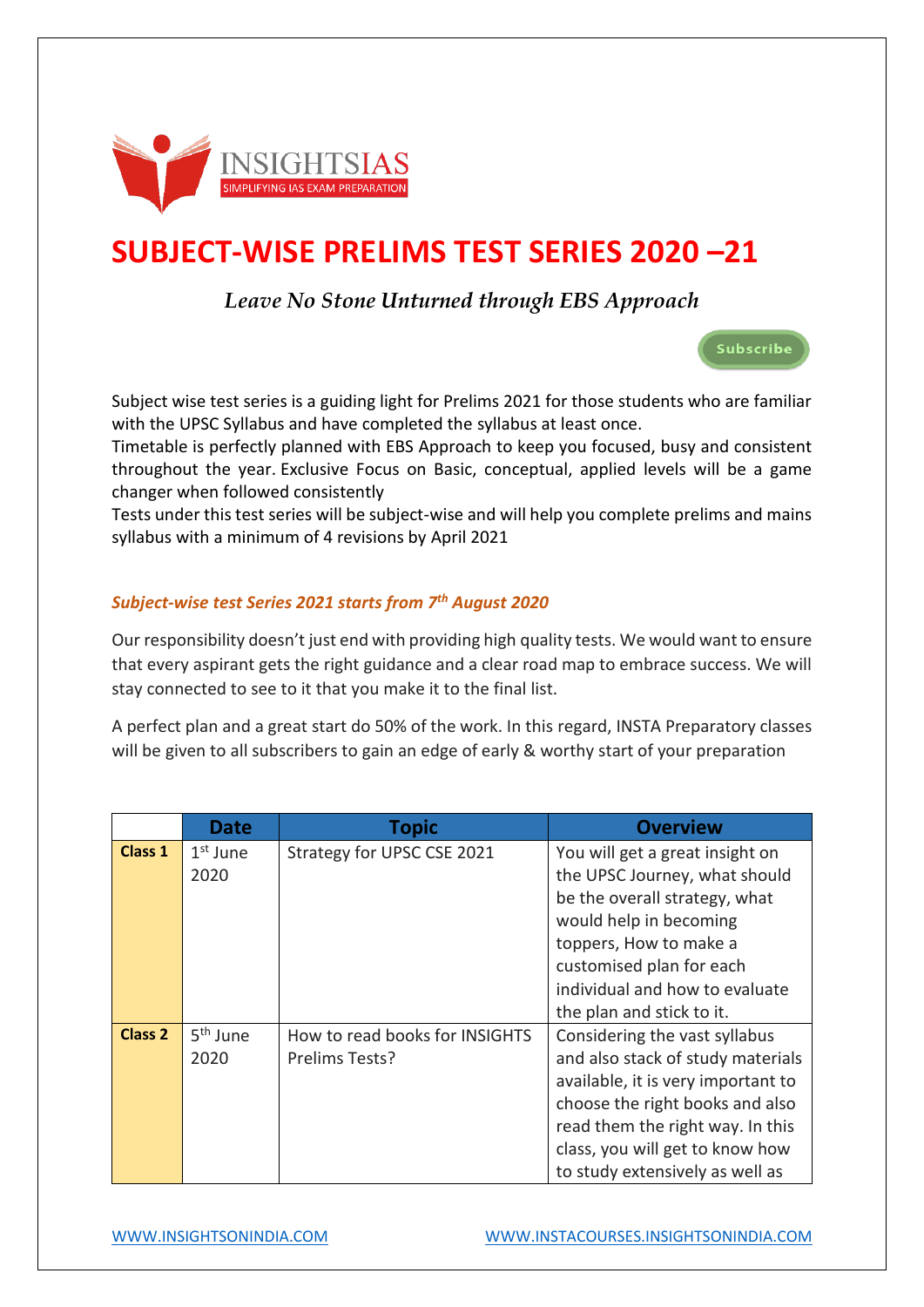

|                    |                       |                                           | selectively from different          |
|--------------------|-----------------------|-------------------------------------------|-------------------------------------|
|                    |                       |                                           | sources available.                  |
| Class 3            | 8 <sup>th</sup> June  | How to read Current Affairs?              | UPSC has time and again shown       |
|                    | 2020                  |                                           | the width & depth of current        |
|                    |                       |                                           | affairs that it can go into. With   |
|                    |                       |                                           | the growing importance of           |
|                    |                       |                                           | Current Affairs, it is equally      |
|                    |                       |                                           | important to study current          |
|                    |                       |                                           | affairs with UPSC Exam              |
|                    |                       |                                           | perspective. This class throws a    |
|                    |                       |                                           | light on how to link current        |
|                    |                       |                                           | affairs to the Prelims, to GS       |
|                    |                       |                                           | answers as well as in Optional      |
|                    |                       |                                           | Subject.                            |
|                    |                       |                                           |                                     |
| Class <sub>4</sub> | 12 <sup>th</sup> June | How to make notes for Prelims             | Effective notes making strategy     |
|                    | 2020                  | 2021?                                     | is utmost important. An aspirant    |
|                    |                       |                                           | should learn to make                |
|                    |                       |                                           | customised notes for quick          |
|                    |                       |                                           | revision. One should not waste      |
|                    |                       |                                           | most of the time in making          |
|                    |                       |                                           | notes, at the same time should      |
|                    |                       |                                           | not ignore making important         |
|                    |                       |                                           | notes for quick revision.           |
| <b>Class 5</b>     | 20 <sup>th</sup> July | <b>Strategy Class and Tricks to score</b> | This class will deal with different |
|                    | 2020                  | high in Insights Prelims Tests as         | techniques and tricks through       |
|                    |                       | well as in Prelims 2021                   | which you can commit less           |
|                    |                       |                                           | mistakes, increase accuracy and     |

# **Note:**

**We may add more classes in case need be. These classes are in addition to the discussion classes for each test. Video of the classes will be made available in the portal.**

*Join Our Official Telegram Channel [HERE](https://t.me/insightsIAStips)*

*Join our Official YouTube Channel [HERE](https://www.youtube.com/channel/UCpoccbCX9GEIwaiIe4HLjwA)*

*Subscribe to our Websit[e WWW.INSIGHTSONINDIA.COM](http://www.insightsonindia.com/) for regular updates & study material*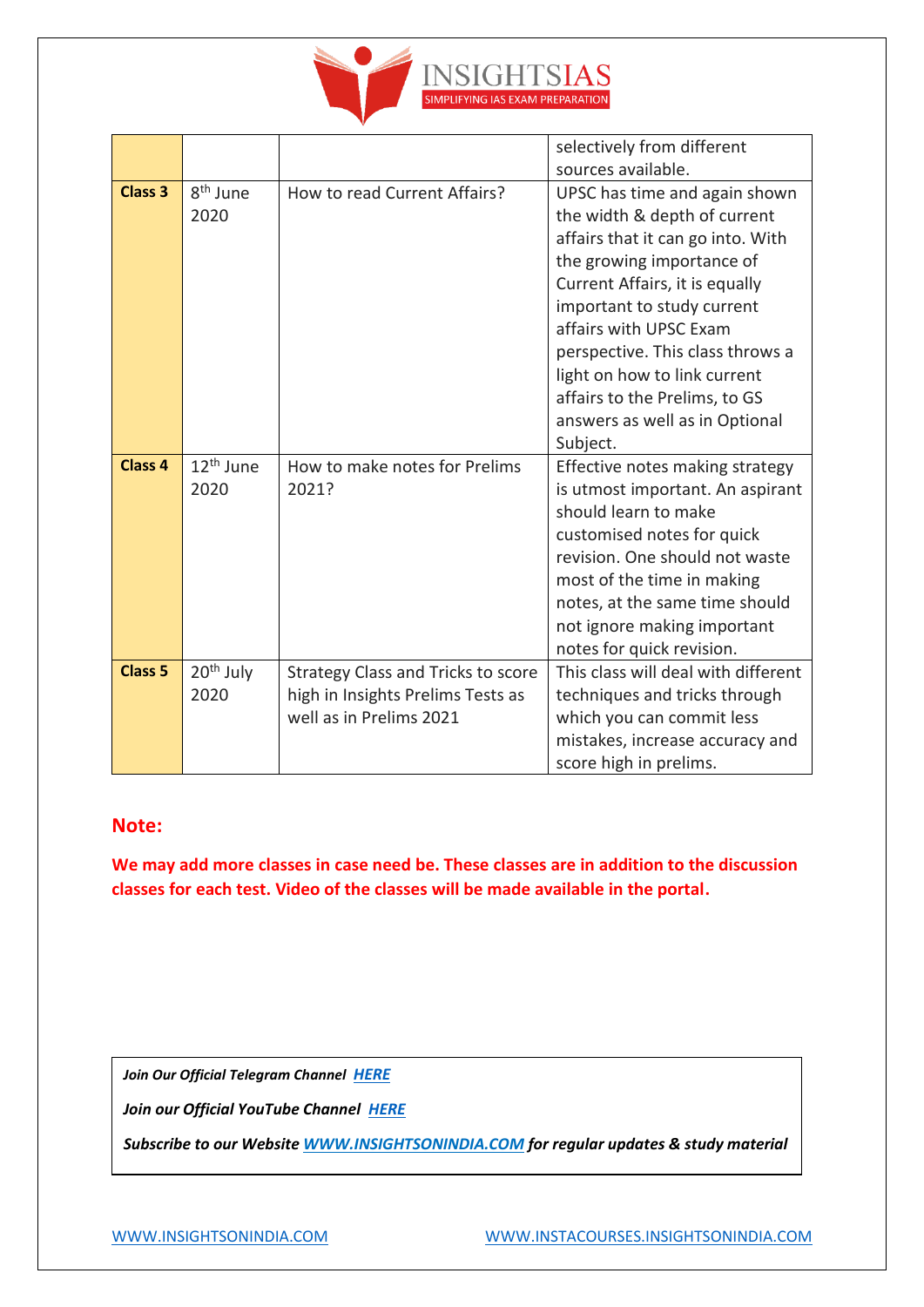



| <b>Test No</b>         | <b>Date</b>                                  | <b>Test topics and sources</b>                                                                                                                                                                                                                                                                                                                                                                                                                                                                                                                                                                                                                                                                                                                                                                                                                                                                                                                                     |                                                                                                                                                                                                                                                                                                                                                                                                                                                                                                                                                        |
|------------------------|----------------------------------------------|--------------------------------------------------------------------------------------------------------------------------------------------------------------------------------------------------------------------------------------------------------------------------------------------------------------------------------------------------------------------------------------------------------------------------------------------------------------------------------------------------------------------------------------------------------------------------------------------------------------------------------------------------------------------------------------------------------------------------------------------------------------------------------------------------------------------------------------------------------------------------------------------------------------------------------------------------------------------|--------------------------------------------------------------------------------------------------------------------------------------------------------------------------------------------------------------------------------------------------------------------------------------------------------------------------------------------------------------------------------------------------------------------------------------------------------------------------------------------------------------------------------------------------------|
| <b>ESSENTIAL ROUND</b> |                                              |                                                                                                                                                                                                                                                                                                                                                                                                                                                                                                                                                                                                                                                                                                                                                                                                                                                                                                                                                                    |                                                                                                                                                                                                                                                                                                                                                                                                                                                                                                                                                        |
|                        |                                              | <b>ANCIENT &amp; MEDIEVAL INDIA</b>                                                                                                                                                                                                                                                                                                                                                                                                                                                                                                                                                                                                                                                                                                                                                                                                                                                                                                                                |                                                                                                                                                                                                                                                                                                                                                                                                                                                                                                                                                        |
| <b>GS TEST 1</b>       | 7 <sup>th</sup> August 2020<br><b>Friday</b> | <b>Ancient History</b><br><b>Prehistoric period</b><br>Paleolithic<br>٠<br><b>Mesolithic</b><br>п<br><b>Neolithic</b><br>٠<br>Chalcolithic<br>Harappan / Indus Valley<br>Civilization<br><b>Vedic Age</b><br><b>Early Vedic period</b><br>Later Vedic period<br>Mahajanapadas & Rise of<br>Magadh<br><b>Religious Reforms</b><br>Iranian & Macedonian<br>$\bullet$<br><b>Invasion</b><br><b>Mauryan Age</b><br>$\bullet$<br><b>Post Mauryan Age</b><br><b>Indo Greek Invasion</b><br><b>Indo-Greeks</b><br>$\circ$<br>Parthians<br>$\circ$<br>Shaka<br>$\circ$<br><b>Kushanas</b><br>$\circ$<br>Indo-Sassanian<br>$\circ$<br><b>Sungas</b><br><b>Kanvas</b><br>Satavahanas<br><b>Guptas Age</b><br>$\bullet$<br>Sangam Age<br><b>Regional Kingdoms</b><br><b>Post Guptas Age</b><br>$\triangleright$ Harshavardhana<br>$\triangleright$ Pallava<br>$\triangleright$ Chalukya<br><b>Medieval History</b><br><b>Triparty Struggle</b><br><b>Prathiharas</b><br>Palas | <b>Sources:</b><br><b>Old NCERT</b><br>Ancient India - R S Sharma<br>$\bullet$<br>Medieval India - Satish<br>Chandra<br><b>New NCERT</b><br>Our pasts $-1$<br>Our pasts - II<br>$\bullet$<br>Themes $-1$<br>Themes $-$ II<br>$\bullet$<br>TamilNadu History Textbook -<br><b>Class XI</b><br>Current Events (1st June 2020 -<br>6 <sup>th</sup> August 2020)<br>Sources:<br><b>INSIGHTS DAILY CURRENT</b><br><b>AFFAIRS</b><br><b>I-CAN</b><br><b>INSIGHTS DAILY CURRENT</b><br><b>AFFAIRS QUIZ</b><br><b>INSIGHTS REVISION</b><br><b>THROUGH MCQs</b> |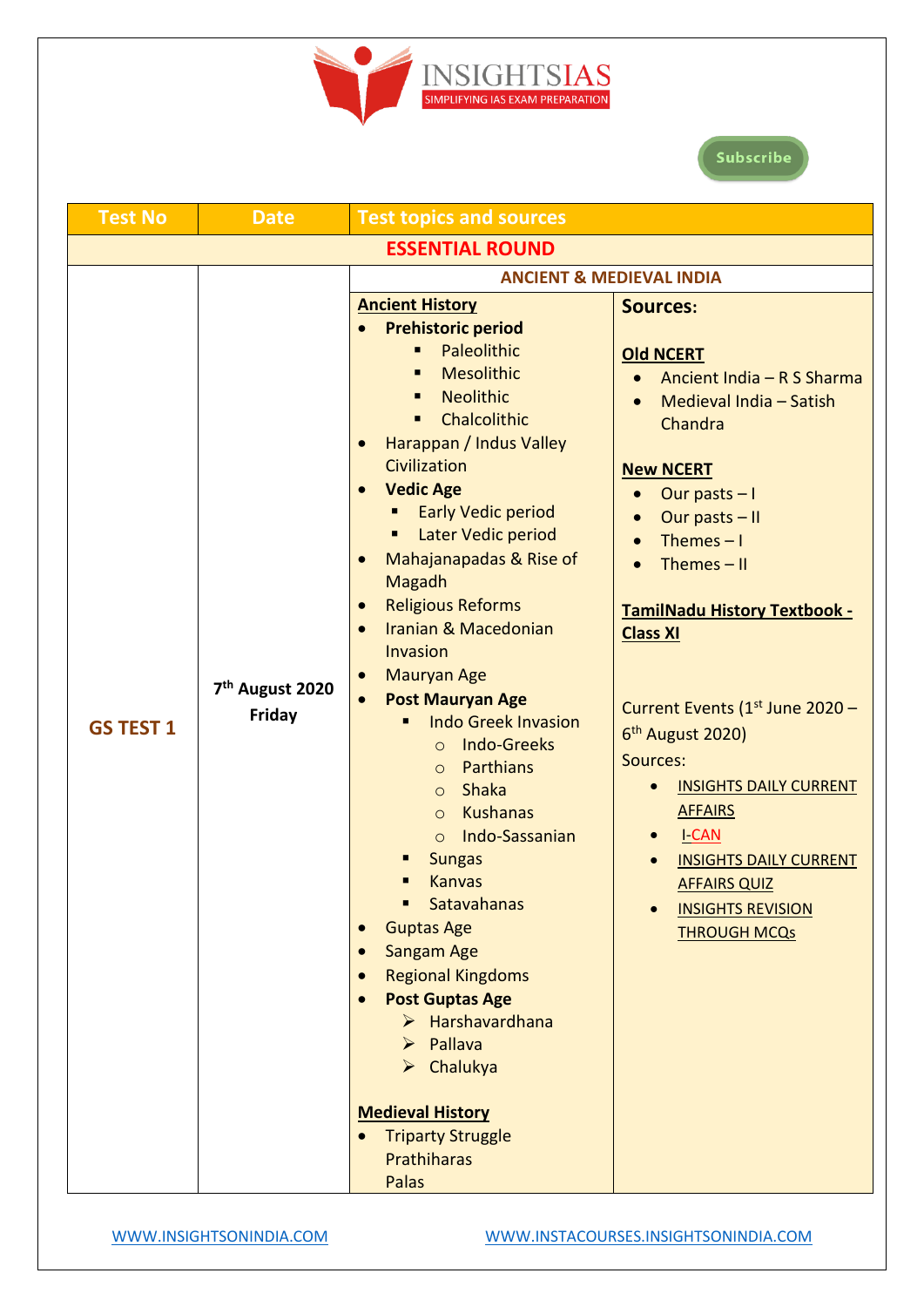

|                  |                              | <b>Chola Empire</b><br>$\bullet$                                   |                                             |
|------------------|------------------------------|--------------------------------------------------------------------|---------------------------------------------|
|                  |                              | Turkish conquest of India<br>$\bullet$                             |                                             |
|                  |                              | Ghaznavid                                                          |                                             |
|                  |                              | <b>Muhammad Ghuri</b>                                              |                                             |
|                  |                              | <b>Rajput states</b><br>$\bullet$                                  |                                             |
|                  |                              | Delhi sultanate<br>$\bullet$                                       |                                             |
|                  |                              | $\triangleright$ Slave dynasty                                     |                                             |
|                  |                              | $\triangleright$ The Khaljis                                       |                                             |
|                  |                              | $\triangleright$ The Tughlags                                      |                                             |
|                  |                              | The Sayyids<br>$\blacktriangleright$                               |                                             |
|                  |                              | The Lodhis<br>$\blacktriangleright$                                |                                             |
|                  |                              | <b>Mughal empire (Including</b>                                    |                                             |
|                  |                              | later Mughals)                                                     |                                             |
|                  |                              | <b>Maratha Confederacy</b><br>$\bullet$                            |                                             |
|                  |                              | <b>Southern Dynasties</b>                                          |                                             |
|                  |                              | $\triangleright$ Hoysalas<br>$\triangleright$ Yadavas              |                                             |
|                  |                              | $\triangleright$ Kakatiyas                                         |                                             |
|                  |                              | Vijaynagara<br>$\bullet$                                           |                                             |
|                  |                              | <b>Bahmani Kingdom</b>                                             |                                             |
|                  |                              | <b>Regional kingdoms</b><br>$\bullet$                              |                                             |
|                  |                              | <b>Religious Movements</b>                                         |                                             |
|                  |                              | > Bhakti Movement                                                  |                                             |
|                  |                              | > Sufi Movement                                                    |                                             |
|                  |                              | (Brief History, Salient Features,                                  |                                             |
|                  |                              | Social, Economics,                                                 |                                             |
|                  |                              | <b>Religious and Cultural</b>                                      |                                             |
|                  |                              | conditions of all the above)                                       |                                             |
|                  |                              |                                                                    |                                             |
|                  |                              | <b>Mains Self Study Test (10</b>                                   |                                             |
|                  |                              | Questions) - Based on Above                                        |                                             |
|                  |                              | <b>Topics</b>                                                      |                                             |
|                  |                              | <b>ART &amp; CULTURE</b>                                           |                                             |
|                  |                              | <b>Architecture</b><br>$\bullet$                                   | • Introduction to Indian art                |
|                  |                              | Cave Architecture<br>⋗                                             | (NCERT class 11th)                          |
|                  |                              | Temple Architecture<br>➤                                           | • Living Craft Traditions of India          |
|                  |                              | Indo-Islamic<br>➤                                                  | (NCERT class 12th)                          |
| <b>GS TEST 2</b> | 18 <sup>th</sup> August 2020 | Architecture                                                       | • Indian Culture by Nitin                   |
|                  | Tuesday                      | Modern Architecture<br>➤                                           | Singhania                                   |
|                  |                              |                                                                    | • CCRT - Art and Culture                    |
|                  |                              | (Under Indus Valley Civilization,<br>The Mauryan Architecture, The |                                             |
|                  |                              | Sungas, Kushanas, Satavahanas                                      |                                             |
|                  |                              | & Guptas, Post Guptas, Delhi-                                      | Current Events (7 <sup>th</sup> August 2020 |
|                  |                              | Sultanate, Mughals etc)                                            | $-17$ <sup>th</sup> August 2020)            |
|                  |                              |                                                                    |                                             |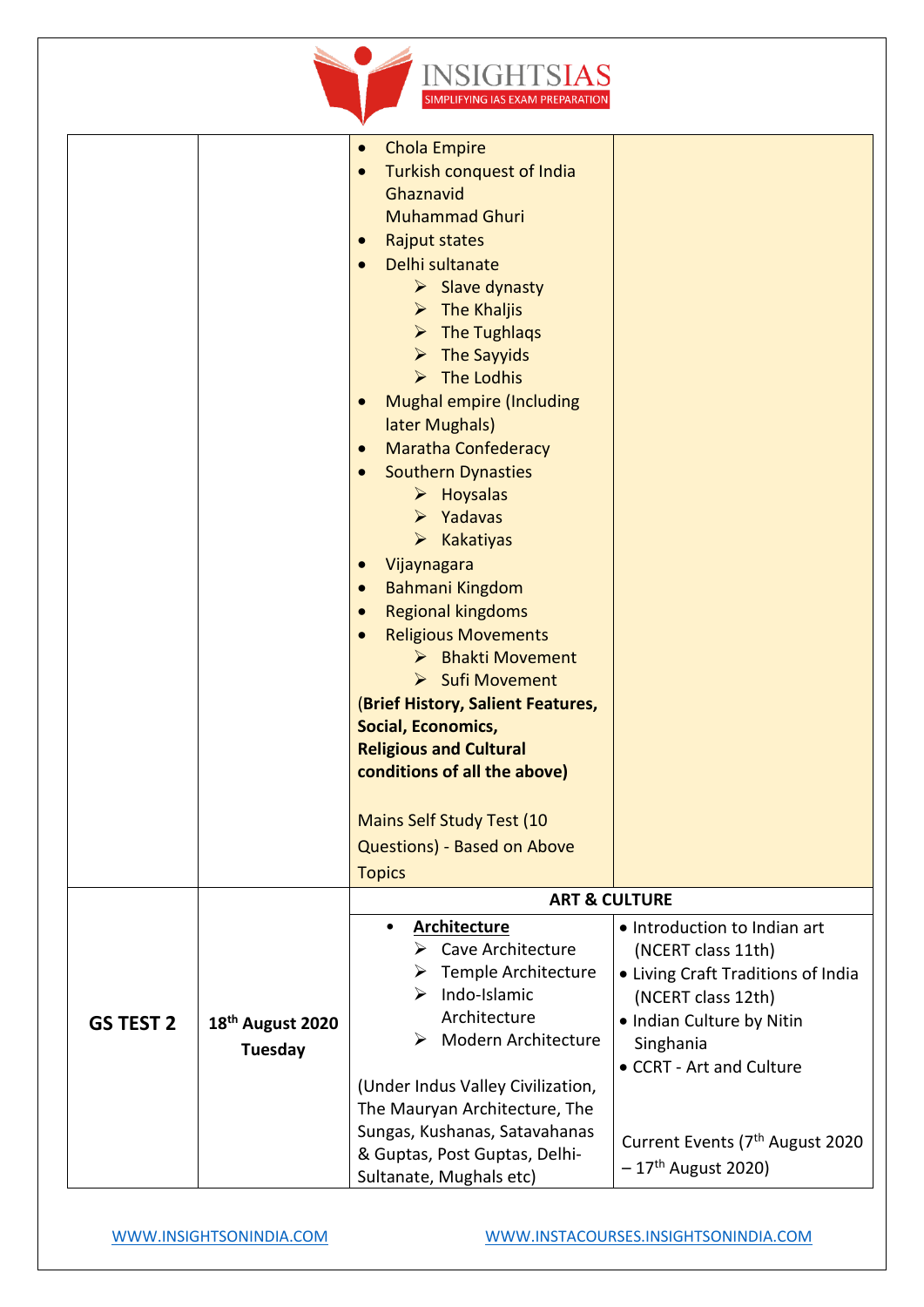

|  | <b>Sculpture</b> -- Indian Sculpture<br>$\bullet$<br>and Different schools of Art<br><b>Indian Paintings</b><br>$\bullet$<br>$\triangleright$ Pre historic painting &<br>Cave paintings<br>$\triangleright$ Mural Paintings<br>> Miniature Paintings -<br>Pala School, Rajput<br>Paintings, Mughal<br>Paintings, Hill paintings<br>etc.<br>$\triangleright$ Folk Paintings<br>$\triangleright$ Modern Indian Paintings<br>$\triangleright$ Personalities Associated<br><b>Religion</b><br>٠<br>$\triangleright$ Hinduism<br>Jainism<br>➤<br>$\triangleright$ Buddhism<br>$\triangleright$ Islam<br>$\triangleright$ Christianity<br>$\triangleright$ Zoroastrianism<br>$\triangleright$ Judaism<br>Philosophy<br>$\triangleright$ Six Schools of<br>Philosophy<br>$\triangleright$ Ajivika<br>$\triangleright$ Lokayata etc.<br><b>Indian Music</b><br>$\bullet$<br><b>Classical Music</b><br>Hindustani Music<br>$\circ$<br><b>Carnatic Music</b><br>O<br><b>Folk Music Tradition</b><br>➤<br><b>Modern Music</b><br>➤<br>Personalities<br>≻<br><b>Indian Dance</b><br>$\bullet$<br>$\triangleright$ Classical Dance forms<br>in India - Odissi,<br>Kathak, Kathakali,<br>Mohiniattay, Sattriya,<br>Manipuri,<br>Bharatanatyam,<br>Kuchipudi<br>$\triangleright$ Folk Dances<br>Modern Dance in India<br>➤<br><b>Theatre</b><br>$\bullet$<br>$\triangleright$ Sanskrit Theatre | Sources:<br><b>INSIGHTS DAILY CURRENT</b><br><b>AFFAIRS</b><br>I-CAN<br><b>INSIGHTS DAILY CURRENT</b><br><b>AFFAIRS QUIZ</b><br><b>INSIGHTS REVISION</b><br><b>THROUGH MCQs</b> |
|--|---------------------------------------------------------------------------------------------------------------------------------------------------------------------------------------------------------------------------------------------------------------------------------------------------------------------------------------------------------------------------------------------------------------------------------------------------------------------------------------------------------------------------------------------------------------------------------------------------------------------------------------------------------------------------------------------------------------------------------------------------------------------------------------------------------------------------------------------------------------------------------------------------------------------------------------------------------------------------------------------------------------------------------------------------------------------------------------------------------------------------------------------------------------------------------------------------------------------------------------------------------------------------------------------------------------------------------------------------------------------------------|---------------------------------------------------------------------------------------------------------------------------------------------------------------------------------|
|  |                                                                                                                                                                                                                                                                                                                                                                                                                                                                                                                                                                                                                                                                                                                                                                                                                                                                                                                                                                                                                                                                                                                                                                                                                                                                                                                                                                                 |                                                                                                                                                                                 |

[WWW.INSIGHTSONINDIA.COM](file:///C:/Users/ADMIN/Desktop/FINAL/WWW.INSIGHTSONINDIA.COM) [WWW.INSTACOURSES.INSIGHTSONINDIA.COM](file:///C:/Users/ADMIN/Desktop/FINAL/WWW.INSTACOURSES.INSIGHTSONINDIA.COM)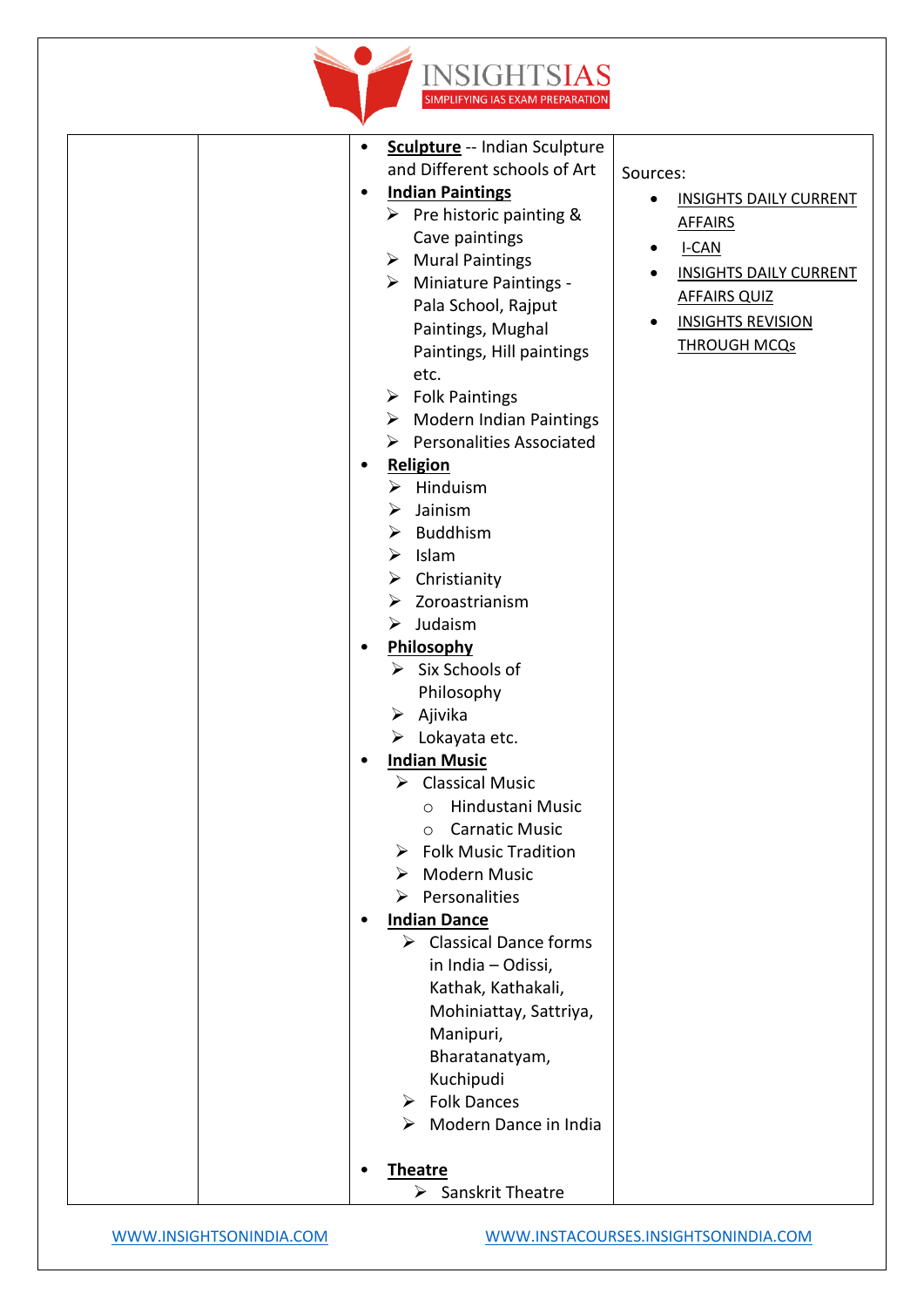

| <b>Folk Theatre</b><br>➤<br><b>Modern Theatre</b><br>➤<br>$\triangleright$ Personalities<br><b>Puppetry</b><br>$\triangleright$ History<br>Different forms of<br>➤<br>Puppetry in<br>$\triangleright$ People Associated with<br>Theatres<br><b>Indian Cinema and</b><br><b>Circus</b><br><b>Bhakti &amp; Sufi Movement</b><br>Language & Literature<br>$\triangleright$ Indian Language<br><b>Classical Languages</b><br>$\circ$<br><b>Scheduled Languages</b><br>$\circ$<br>Indian Literature<br>➤<br>Religious Literature<br>$\circ$<br>Secular Literature<br>$\circ$<br><b>Fairs, Festivals and Craft</b><br>$\bullet$<br>$\triangleright$ Religious Festivals,<br>$\triangleright$ Secular<br>$\triangleright$ Festivals (States & UT's)<br>Art & Crafts<br>➤<br><b>Science &amp; Technology</b><br>$\bullet$<br>$\triangleright$ Ancient, Science &<br>Technology<br>Medieval Science &<br>➤<br>Technology<br>Famous Personalities in<br>➤<br><b>Ancient and Medieval</b><br>≻<br>India<br><b>Promotion and Preservation</b><br>$\bullet$<br>of Indian Heritage<br>$\triangleright$ Indian Word Heritage<br>Sites - Tangible & non-<br>tangible heritage,<br><b>Tentative list</b><br>$\triangleright$ Cultural Heritage Sites<br>$\triangleright$ Natural Heritage Sites<br>$\triangleright$ Important Institutions |  |
|---------------------------------------------------------------------------------------------------------------------------------------------------------------------------------------------------------------------------------------------------------------------------------------------------------------------------------------------------------------------------------------------------------------------------------------------------------------------------------------------------------------------------------------------------------------------------------------------------------------------------------------------------------------------------------------------------------------------------------------------------------------------------------------------------------------------------------------------------------------------------------------------------------------------------------------------------------------------------------------------------------------------------------------------------------------------------------------------------------------------------------------------------------------------------------------------------------------------------------------------------------------------------------------------------------------------------|--|
| Mains Self Study Test (10<br>Questions) - Based on<br><b>Above Topics</b>                                                                                                                                                                                                                                                                                                                                                                                                                                                                                                                                                                                                                                                                                                                                                                                                                                                                                                                                                                                                                                                                                                                                                                                                                                                 |  |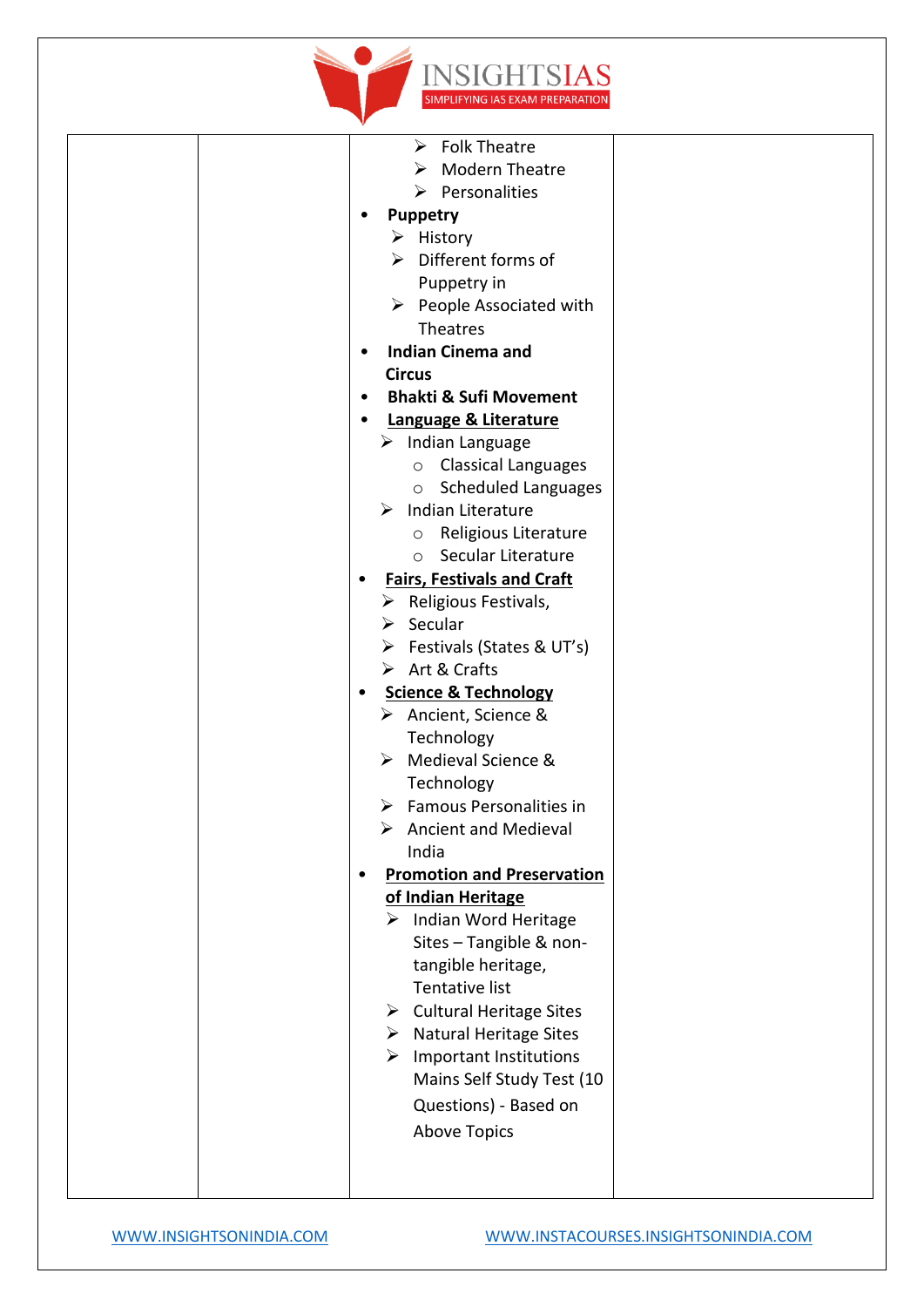

|                  |                              | <b>MODERN INDIA</b>                                                                  |                                          |                  |
|------------------|------------------------------|--------------------------------------------------------------------------------------|------------------------------------------|------------------|
|                  |                              | (PRE-CONGRESS PHASE)                                                                 |                                          |                  |
|                  |                              | <b>Fall of Mughals</b>                                                               | Our past III (Both part 1 &<br>$\bullet$ |                  |
|                  |                              | <b>Advent of Europeans</b>                                                           | part 2 -- NCERT class VIII)              |                  |
|                  |                              | $\triangleright$ Coming of Europeans                                                 | Themes in Indian History -<br>$\bullet$  |                  |
|                  |                              | $\triangleright$ Struggle among                                                      | <b>III (NCERT Class XII)</b>             |                  |
|                  |                              | <b>Europeans</b>                                                                     | A brief History of Modern<br>$\bullet$   |                  |
|                  |                              |                                                                                      | $\triangleright$ Rise of East India      | India - Spectrum |
|                  |                              | Company                                                                              | <b>Publication</b>                       |                  |
|                  |                              | <b>India under East India</b>                                                        | Struggle for India's<br>$\bullet$        |                  |
|                  |                              | <b>Company's Rule</b>                                                                | Independence - Bipin                     |                  |
|                  |                              | $\triangleright$ Administration                                                      | Chandra                                  |                  |
|                  |                              | <b>Political policies</b><br>➤                                                       |                                          |                  |
|                  |                              | <b>Regulating Act of</b><br>$\circ$<br>1773                                          |                                          |                  |
|                  |                              | Pitt's India Act 1784<br>$\circ$                                                     | Current Events (18 <sup>th</sup> August  |                  |
|                  |                              | Charter acts of<br>$\circ$                                                           | $2020 - 27$ <sup>th</sup> August 2020)   |                  |
|                  |                              | 1784, 1793,                                                                          | Sources:                                 |                  |
|                  |                              | 1813, 1833, 1853                                                                     | <b>INSIGHTS DAILY CURRENT</b>            |                  |
|                  |                              | $\triangleright$ British Expansion policy:                                           | <b>AFFAIRS</b>                           |                  |
|                  |                              | Doctrine of lapse,                                                                   | <b>I-CAN</b>                             |                  |
|                  |                              | Subordinate alliance etc.                                                            | <b>INSIGHTS DAILY CURRENT</b>            |                  |
| <b>GS TEST 3</b> | 28 <sup>th</sup> August 2020 | $\triangleright$ Economic policies and                                               | <b>AFFAIRS QUIZ</b>                      |                  |
|                  | <b>Friday</b>                | their impact                                                                         | <b>INSIGHTS REVISION</b>                 |                  |
|                  |                              | <b>Agricultural policies</b><br>$\circ$                                              | <b>THROUGH MCQs</b>                      |                  |
|                  |                              | Famine policy<br>$\circ$                                                             |                                          |                  |
|                  |                              | $\triangleright$ Foreign Policies<br><b>Social Policies</b><br>$\blacktriangleright$ |                                          |                  |
|                  |                              | <b>Education Policies</b><br>$\circ$                                                 |                                          |                  |
|                  |                              | <b>Religious policies</b><br>$\circ$                                                 |                                          |                  |
|                  |                              |                                                                                      |                                          |                  |
|                  |                              | <b>Indian Kingdoms in 18th</b>                                                       |                                          |                  |
|                  |                              | century: Marathas, Punjab,                                                           |                                          |                  |
|                  |                              | Mysore, Hyderabad etc.                                                               |                                          |                  |
|                  |                              | <b>Socio - Religious Reform</b>                                                      |                                          |                  |
|                  |                              | <b>Movements in the 19th and</b>                                                     |                                          |                  |
|                  |                              | 20 <sup>th</sup> CE India - Arya Samaj,                                              |                                          |                  |
|                  |                              | Brahmo Samaj, etc.                                                                   |                                          |                  |
|                  |                              | The Great Revolt of 1857                                                             |                                          |                  |
|                  |                              | Changes in Indian                                                                    |                                          |                  |
|                  |                              | <b>Administration after 1858 -</b><br>GOI ACT 1858, Councils Act,                    |                                          |                  |
|                  |                              | 1861, 1892.                                                                          |                                          |                  |
|                  |                              | <b>Growth of Political Ideas and</b>                                                 |                                          |                  |
|                  |                              | <b>Political Organisations (up to</b>                                                |                                          |                  |
|                  |                              | 1885)                                                                                |                                          |                  |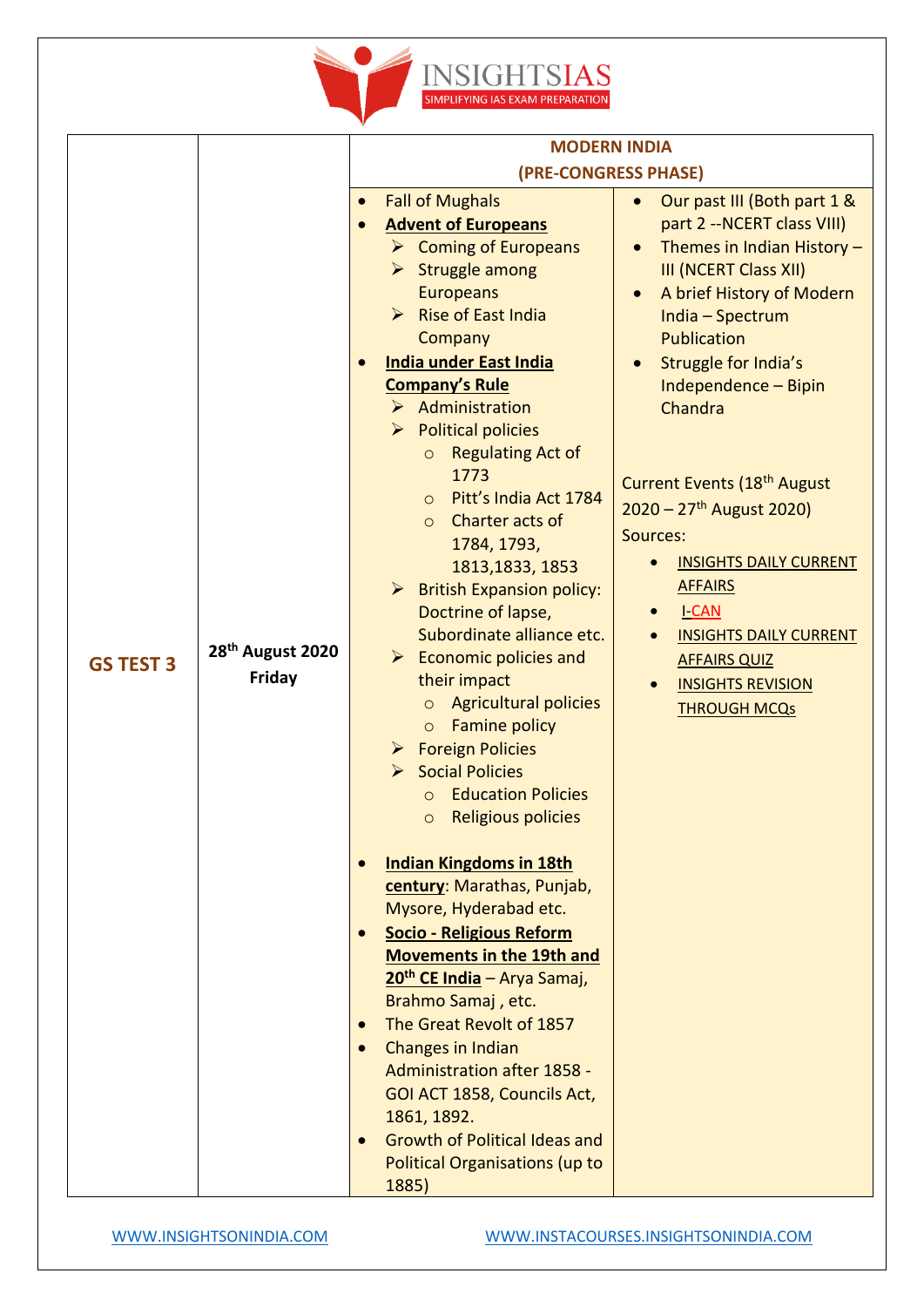

|                  |                                              | Mains Self Study Test (10<br>Questions) - Based on Above<br><b>Topics</b>                                                                                                                                                                                                                                                                                                                                                                                                                                                                                                                                                                                                                                                                                                                                                                                                                                                         |                                                                                                                                                                                                                                                                                                                                                                                                                                                                                                                                                                 |
|------------------|----------------------------------------------|-----------------------------------------------------------------------------------------------------------------------------------------------------------------------------------------------------------------------------------------------------------------------------------------------------------------------------------------------------------------------------------------------------------------------------------------------------------------------------------------------------------------------------------------------------------------------------------------------------------------------------------------------------------------------------------------------------------------------------------------------------------------------------------------------------------------------------------------------------------------------------------------------------------------------------------|-----------------------------------------------------------------------------------------------------------------------------------------------------------------------------------------------------------------------------------------------------------------------------------------------------------------------------------------------------------------------------------------------------------------------------------------------------------------------------------------------------------------------------------------------------------------|
|                  |                                              | <b>MODERN INDIA</b><br>(NATIONAL MOVEMENT)                                                                                                                                                                                                                                                                                                                                                                                                                                                                                                                                                                                                                                                                                                                                                                                                                                                                                        |                                                                                                                                                                                                                                                                                                                                                                                                                                                                                                                                                                 |
| <b>GS TEST 4</b> | 8 <sup>th</sup> September<br>2020<br>Tuesday | Foundation of the Indian<br>$\bullet$<br><b>National Congress</b><br>National movement (1885 -<br><u>1919)</u><br>$\triangleright$ Moderate Phase (1885 –<br>1905)<br>Partition of Bengal and<br>➤<br>the Swadeshi<br>Movement<br>$\triangleright$ The first phase of<br>Revolutionary and<br><b>Terrorist Movement</b><br>$\triangleright$ The Morley-Minto<br>Reforms or the Indian<br>Councils Act, 1909<br>The Lucknow Pact<br>➤<br>(1916)<br>The Home Rule<br>➤<br>Movement<br>National movement (1919 -<br><u>1939)</u><br>$\triangleright$ Montague-Chelmsford<br>Reforms or the<br>Government of India<br>act, 1919<br>The Khilafat Movement<br>➤<br>(1920-22) and Non<br><b>Cooperation Movement</b><br>$\triangleright$ The Left Movement<br>The second phase of<br>➤<br>Revolutionary and<br><b>Terrorist Movement</b><br>$\triangleright$ Anti-Simon Commission<br><b>Agitation (1928-29)</b><br>> Nehru Report, 1928 | Our past III (Both part 1 &<br>$\bullet$<br>part 2 -- NCERT class VIII)<br>Themes in Indian History $-$<br>$\bullet$<br>III (NCERT Class XII)<br>A brief History of Modern<br>$\bullet$<br>India - Spectrum<br>Publication<br>Struggle for India's<br>Independence - Bipin<br>Chandra<br>Current Events (28 <sup>th</sup> August<br>$2020 - 7$ <sup>th</sup> September 2020)<br>Sources:<br><b>INSIGHTS DAILY CURRENT</b><br><b>AFFAIRS</b><br>I-CAN<br><b>INSIGHTS DAILY CURRENT</b><br><b>AFFAIRS QUIZ</b><br><b>INSIGHTS REVISION</b><br><b>THROUGH MCQs</b> |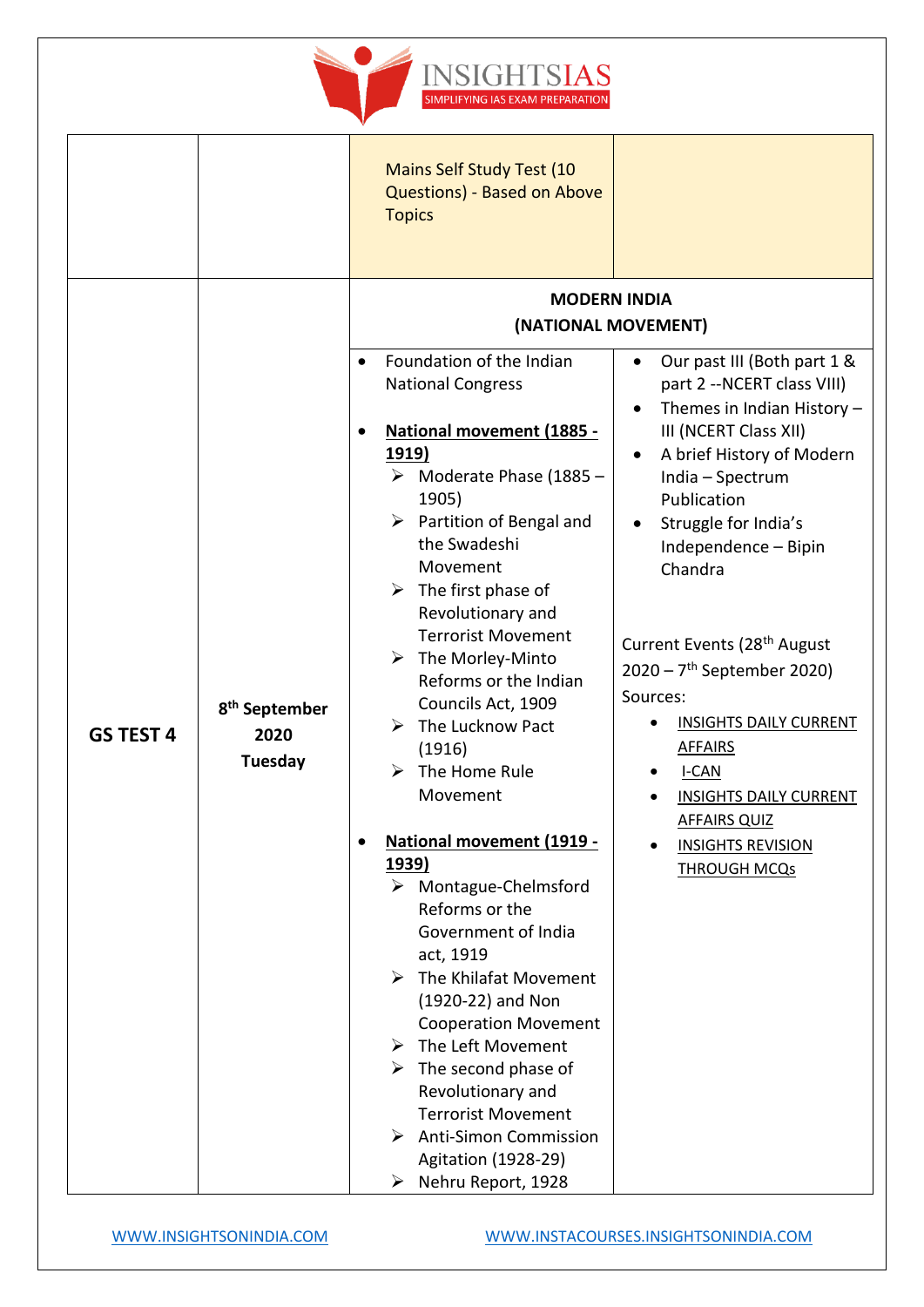

|  | $\triangleright$ The Lahore Session,<br>1929<br>The Civil Disobedience<br>➤<br>Movement<br>$\triangleright$ The Government of<br>India Act, 1935<br>$\triangleright$ Provincial Elections and<br>Formation of popular<br>Ministries in Provinces,<br>1937                                                                                                                                                                                                                                                                                                                                                                                                                                |  |
|--|------------------------------------------------------------------------------------------------------------------------------------------------------------------------------------------------------------------------------------------------------------------------------------------------------------------------------------------------------------------------------------------------------------------------------------------------------------------------------------------------------------------------------------------------------------------------------------------------------------------------------------------------------------------------------------------|--|
|  | Freedom to Partition (1939 -<br>$\bullet$<br>1947)<br>$\triangleright$ The Second World War<br>and the National<br>Movement<br>$\triangleright$ The August Offer 1940<br>$\triangleright$ The Individual<br>Satyagraha 1940-41<br>$\triangleright$ The Cripps Proposal,<br>1942<br>$\triangleright$ The Quit India<br>Movement, 1942<br>$\triangleright$ Subhash Bose and<br>Indian National Army<br>Rajagopalachari<br>➤<br>Formula & Desai Liaqat<br>Plan<br>$\blacktriangleright$<br>Wavell Plan and Simla<br>Conference 1945<br>$\triangleright$ General Elections in<br>India, 1945<br>$\triangleright$ Naval Mutiny: 1946<br>$\triangleright$ The Indian<br>Independence Act, 1947 |  |
|  | <b>Other Dimensions</b><br>$\bullet$<br>$\triangleright$ Tribal Movements<br>$\triangleright$ Peasants Movement<br>$\triangleright$ Dalit Movements<br>$\triangleright$ Women movement<br>$\triangleright$ Role of Press and<br>Publications<br><b>Role of Business</b><br>➤<br>groups                                                                                                                                                                                                                                                                                                                                                                                                   |  |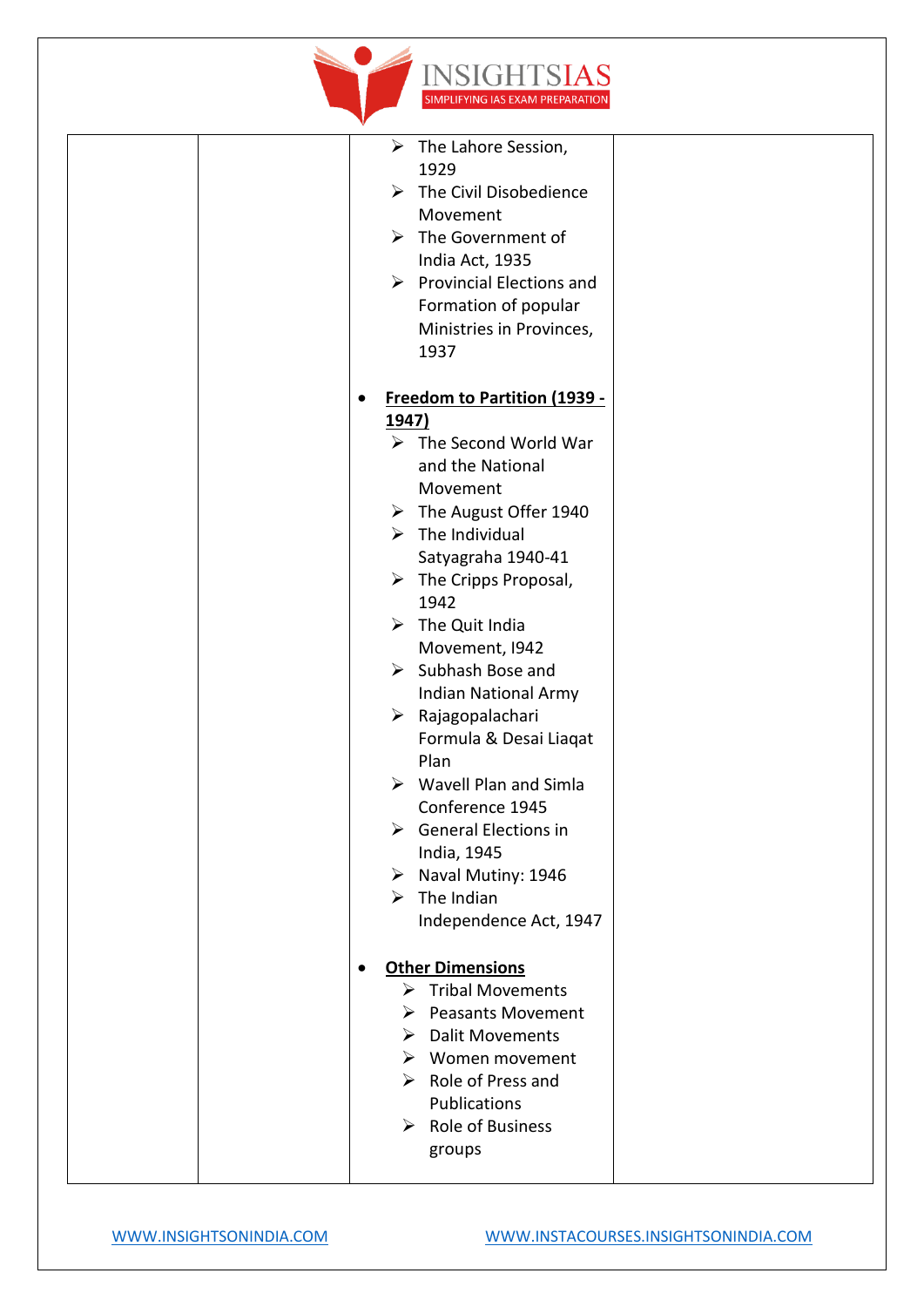

|                  |                                                | Miscellaneous: Reforms /<br>$\bullet$<br>Acts / Committee, Congress<br>Sessions, Governor - General<br>Viceroys etc.<br>Mains Self Study Test (10<br>Questions) - Based on Above                                                                                                                                                                                                                                                                                                                                                                                                                                                                                                                                                                                                                                                                                                                                       |                                                                                                                                                                                                                                                                                                                                                                                                                                                                                                                                                                                                       |
|------------------|------------------------------------------------|------------------------------------------------------------------------------------------------------------------------------------------------------------------------------------------------------------------------------------------------------------------------------------------------------------------------------------------------------------------------------------------------------------------------------------------------------------------------------------------------------------------------------------------------------------------------------------------------------------------------------------------------------------------------------------------------------------------------------------------------------------------------------------------------------------------------------------------------------------------------------------------------------------------------|-------------------------------------------------------------------------------------------------------------------------------------------------------------------------------------------------------------------------------------------------------------------------------------------------------------------------------------------------------------------------------------------------------------------------------------------------------------------------------------------------------------------------------------------------------------------------------------------------------|
|                  |                                                | <b>Topics</b>                                                                                                                                                                                                                                                                                                                                                                                                                                                                                                                                                                                                                                                                                                                                                                                                                                                                                                          |                                                                                                                                                                                                                                                                                                                                                                                                                                                                                                                                                                                                       |
|                  |                                                | <b>GEOGRAPHY</b>                                                                                                                                                                                                                                                                                                                                                                                                                                                                                                                                                                                                                                                                                                                                                                                                                                                                                                       |                                                                                                                                                                                                                                                                                                                                                                                                                                                                                                                                                                                                       |
|                  |                                                | (WORLD GEOGRAPHY)                                                                                                                                                                                                                                                                                                                                                                                                                                                                                                                                                                                                                                                                                                                                                                                                                                                                                                      |                                                                                                                                                                                                                                                                                                                                                                                                                                                                                                                                                                                                       |
| <b>GS TEST 5</b> | 17 <sup>th</sup> September<br>2020<br>Thursday | <b>Physical Geography of the</b><br>world<br><b>Origin and evolution of</b><br><b>Universe Solar system</b><br>$\triangleright$ Geological History of<br>the Earth<br>Geological Time scale<br>Latitude and Longitude<br>including important<br><b>Parallels and</b><br><b>Meridians</b><br>$\triangleright$ Motions of the Earth<br>and their effects<br>Inclination of the<br>Earth's Axis and its<br>effects<br>$\triangleright$ Local and Standard<br>Time and the<br><b>International Date</b><br>Line, Calendar<br>$\triangleright$ Eclipses - Solar, Lunar<br>Geomorphology<br>$\triangleright$ Interior structure of the<br>earth<br>$\triangleright$ Rock<br>$\triangleright$ Landform Development<br>$\triangleright$ First order (continental<br>drift theory, sea floor<br>spreading, plate<br>tectonics theory)<br>$\triangleright$ Second order<br>(Mountains, Plateaus,<br>Plains & other<br>landforms) | <b>Fundamentals of Physical</b><br>$\bullet$<br><b>Geography (NCERT Class XI)</b><br><b>Fundamentals of Human</b><br>$\bullet$<br><b>Geography (NCERT Class XII)</b><br><b>Goh Cheng Leong -</b><br>$\bullet$<br><b>Certificate Physical and</b><br><b>Human Geography</b><br><b>Mapping - World</b><br>$\bullet$<br>Current Events (8 <sup>th</sup> September<br>$2020 - 16$ <sup>th</sup> September 2020)<br>Sources:<br><b>INSIGHTS DAILY CURRENT</b><br><b>AFFAIRS</b><br><b>I-CAN</b><br><b>INSIGHTS DAILY CURRENT</b><br><b>AFFAIRS QUIZ</b><br><b>INSIGHTS REVISION</b><br><b>THROUGH MCQs</b> |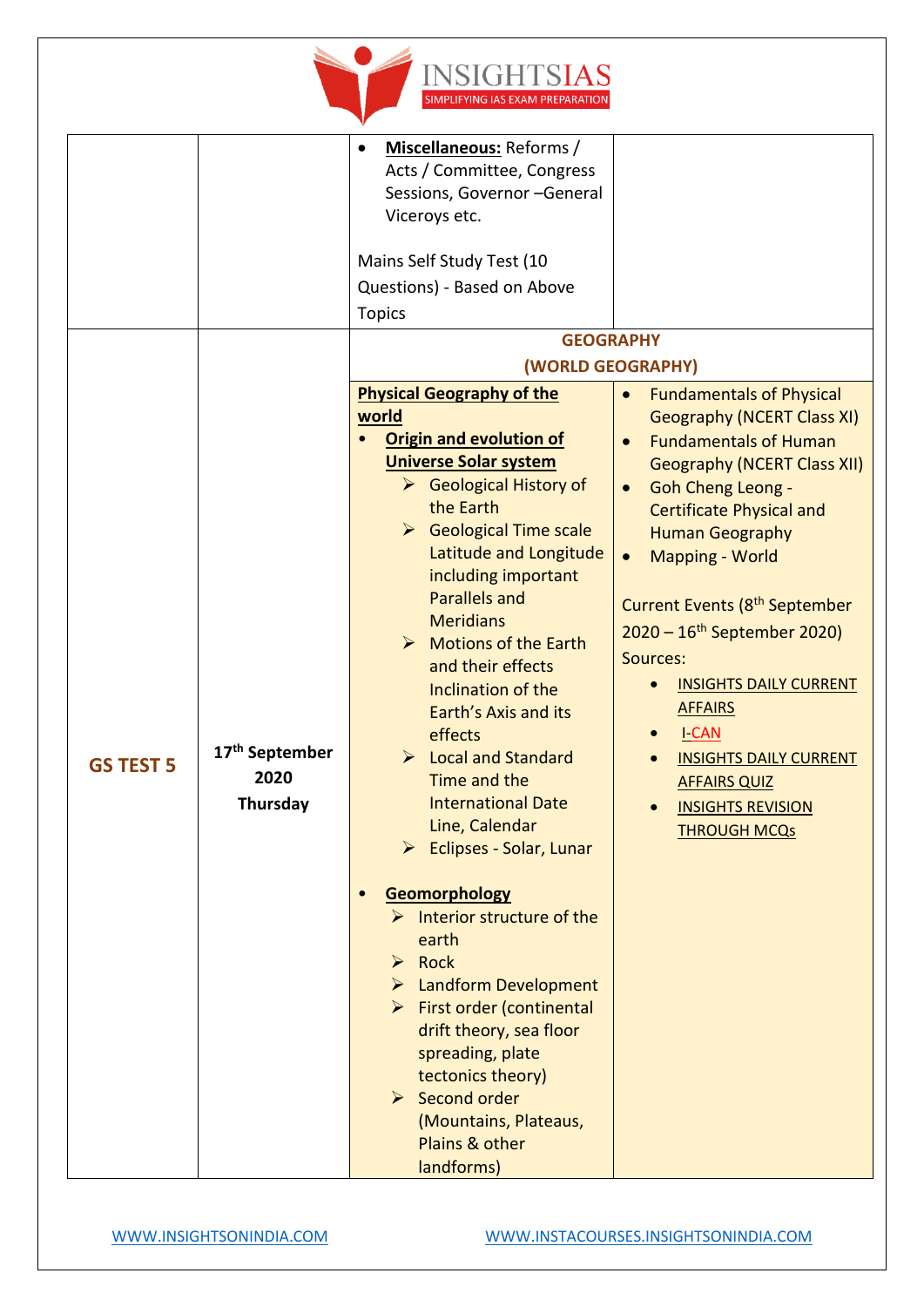

| $\triangleright$ Internal forces & their<br>impact - Volcanoes,<br>Earthquakes,<br>$\triangleright$ Folding, Faulting,<br><b>Isostasy</b><br>$\triangleright$ External forces & their<br>impact - Weathering,<br><b>Erosion &amp; landforms</b><br>thus developed                                                                                                                                                                                                                                                                                                      |  |
|------------------------------------------------------------------------------------------------------------------------------------------------------------------------------------------------------------------------------------------------------------------------------------------------------------------------------------------------------------------------------------------------------------------------------------------------------------------------------------------------------------------------------------------------------------------------|--|
| <b>Climatology</b><br>> Structure, Composition<br>of atmosphere<br>▶ Weather & Climate<br>$\triangleright$ Heat & temperature<br>Insolation<br>$\circ$<br><b>Heat Budget</b><br>$\circ$<br><b>Distribution of</b><br>$\circ$<br>temperature<br>Temperature<br>$\circ$<br>Inversion<br>▶ Pressure and Pressure<br>belts<br>$\triangleright$ Winds<br><b>Planetary winds</b><br>$\circ$<br><b>Seasonal winds</b><br>$\circ$<br><b>Local winds</b><br>$\circ$<br><b>Precipitation-Forms &amp;</b><br>$\bullet$<br>Types, Distribution of<br>rainfall<br><b>Air Masses</b> |  |
| Cyclones and anti-<br>cyclones<br><b>World Climatic regions</b><br>$\bullet$                                                                                                                                                                                                                                                                                                                                                                                                                                                                                           |  |
| <b>Oceanography</b><br><b>Bottom relief Features</b><br>Ocean waves,<br>$\bullet$<br>currents, tides &<br><b>Tsunamis</b><br>Temperature<br>$\bullet$<br>distribution<br>Salinity distribution<br><b>Marine resources</b><br>$\bullet$                                                                                                                                                                                                                                                                                                                                 |  |
| Biogeography<br>$\bullet$                                                                                                                                                                                                                                                                                                                                                                                                                                                                                                                                              |  |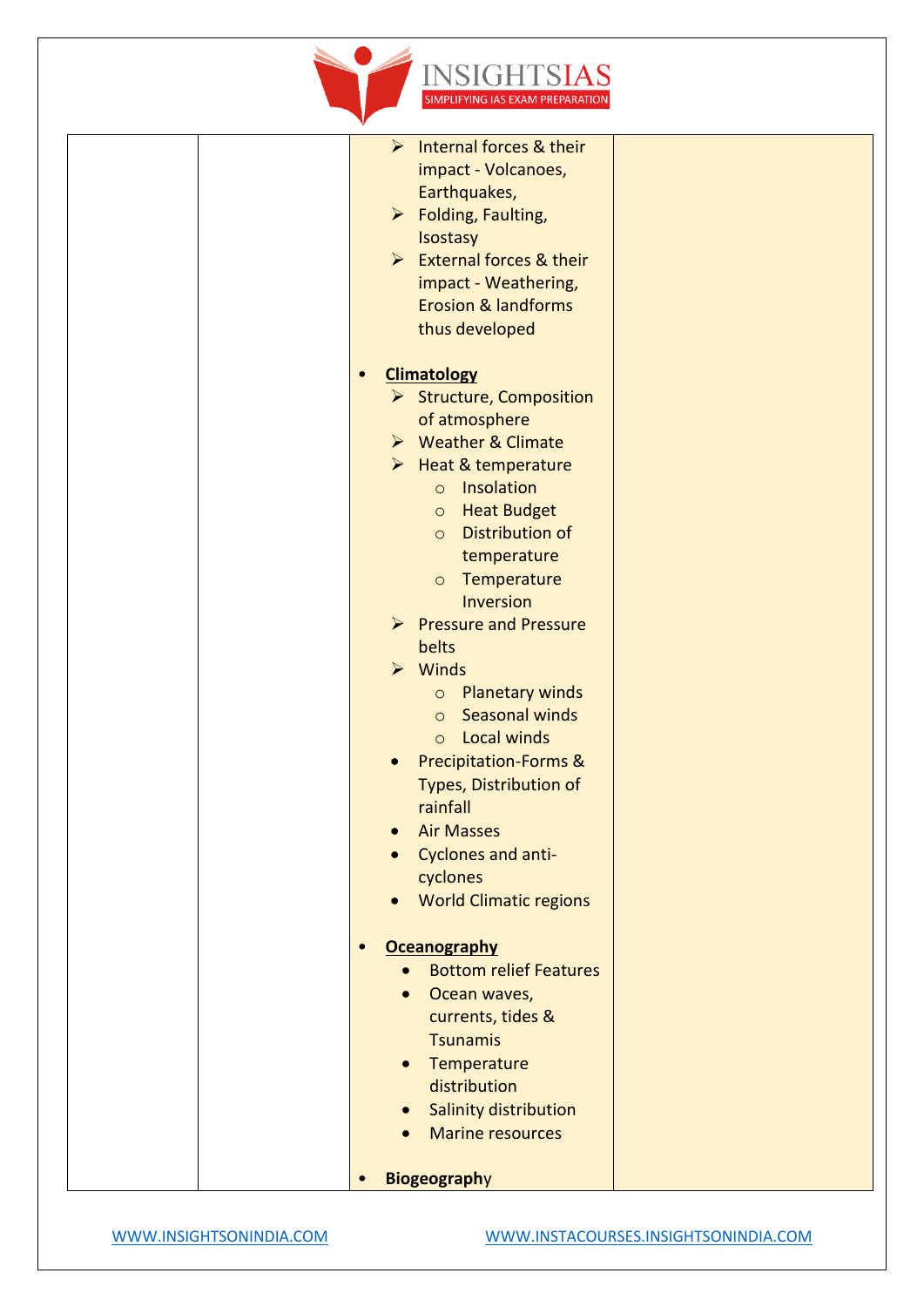

|           |                                  | $\triangleright$ Soils<br>Classification<br>$\circ$<br><b>Distribution</b><br>$\circ$<br><b>Erosion &amp;</b><br>$\circ$<br>Conservation<br><b>Biomes</b><br>$\triangleright$<br><b>World Economic and Human</b><br>Geography:<br>Natural resources and<br>mineral resources and<br>distribution of key natural<br>resources across the world<br>Agriculture and agro-climatic<br>$\bullet$<br>regions<br>Industry and location factors<br>$\bullet$<br>Infrastructure<br>$\bullet$<br>World Population, density &<br>$\bullet$<br>distribution, races & tribes,<br>settlements & migration<br><b>Continents - Major physical</b><br>features, natural resources<br><b>Mains Self Study Test (10</b><br>Questions) - Based on Above |                                                                                                                                                                                                                                        |
|-----------|----------------------------------|-------------------------------------------------------------------------------------------------------------------------------------------------------------------------------------------------------------------------------------------------------------------------------------------------------------------------------------------------------------------------------------------------------------------------------------------------------------------------------------------------------------------------------------------------------------------------------------------------------------------------------------------------------------------------------------------------------------------------------------|----------------------------------------------------------------------------------------------------------------------------------------------------------------------------------------------------------------------------------------|
|           |                                  | <b>Topics</b>                                                                                                                                                                                                                                                                                                                                                                                                                                                                                                                                                                                                                                                                                                                       |                                                                                                                                                                                                                                        |
|           |                                  | <b>GEOGRAPHY</b>                                                                                                                                                                                                                                                                                                                                                                                                                                                                                                                                                                                                                                                                                                                    |                                                                                                                                                                                                                                        |
|           |                                  | (INDIAN GEOGRAPHY)                                                                                                                                                                                                                                                                                                                                                                                                                                                                                                                                                                                                                                                                                                                  |                                                                                                                                                                                                                                        |
| GS TEST 6 | 12 <sup>th</sup> October<br>2020 | <b>Physical Geography of India</b><br>Location<br>$\triangleright$ Latitude<br>Longitude<br>➤<br>Physiographic division of<br>➤<br>India<br>Northern<br>$\circ$<br><b>Mountains</b><br>Plains of India<br>$\circ$                                                                                                                                                                                                                                                                                                                                                                                                                                                                                                                   | India Physical Environment<br>$\bullet$<br>(NCERT Class XI)<br>India - People and Economy<br>$\bullet$<br>(NCERT Class XII)<br>Mapping - India<br>$\bullet$<br>Current Events (17th September<br>2020 - 11 <sup>th</sup> October 2020) |
|           | <b>Monday</b>                    | Peninsular<br>$\circ$<br>Plateau<br>Islands of India<br>$\bigcirc$<br>Drainage System<br>➤<br>Himalayan<br>$\circ$<br>Drainage<br>System                                                                                                                                                                                                                                                                                                                                                                                                                                                                                                                                                                                            | Sources:<br><b>INSIGHTS DAILY CURRENT</b><br><b>AFFAIRS</b><br>I-CAN<br><b>INSIGHTS DAILY CURRENT</b><br><b>AFFAIRS QUIZ</b><br><b>INSIGHTS REVISION</b><br><b>THROUGH MCQs</b>                                                        |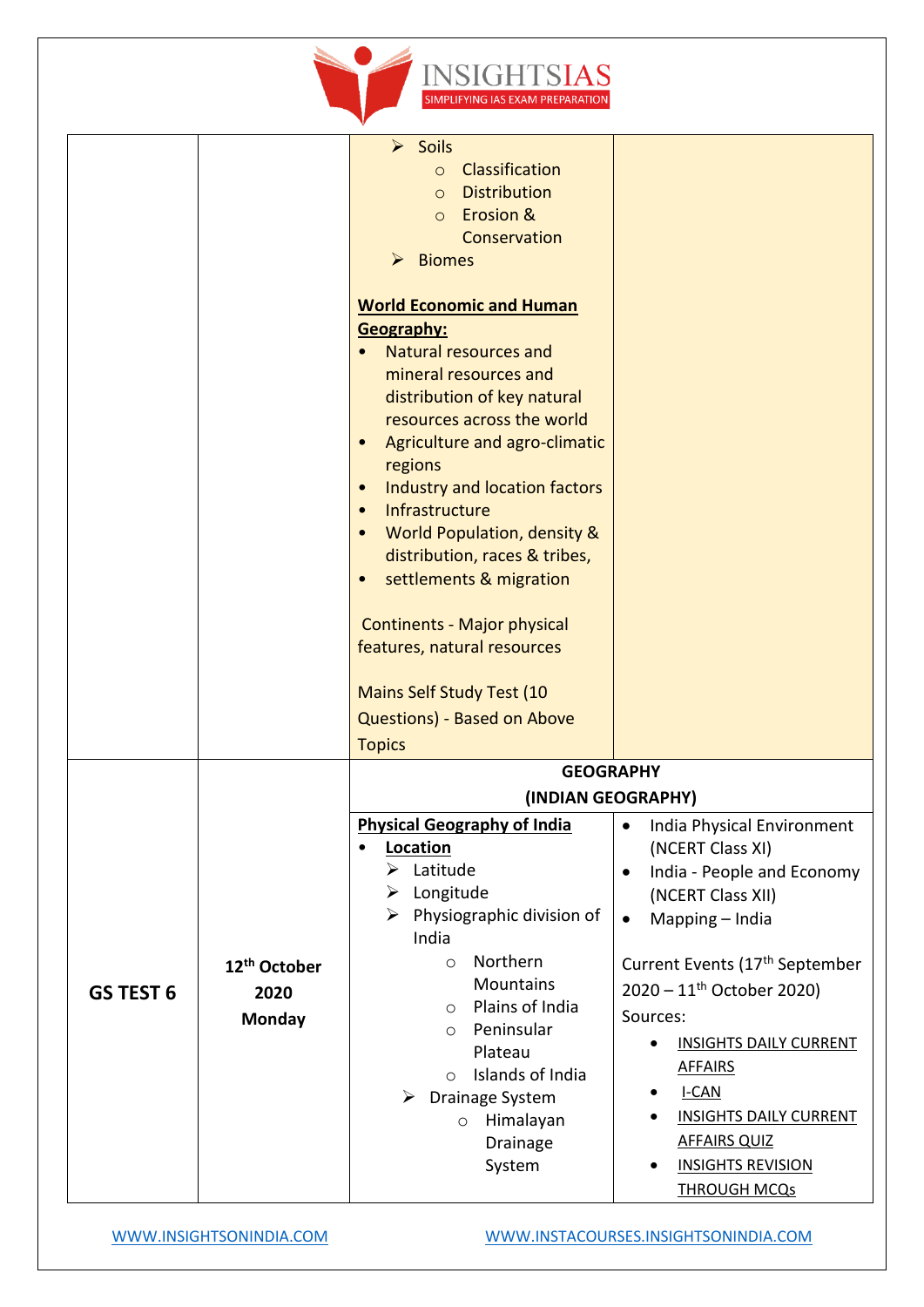

|           | Peninsular<br>$\circ$<br>Drainage<br>System<br>Other small<br>$\circ$<br>river system                                                                                                                                                                                                                                              |  |
|-----------|------------------------------------------------------------------------------------------------------------------------------------------------------------------------------------------------------------------------------------------------------------------------------------------------------------------------------------|--|
|           | <b>Indian Climate</b><br>$\triangleright$ Spatial and temporal<br>distribution of<br>temperature &<br>pressure<br>$\triangleright$ Winds<br>Rainfall<br>➤<br>Indian Monsoon<br>$\circ$<br>Mechanism<br>ш<br>Onset<br>٠<br>Variability<br>٠<br>Rainfall<br>$\circ$<br>distribution<br>$\triangleright$ Climatic Regions of<br>India |  |
|           | <b>Soils</b><br>$\triangleright$ Classification of Soils<br>Problems of Soil and<br>➤<br>Conservation                                                                                                                                                                                                                              |  |
|           | <b>Indian Flora &amp; Faun</b><br>Forests and their<br>➤<br>distribution<br>> Forest Conservation<br>$\triangleright$ Fauna                                                                                                                                                                                                        |  |
|           | <b>Indian Economic and Human</b>                                                                                                                                                                                                                                                                                                   |  |
|           | Geography                                                                                                                                                                                                                                                                                                                          |  |
| $\bullet$ | Agriculture typology and<br>major Crops grown in India                                                                                                                                                                                                                                                                             |  |
| ٠         | <b>Agro-Climatic Regions</b><br>Land Reforms and Land use<br>pattern                                                                                                                                                                                                                                                               |  |
|           | Animal Husbandry,<br><b>Fisheries and Aquaculture</b><br><b>Water Resources-</b>                                                                                                                                                                                                                                                   |  |
|           | Availability and potential:<br>Lakes, rivers, dams, power<br>and irrigation projects,                                                                                                                                                                                                                                              |  |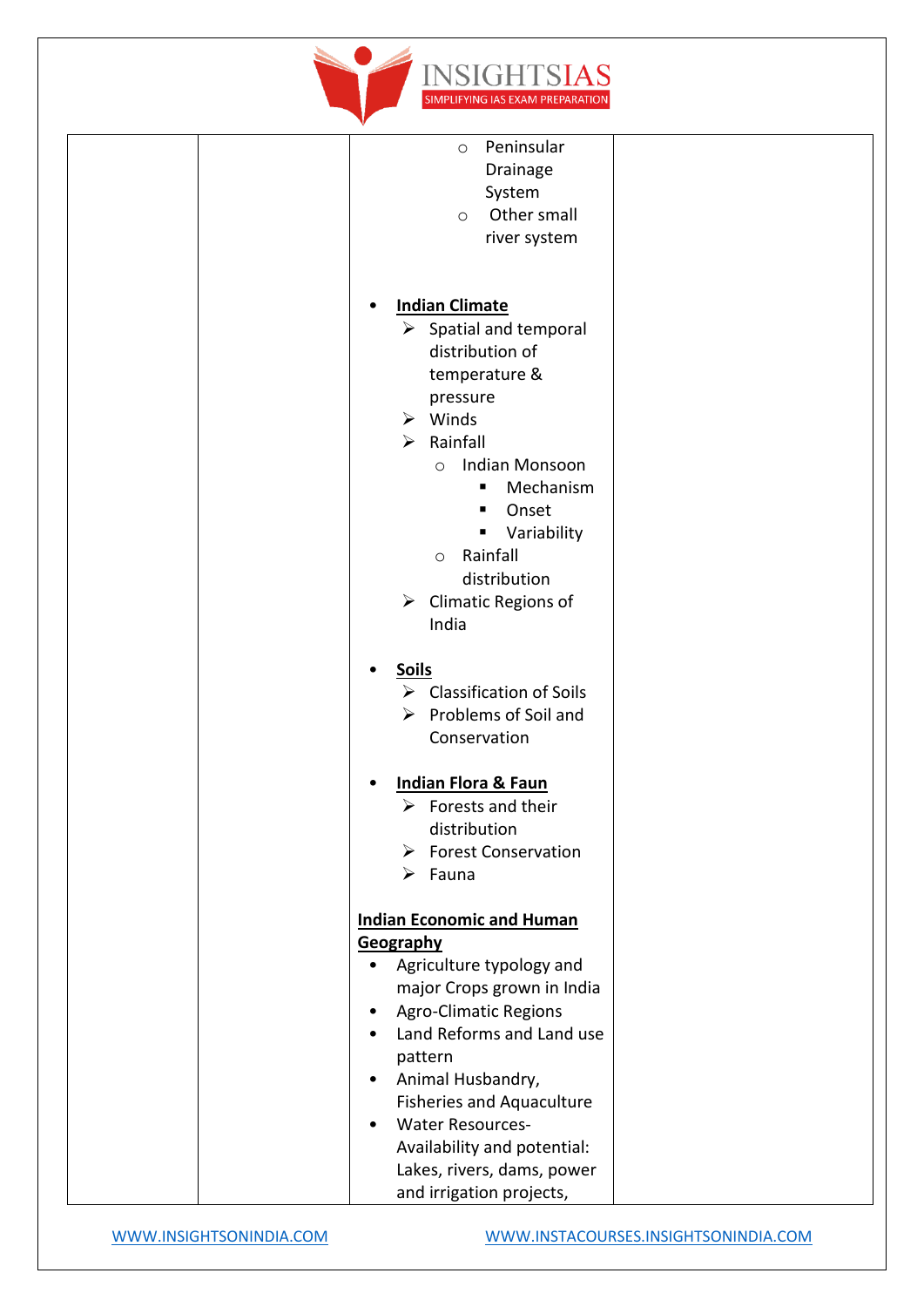

|                  |                                            | wetlands and interlinking<br>of rivers<br><b>Mineral Resources-</b><br>classification and<br>distribution<br><b>Energy Resources-</b><br>conventional and non-<br>conventional resources<br>Population and Growth<br>$\bullet$<br>trends - density, sex ratio,<br>literacy, tribes and racial<br>groups in India<br><b>Rural and Urban</b><br>Settlements-types and<br>patterns<br>Industries-types and their<br>locational factors<br>Transport and<br>Communication -railways,<br>highways, inland<br>water transport, shipping<br>and sea-ports, air transport<br><b>Map Based Questions from</b><br>India (Location of state, city,<br>river, lakes, important places<br>including Ramsar sites,<br><b>Biosphere Reserves, Wildlife</b><br><b>Sanctuaries and National</b><br>Parks)<br>Mains Self Study Test (10<br>Questions) - Based on Above<br><b>Topics</b> |                                                                                                                                                                                                      |
|------------------|--------------------------------------------|-----------------------------------------------------------------------------------------------------------------------------------------------------------------------------------------------------------------------------------------------------------------------------------------------------------------------------------------------------------------------------------------------------------------------------------------------------------------------------------------------------------------------------------------------------------------------------------------------------------------------------------------------------------------------------------------------------------------------------------------------------------------------------------------------------------------------------------------------------------------------|------------------------------------------------------------------------------------------------------------------------------------------------------------------------------------------------------|
|                  |                                            | FULL GS 1 PRELIMS (Revision of GS Test $1 - 6$ )                                                                                                                                                                                                                                                                                                                                                                                                                                                                                                                                                                                                                                                                                                                                                                                                                      |                                                                                                                                                                                                      |
| <b>GS TEST 7</b> | 19 <sup>th</sup> October<br>2020<br>Monday | <b>Revision of Subject wise</b><br>GS Tests 1 to 6)                                                                                                                                                                                                                                                                                                                                                                                                                                                                                                                                                                                                                                                                                                                                                                                                                   | <b>Sources Mentioned for GS Tests</b><br>$1 - 6$<br>Current Events (1st June 2020 -<br>18 <sup>th</sup> October 2020)<br>Sources:<br><b>INSIGHTS DAILY CURRENT</b><br><b>AFFAIRS</b><br><b>I-CAN</b> |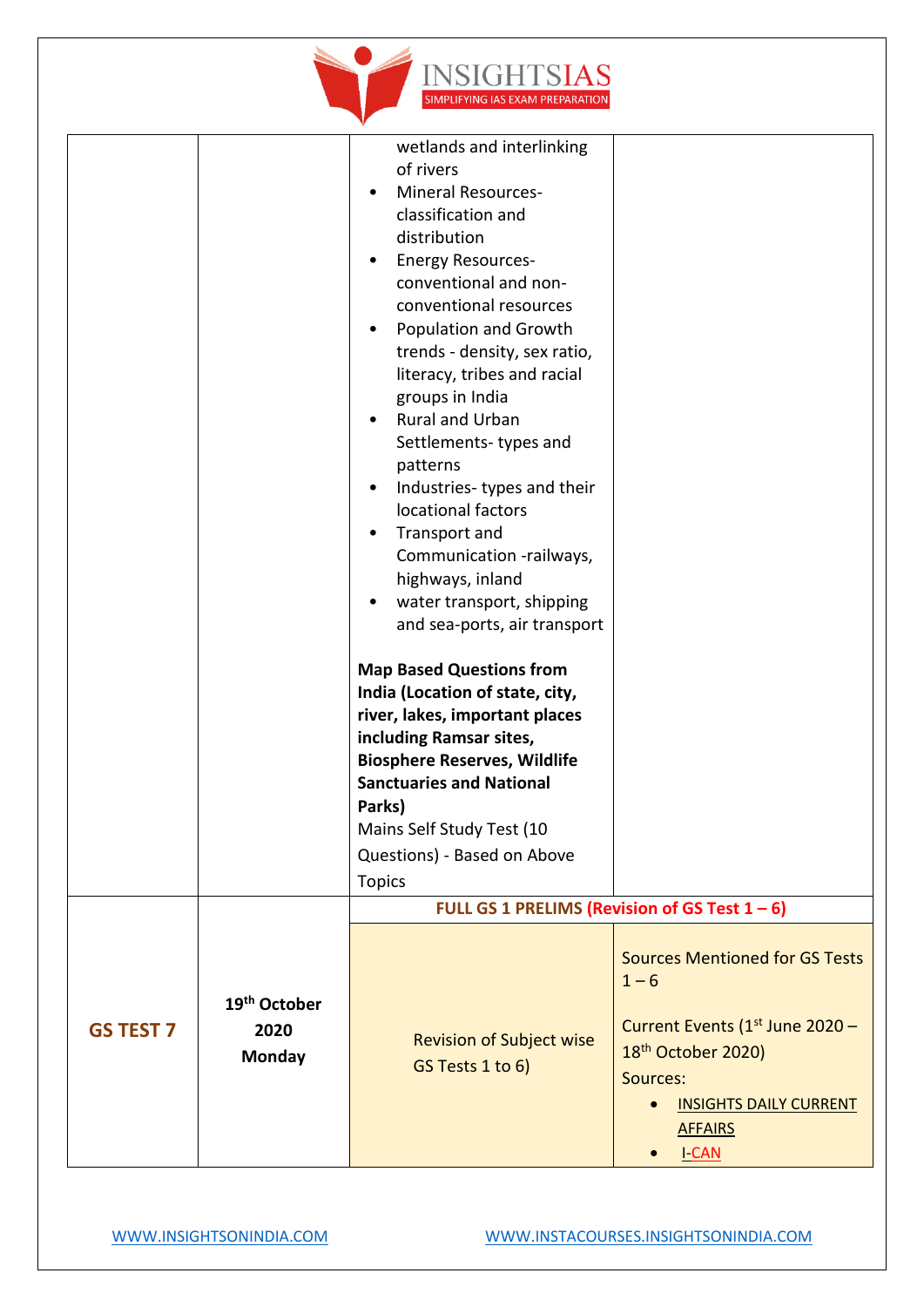

|                          |                                                   |                                                                                                                                                                                                                                                                                                                                                                                                                                                                                                                                                                                                    | <b>INSIGHTS DAILY CURRENT</b><br><b>AFFAIRS QUIZ</b><br><b>INSIGHTS REVISION</b><br><b>THROUGH MCQs</b>                                                                                                                                                                                                                                                              |
|--------------------------|---------------------------------------------------|----------------------------------------------------------------------------------------------------------------------------------------------------------------------------------------------------------------------------------------------------------------------------------------------------------------------------------------------------------------------------------------------------------------------------------------------------------------------------------------------------------------------------------------------------------------------------------------------------|----------------------------------------------------------------------------------------------------------------------------------------------------------------------------------------------------------------------------------------------------------------------------------------------------------------------------------------------------------------------|
|                          |                                                   | <b>CSAT TEST - 1</b>                                                                                                                                                                                                                                                                                                                                                                                                                                                                                                                                                                               |                                                                                                                                                                                                                                                                                                                                                                      |
| <b>CSAT TEST</b><br>$-1$ | 19 <sup>th</sup> October<br>2020<br><b>Monday</b> | Comprehension<br>1.<br>Basic numeracy & General mental ability<br>2.<br><b>Numbers</b><br>(a)<br><b>HCF &amp; LCM</b><br>(b)<br>(c)<br>Averages<br>(d)<br>Ratio & Proportion<br>Percentage<br>(e)<br>(f)<br>Profit & Loss<br>Simple interest & Compound interest<br>(g)<br>Problems on ages<br>(h)<br>Problems on clock<br>(i)<br>(j)<br>Partnership<br>Pipes & cistern<br>(k)                                                                                                                                                                                                                     |                                                                                                                                                                                                                                                                                                                                                                      |
|                          |                                                   | <b>POLITY</b>                                                                                                                                                                                                                                                                                                                                                                                                                                                                                                                                                                                      |                                                                                                                                                                                                                                                                                                                                                                      |
| <b>GS TEST 8</b>         | 28 <sup>th</sup> October<br>2020<br>Wednesday     | Constitutionalism<br>٠<br><b>Historical Underpinnings</b><br>٠<br>Evolution & Making of the<br>Constitution<br><b>Features and Significant</b><br>Provisions<br>Political systems<br>Democratic & Non-<br>٠<br>Democratic<br>Parliamentary & Presidential<br>٠<br>Unitary & Federal<br>٠<br>Direct and Representative<br>٠<br>Republic and Monarchy etc.<br>٠<br>The Preamble<br>$\bullet$<br>The Union and its Territory<br>٠<br>Citizenship<br>$\bullet$<br><b>Fundamental Rights</b><br>٠<br><b>Directive Principles</b><br>$\bullet$<br><b>Fundamental Duties</b><br>Amendment of Constitution | Indian Constitution at Work<br>(NCERT Class XI)<br>LAXMIKANTH - Indian Polity<br>Current Events (19 <sup>th</sup> October<br>$2020 - 27$ <sup>th</sup> October 2020)<br>Sources:<br><b>INSIGHTS DAILY CURRENT</b><br>$\bullet$<br><b>AFFAIRS</b><br>I-CAN<br><b>INSIGHTS DAILY CURRENT</b><br><b>AFFAIRS QUIZ</b><br><b>INSIGHTS REVISION</b><br><b>THROUGH MCQs</b> |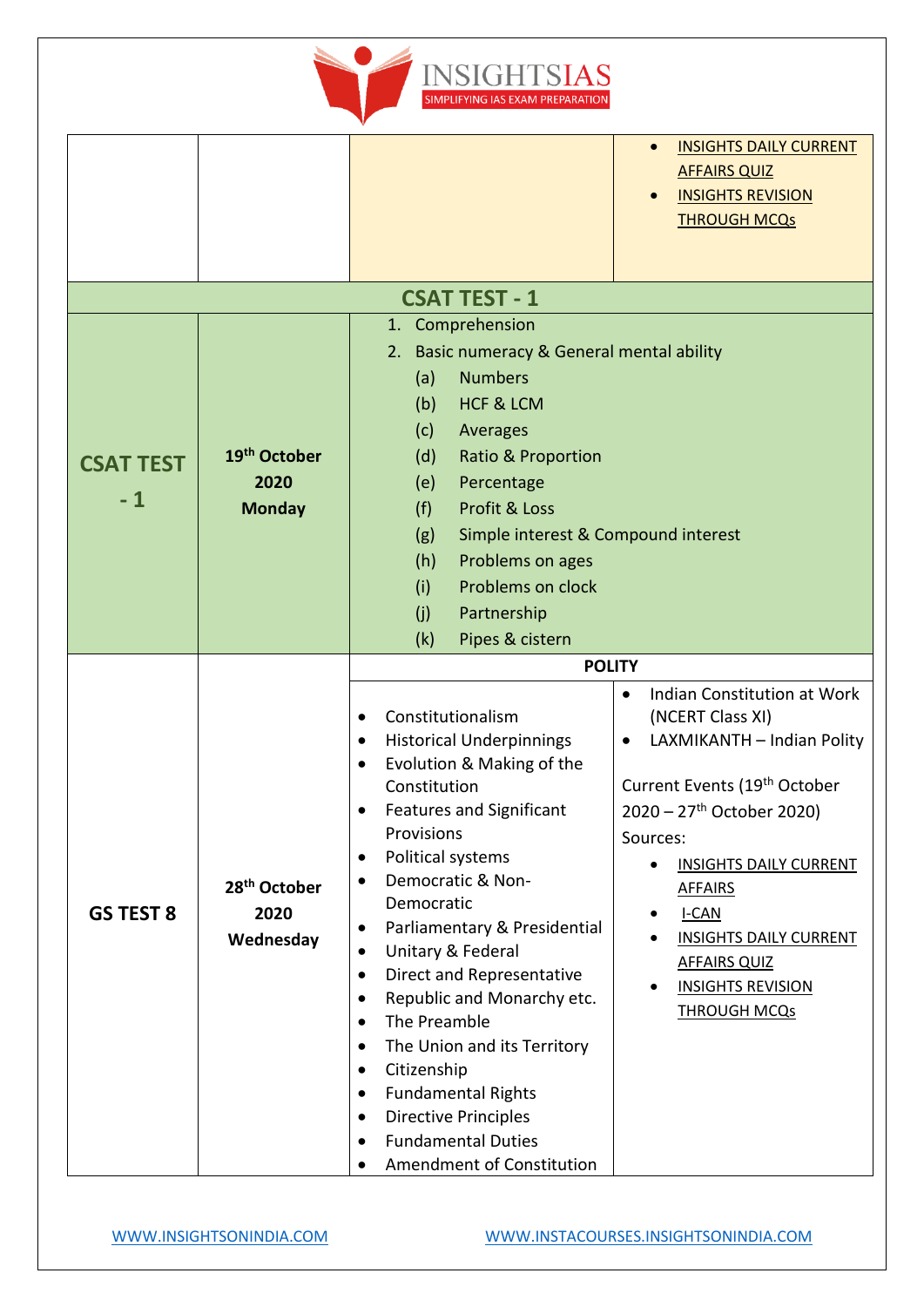

|           |                                              | Basic Structure of the<br>$\bullet$<br>Constitution<br><b>Emergency Provisions</b><br>$\bullet$<br><b>Central Government</b><br>٠<br>$\triangleright$ President of India<br>$\triangleright$ Vice President of India<br>$\triangleright$ Prime minister<br>$\triangleright$ Central Council of<br>Ministers, Parliament<br><b>State Government</b><br>٠<br>$\triangleright$ Governor<br>$\triangleright$ Chief Minister<br>$\triangleright$ State Council of<br><b>Ministers</b><br>$\triangleright$ State Legislature<br><b>Judiciary</b><br>٠<br>$\triangleright$ Supreme Court<br>$\triangleright$ High Courts<br><b>Subordinate Courts</b><br>➤<br><b>Indian Federalism</b><br>$\bullet$<br><b>Centre-State Relations</b><br>➤<br>$\triangleright$ Inter-state Relations<br><b>Local Government</b><br>$\triangleright$ Panchayati Raj<br>$\triangleright$ Local Urban<br>Government<br>Mains Self Study Test (10<br>Questions) - Based on Above<br><b>Topics</b> |                                                                                                                                                                                                                                                                                                                 |
|-----------|----------------------------------------------|-----------------------------------------------------------------------------------------------------------------------------------------------------------------------------------------------------------------------------------------------------------------------------------------------------------------------------------------------------------------------------------------------------------------------------------------------------------------------------------------------------------------------------------------------------------------------------------------------------------------------------------------------------------------------------------------------------------------------------------------------------------------------------------------------------------------------------------------------------------------------------------------------------------------------------------------------------------------------|-----------------------------------------------------------------------------------------------------------------------------------------------------------------------------------------------------------------------------------------------------------------------------------------------------------------|
|           |                                              |                                                                                                                                                                                                                                                                                                                                                                                                                                                                                                                                                                                                                                                                                                                                                                                                                                                                                                                                                                       | <b>POLITY</b>                                                                                                                                                                                                                                                                                                   |
| GS TEST 9 | 7 <sup>th</sup> November<br>2020<br>Saturday | <b>Other Dimensions</b><br>$\bullet$<br><b>Official Language</b><br>➤<br><b>Public Services</b><br>➤<br>Tribunals<br>➤<br>$\triangleright$ Special provisions for<br>SCs, STs, BCs, Minorities<br>& Anglo-Indians<br>$\triangleright$ Rights and liabilities of<br>the Government<br>$\triangleright$ Authoritative text in<br>Hindi Language<br>Anti-defection law<br>➤<br><b>Political dimensions</b>                                                                                                                                                                                                                                                                                                                                                                                                                                                                                                                                                               | Indian Constitution at Work<br>$\bullet$<br>(NCERT Class XI)<br>LAXMIKANTH - Indian Polity<br>Current Events (28 <sup>th</sup> October<br>2020 - 6 <sup>th</sup> November 2020)<br>Sources:<br><b>INSIGHTS DAILY CURRENT</b><br><b>AFFAIRS</b><br>I-CAN<br><b>INSIGHTS DAILY CURRENT</b><br><b>AFFAIRS QUIZ</b> |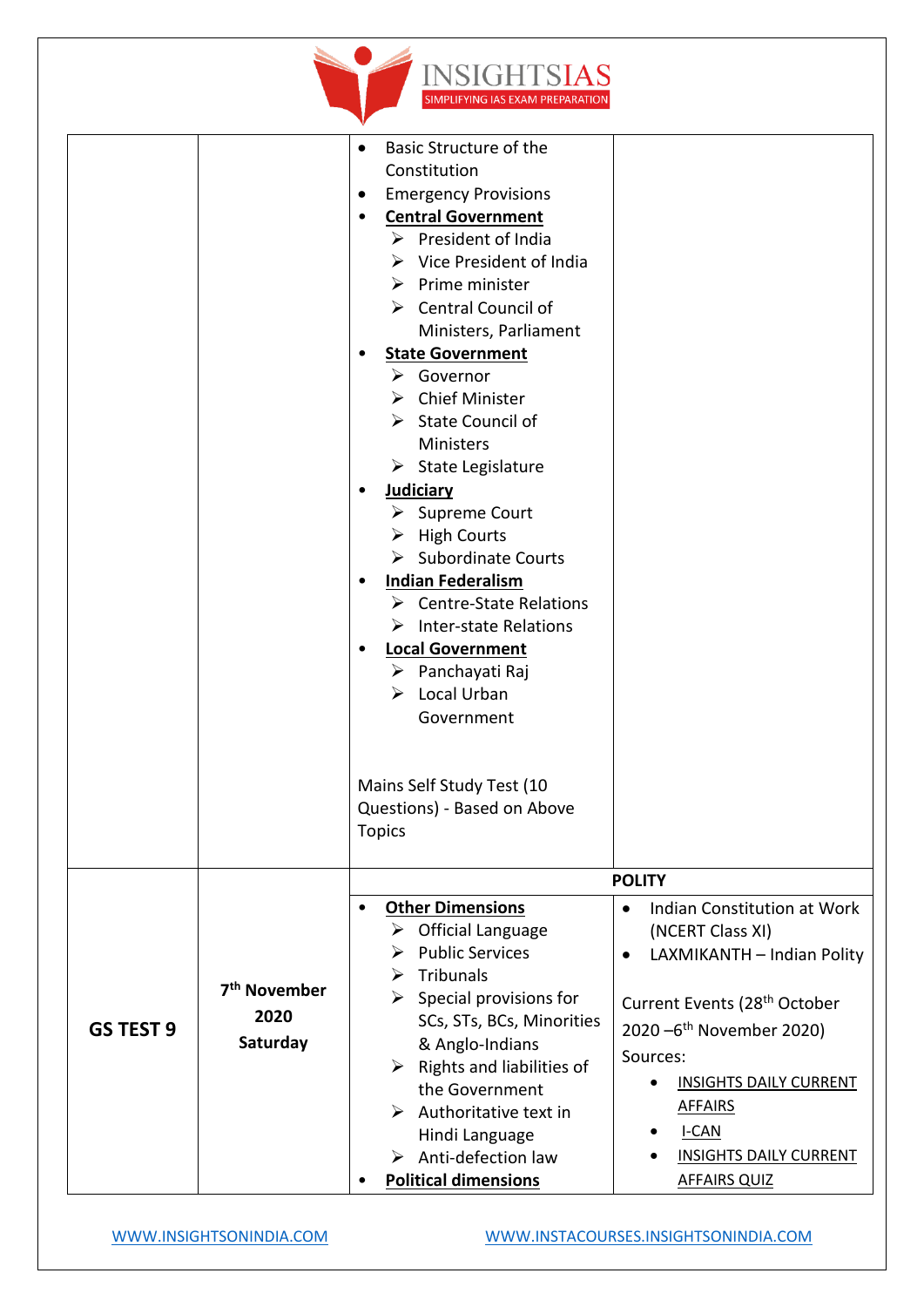

| ➤<br>Ministries and                    | <b>INSIGHTS REVISION</b><br>$\bullet$ |
|----------------------------------------|---------------------------------------|
| Departments of the                     | <b>THROUGH MCQs</b>                   |
| Government                             |                                       |
| $\triangleright$ Pressure groups       |                                       |
| $\triangleright$ Elections & political |                                       |
| parties                                |                                       |
| $\triangleright$ Representation of     |                                       |
| People's Act                           |                                       |
| <b>Election Process</b><br>➤           |                                       |
| Governance<br>➤                        |                                       |
| $\triangleright$ Transparency &        |                                       |
| Accountability                         |                                       |
| $\blacktriangleright$<br>RTI           |                                       |
| Citizen's Charter<br>≻                 |                                       |
| e-Governance<br>➤                      |                                       |
| <b>Constitutional Bodies</b>           |                                       |
| $\triangleright$ Election Commission   |                                       |
| <b>Union Public Service</b><br>➤       |                                       |
| <b>Commission (UPSC)</b>               |                                       |
| State Public Service                   |                                       |
| Commission (SPSC)                      |                                       |
| $\triangleright$ Finance Commission    |                                       |
| CAG<br>➤                               |                                       |
| Attorney general of<br>➤               |                                       |
| India                                  |                                       |
| $\triangleright$ Advocate general of   |                                       |
| India                                  |                                       |
| $\triangleright$ Special officer for   |                                       |
| <b>Linguistic Minorities</b>           |                                       |
| <b>National Commission</b><br>➤        |                                       |
| for Scheduled Castes                   |                                       |
| (NCSC)                                 |                                       |
| $\triangleright$ National Commission   |                                       |
| for Scheduled Tribes                   |                                       |
| (NCST)                                 |                                       |
| $\triangleright$ National Commission   |                                       |
| for Backward Castes                    |                                       |
| (NCBC) etc.                            |                                       |
|                                        |                                       |
| <b>Non-Constitutional Bodies</b>       |                                       |
| NITI Aayog, NHRC, SHRC, CIC,           |                                       |
| SIC, CVC, CBI, Lokpal, Lokayukta,      |                                       |
| NCPCR etc.                             |                                       |
|                                        |                                       |
| Mains Self Study Test (10              |                                       |
| Questions) - Based on Above            |                                       |
| <b>Topics</b>                          |                                       |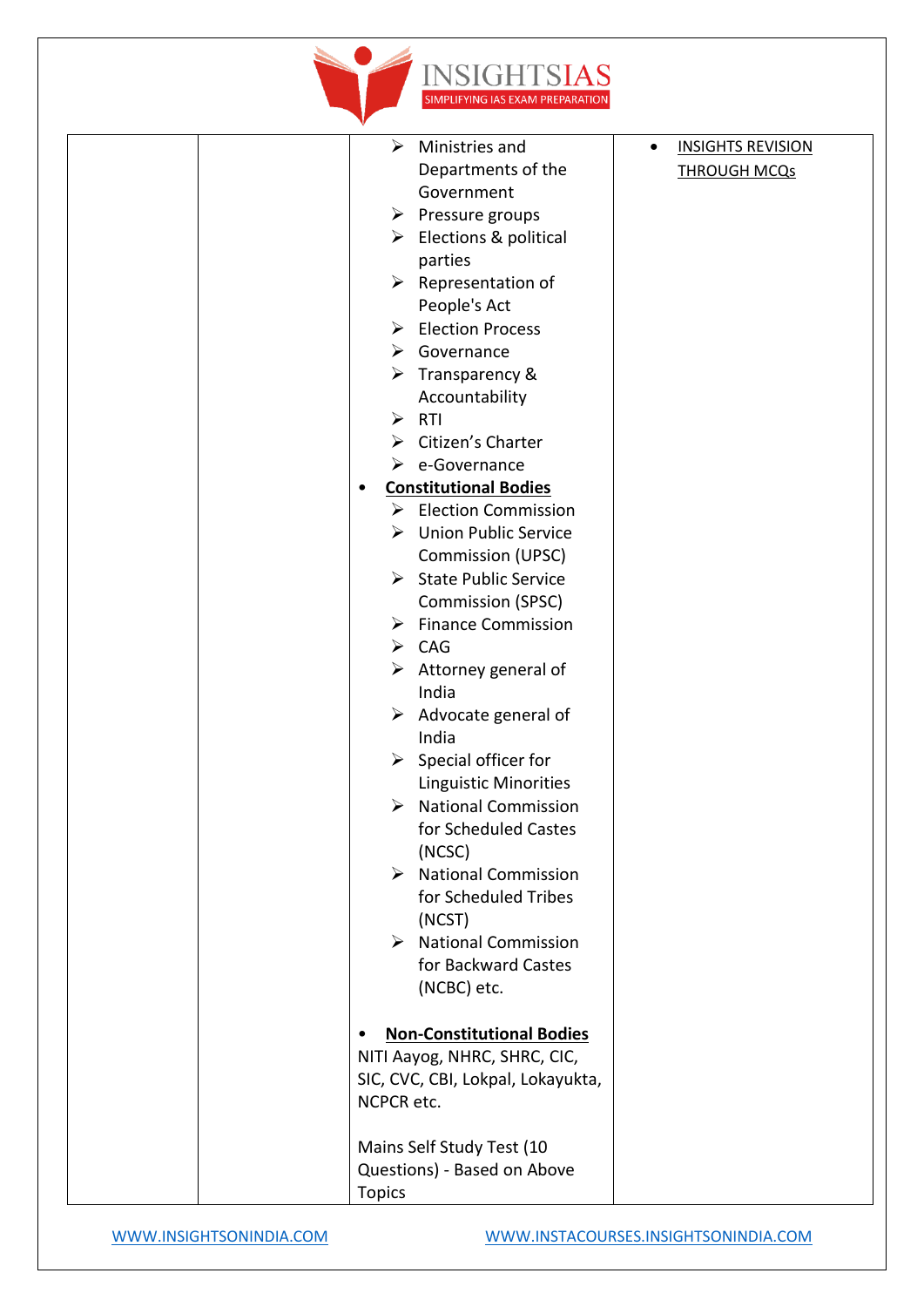

|                          |                                                     | <b>POLITY</b>                                                                                                                                                                                                                      |                                                                                                                                                                                                                                                                                                                                                                                                  |
|--------------------------|-----------------------------------------------------|------------------------------------------------------------------------------------------------------------------------------------------------------------------------------------------------------------------------------------|--------------------------------------------------------------------------------------------------------------------------------------------------------------------------------------------------------------------------------------------------------------------------------------------------------------------------------------------------------------------------------------------------|
| <b>GS TEST 10</b>        | 17 <sup>th</sup> November<br>2020<br>Tuesday        | <b>International Institutions</b><br>UN, World Bank, IMF, WIPO,<br>ADB, BRICS etc.<br><b>Government Schemes</b><br><b>Mains Self Study Test (10</b><br>Questions) - Based on Above<br><b>Topics</b>                                | <b>Indian Constitution at Work</b><br>$\bullet$<br>(NCERT Class XI)<br>LAXMIKANTH - Indian Polity<br>$\bullet$<br>Current Events (7 <sup>th</sup> November<br>$2020 - 16$ <sup>th</sup> November 2020)<br>Sources:<br><b>INSIGHTS DAILY CURRENT</b><br><b>AFFAIRS</b><br><b>I-CAN</b><br><b>INSIGHTS DAILY CURRENT</b><br><b>AFFAIRS QUIZ</b><br><b>INSIGHTS REVISION</b><br><b>THROUGH MCQs</b> |
|                          |                                                     |                                                                                                                                                                                                                                    | <b>FULL GS 2 PRELIMS (Revision of GS Tests 8-10)</b>                                                                                                                                                                                                                                                                                                                                             |
| <b>GS TEST 11</b>        | 24 <sup>th</sup> November<br>2020<br>Tuesday        | Revision of Subject-wise GS<br><b>Tests 8-10</b>                                                                                                                                                                                   | <b>Sources Mentioned for GS Tests</b><br>$8 - 10$<br>Current Events (19 <sup>th</sup> October<br>2020 - 23rd November 2020)<br>Sources:<br><b>INSIGHTS DAILY CURRENT</b><br><b>AFFAIRS</b><br>$I-CAN$<br><b>INSIGHTS DAILY CURRENT</b><br><b>AFFAIRS QUIZ</b><br><b>INSIGHTS REVISION</b><br><b>THROUGH MCQs</b>                                                                                 |
|                          |                                                     | <b>CSAT TEST - 2</b>                                                                                                                                                                                                               |                                                                                                                                                                                                                                                                                                                                                                                                  |
| <b>CSAT TEST</b><br>$-2$ | 24 <sup>th</sup> November<br>2020<br><b>Tuesday</b> | 1. Comprehension<br>Basic numeracy & General mental ability<br>2.<br>Time & work<br>(a)<br>Time & Distance<br>(b)<br>Boats & streams<br>(c)<br>(d)<br>Problems on trains<br>Permutation & combination<br>(e)<br>Probability<br>(f) |                                                                                                                                                                                                                                                                                                                                                                                                  |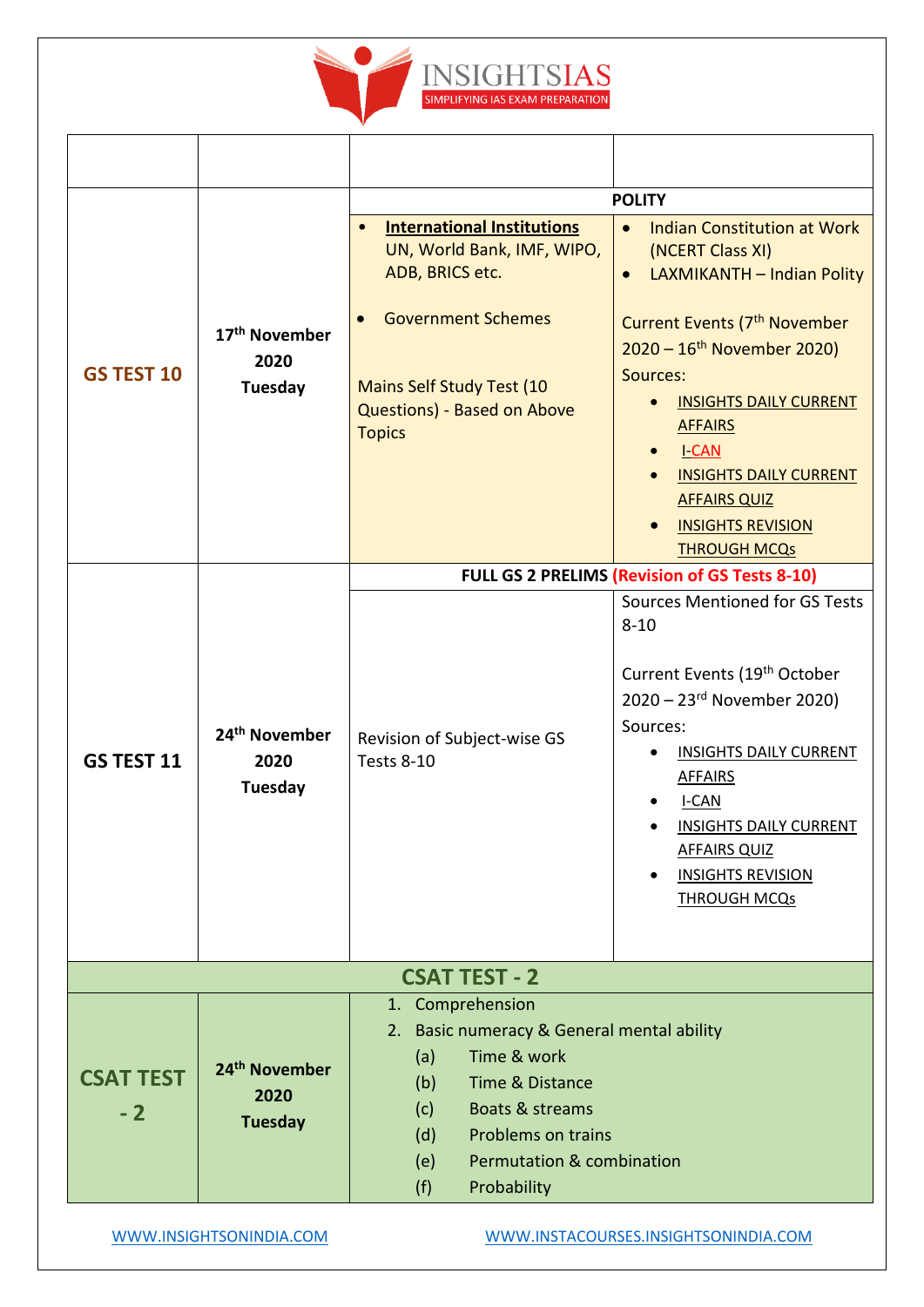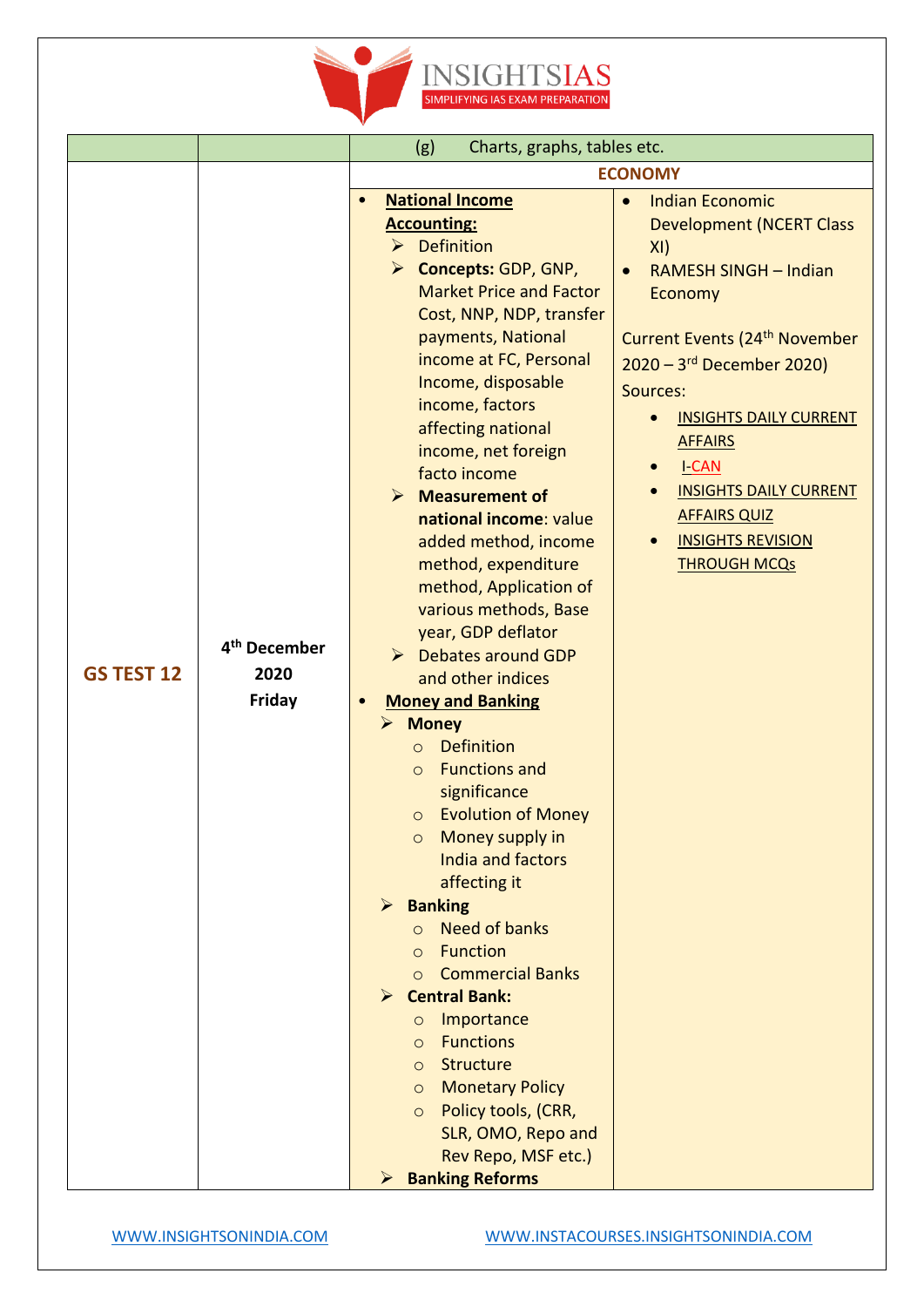

| v                                               |  |
|-------------------------------------------------|--|
| <b>Capital Markets &amp; Money</b><br>$\bullet$ |  |
| <b>Markets</b>                                  |  |
| $\triangleright$ Basic Terms and                |  |
| Concepts, Equity and                            |  |
| debt Instruments                                |  |
| $\triangleright$ Primary market and             |  |
| Secondary markets etc.                          |  |
| <b>Inflation and Employment</b><br>$\bullet$    |  |
| $\triangleright$ Inflation                      |  |
| Definition<br>$\circ$                           |  |
|                                                 |  |
| <b>Inflationary Gap and</b><br>$\circ$          |  |
| Inflationary process                            |  |
| <b>Inflation Cycles:</b><br>$\circ$             |  |
| <b>Demand Pull</b>                              |  |
| <b>Inflation, Cost Push</b>                     |  |
| Inflation,                                      |  |
| <b>Causes of Inflation</b><br>$\circ$           |  |
| <b>Inflation Control</b><br>$\circ$             |  |
| measures                                        |  |
| $\blacktriangleright$<br><b>Unemployment</b>    |  |
| <b>Types of</b><br>$\circ$                      |  |
| Unemployment:                                   |  |
| Structural, Seasonal,                           |  |
| <b>Frictional, Cyclical</b>                     |  |
| Nature of<br>$\circ$                            |  |
|                                                 |  |
| Unemployment in                                 |  |
| India                                           |  |
| <b>Government budgeting and</b>                 |  |
| <b>Fiscal Policy</b>                            |  |
| <b>Budgeting</b><br>≻                           |  |
| <b>Evolution of Budgeting</b><br>$\circ$        |  |
| <b>Institutions and Laws</b><br>$\circ$         |  |
| The Union Budget:<br>$\circ$                    |  |
| <b>Components - Revenue</b>                     |  |
| Account,                                        |  |
| Capital Account,<br>$\circ$                     |  |
| <b>Measures of</b>                              |  |
| <b>Government Deficit</b>                       |  |
| etc.,                                           |  |
| Weaknesses in the<br>$\Omega$                   |  |
|                                                 |  |
| <b>Budgetary Process</b>                        |  |
| $\triangleright$ Fiscal Policy                  |  |
| <b>Public Finance - Role</b><br>$\circ$         |  |
| and Importance,                                 |  |
| Public Expenditure -<br>$\circ$                 |  |
| <b>Revenue and Capital,</b>                     |  |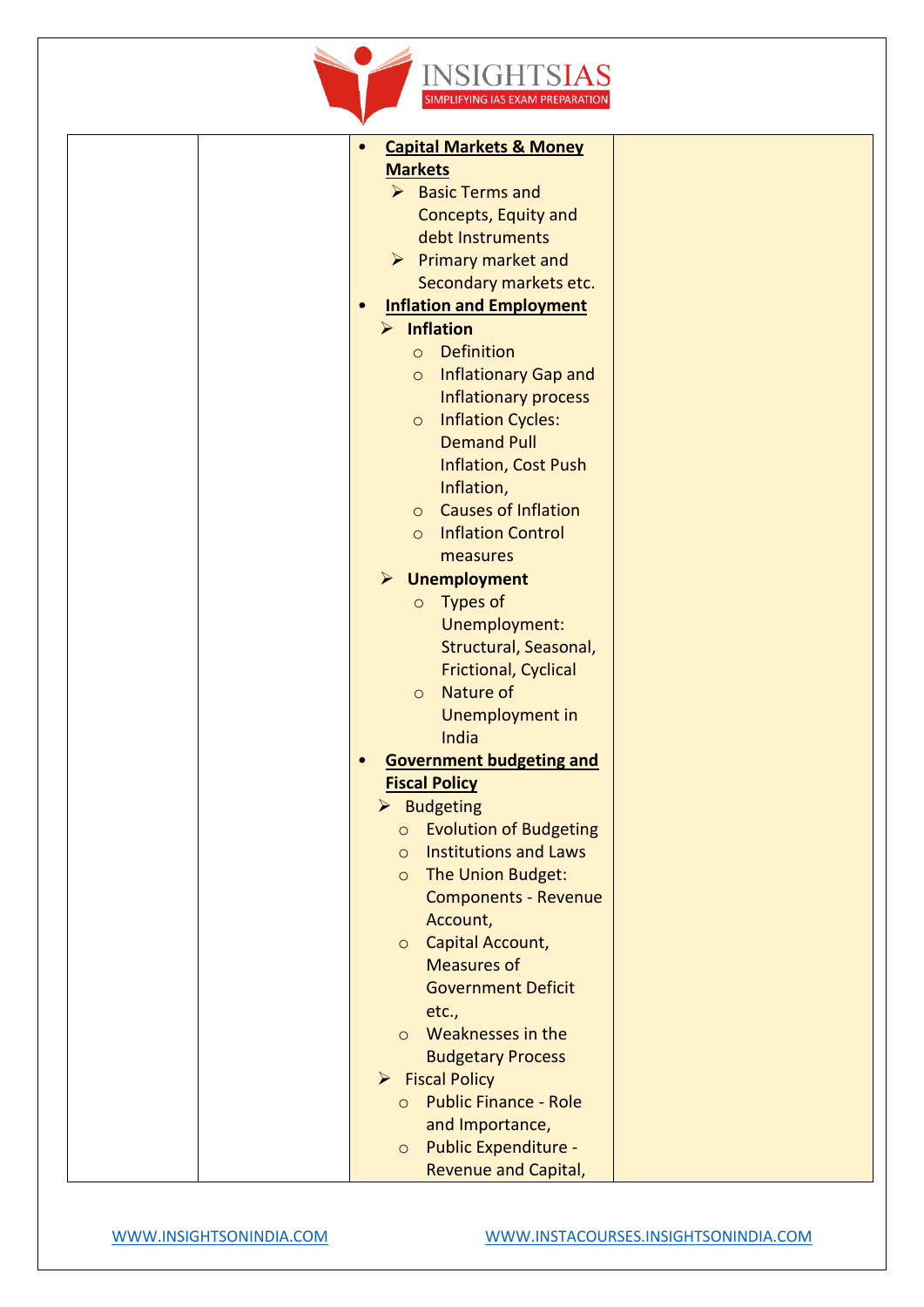

|            |                                              | Development and Non-<br>Development<br><b>Public Revenue</b><br>$\circ$<br><b>Sources of Revenue</b><br><b>Taxes</b><br>$\checkmark$ Classification -<br><b>Direct and</b><br><b>Indirect, Specific</b><br>and Ad Valorem<br>$\checkmark$ Social and<br>Economic<br>Objectives of<br><b>Taxes</b><br>$\triangleright$ Public Debt<br>$\triangleright$ Deficit Financing<br><b>Mains Self Study Test (10</b><br>Questions) - Based on Above<br><b>Topics</b>                                                                                                                                                                                                                                                            |                                                                                                                                                                                                                                                                                                                                                                      |
|------------|----------------------------------------------|------------------------------------------------------------------------------------------------------------------------------------------------------------------------------------------------------------------------------------------------------------------------------------------------------------------------------------------------------------------------------------------------------------------------------------------------------------------------------------------------------------------------------------------------------------------------------------------------------------------------------------------------------------------------------------------------------------------------|----------------------------------------------------------------------------------------------------------------------------------------------------------------------------------------------------------------------------------------------------------------------------------------------------------------------------------------------------------------------|
|            |                                              | <b>ECONOMY</b><br><b>External Sector and</b>                                                                                                                                                                                                                                                                                                                                                                                                                                                                                                                                                                                                                                                                           | Indian Economic<br>$\bullet$                                                                                                                                                                                                                                                                                                                                         |
| GS TEST 13 | 15 <sup>th</sup> December<br>2020<br>Tuesday | <b>Currency Exchange rate</b><br>$\triangleright$ Balance of Payments:<br>Definition, Current and<br>Capital Accounts,<br>Convertibility<br>FDI, FII -- issues, challenges<br>➤<br>etc.<br>Foreign Trade of India<br>➤<br>$\triangleright$ Trade Policy<br>Product wise trade<br>Region wise trade<br>➤<br>Subsidy boxes<br>➤<br>WTO related issues<br>➤<br>and India<br>➤<br><b>Intellectual Property Rights</b><br>$\blacktriangleright$<br><b>International Trade and</b><br><b>Bodies:</b><br>$\triangleright$ IMF: Purpose and<br>Objectives, Organization<br>≻<br>and Functions, Working<br>and<br>$\triangleright$ Evaluation, IMF and<br>Underdeveloped<br>Countries, SDR's,<br>$\triangleright$ Reforms etc., | <b>Development (NCERT Class</b><br>XI)<br>RAMESH SINGH - Indian<br>$\bullet$<br>Economy<br>Current Events (4 <sup>th</sup> December<br>$2020 - 14$ <sup>th</sup> December 2020)<br>Sources:<br><b>INSIGHTS DAILY CURRENT</b><br><b>AFFAIRS</b><br>$I-CAN$<br><b>INSIGHTS DAILY CURRENT</b><br><b>AFFAIRS QUIZ</b><br><b>INSIGHTS REVISION</b><br><b>THROUGH MCQs</b> |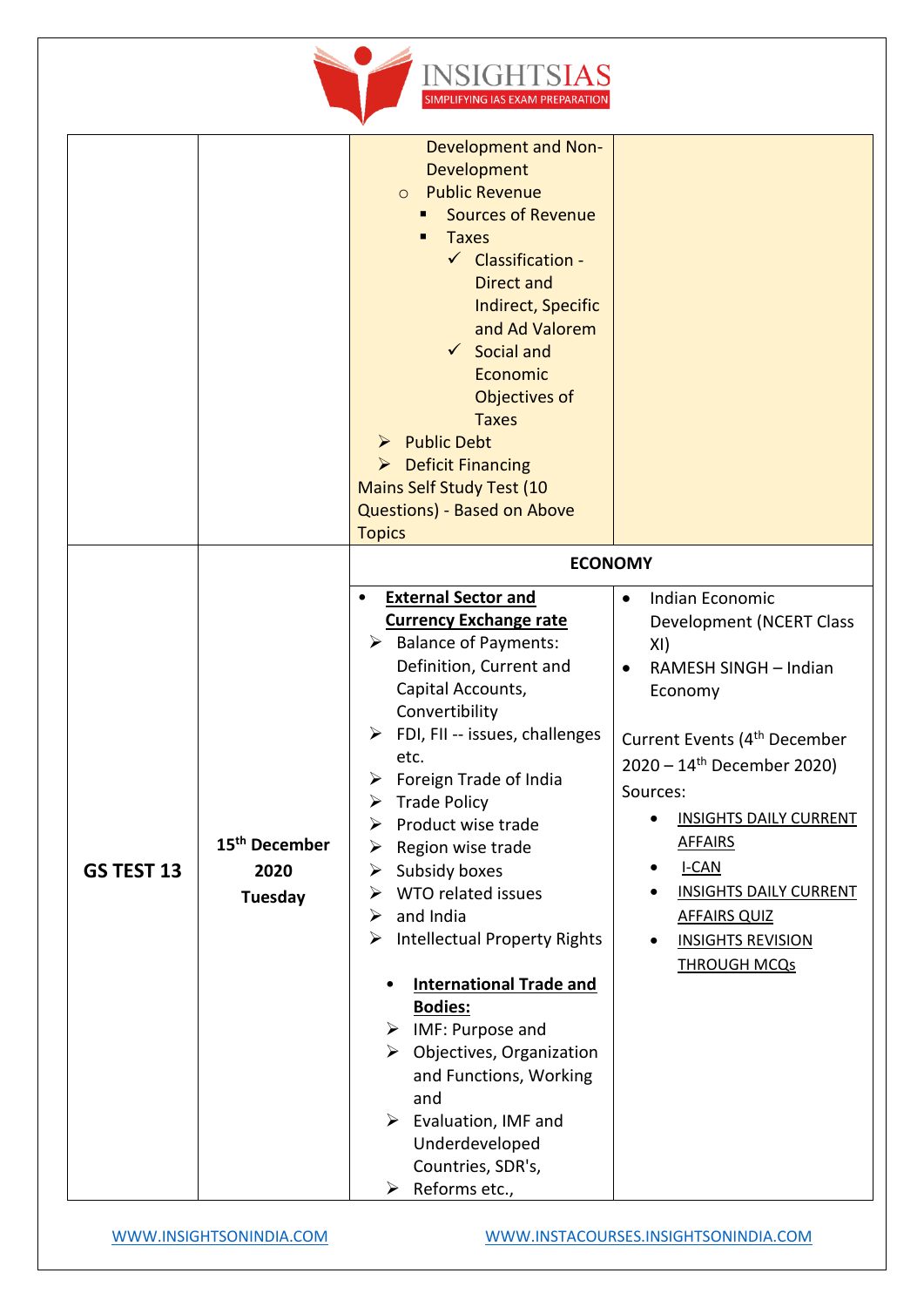

| v                                                         |  |
|-----------------------------------------------------------|--|
| $\triangleright$ World Bank                               |  |
| <b>Bilateral and Regional</b><br>➤                        |  |
| Cooperation                                               |  |
|                                                           |  |
| <b>Agriculture:</b>                                       |  |
| $\triangleright$ Recent trends in                         |  |
| <b>Agriculture Sector</b>                                 |  |
| $\triangleright$ Cropping System and                      |  |
| Pattern;                                                  |  |
| $\triangleright$ Agricultural Marketing and               |  |
| Reforms                                                   |  |
| $\triangleright$ Agricultural Research;                   |  |
| $\triangleright$ Sustainable Agriculture;                 |  |
|                                                           |  |
| $\triangleright$ Animal Husbandry<br>$\triangleright$ PDS |  |
| $\triangleright$ Farm distress and                        |  |
|                                                           |  |
| government initiatives                                    |  |
|                                                           |  |
| <b>Industrial Sector:</b>                                 |  |
| $\triangleright$ Industrial Policies                      |  |
| $\triangleright$ Licensing                                |  |
| <b>MSME</b><br>≻                                          |  |
| $\triangleright$ Labour Reforms                           |  |
| $\triangleright$ Companies Act                            |  |
| $\triangleright$ Make in India, Skill India               |  |
| $\triangleright$ Challenges in Industrial                 |  |
| development                                               |  |
| $\triangleright$ Organised and unorganised                |  |
| sector                                                    |  |
| $\triangleright$ PPP                                      |  |
| Investment models<br>➤                                    |  |
|                                                           |  |
| Initiatives by the govt.                                  |  |
| $\triangleright$ Government policies                      |  |
| $\triangleright$ Five year Plans: Priorities              |  |
| and Performance, Issues                                   |  |
| $\triangleright$ related to planning                      |  |
| Economic Policies till 1991<br>≻                          |  |
| $\triangleright$ Economic Reforms since                   |  |
| 1991: End of license Raj,                                 |  |
| Liberalization, Privatisation                             |  |
| and Globalisation                                         |  |
|                                                           |  |
| Infrastructure:                                           |  |
| IT, Communication,<br>➤                                   |  |
| Urbanisation, Transport,                                  |  |
| Mining, etc.                                              |  |
|                                                           |  |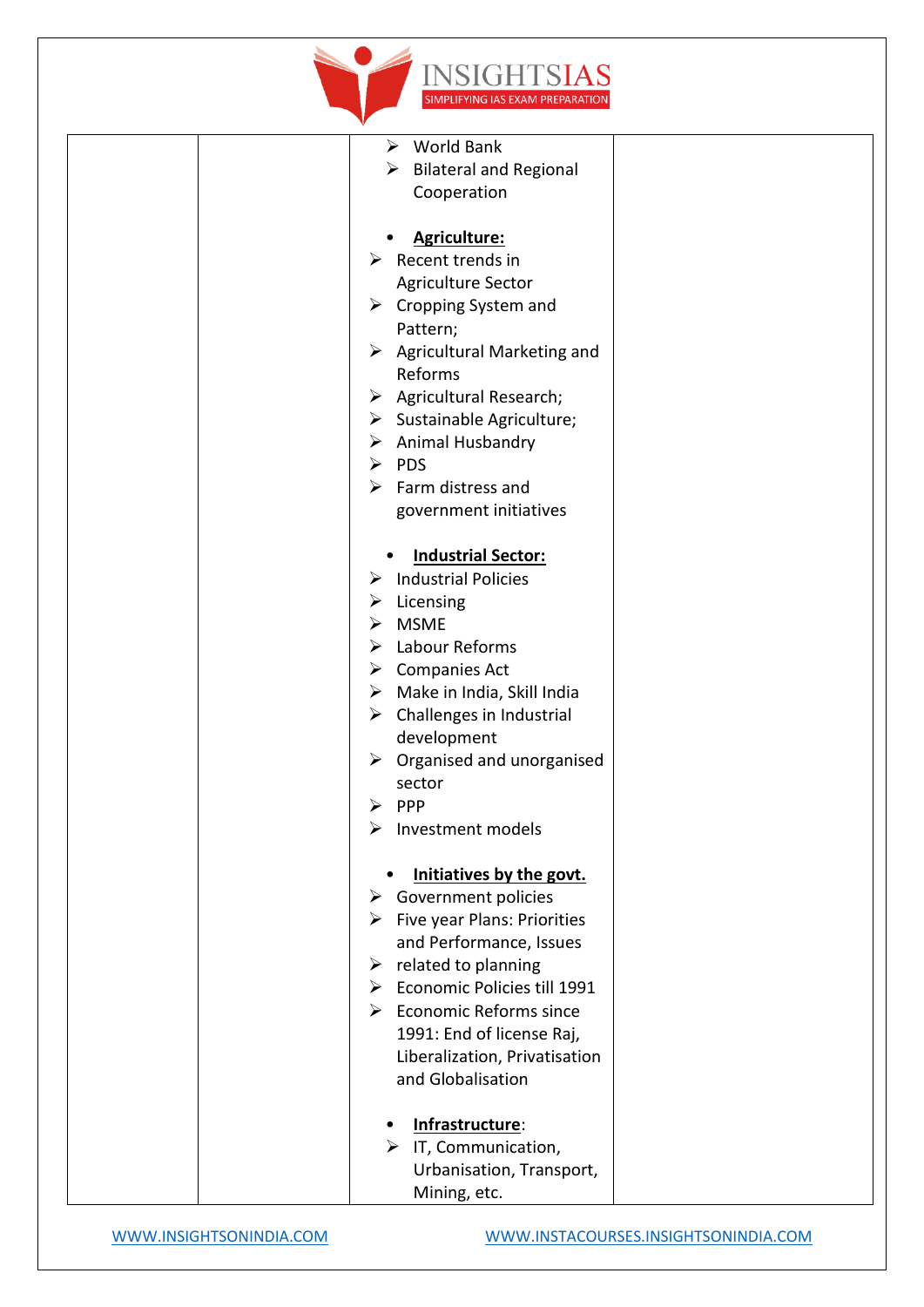

|                   |                                               | Mains Self Study Test (10<br>Questions) - Based on Above<br><b>Topics</b>                                                                                                                                                                                                                                                                                                                                                                                                                                                                                                                                                                                                                                                                                                                                                                                                                                                                                                                                                                                                                            |                                                                                                                                                                                                                                                                                                                                                                                                                                                                                               |
|-------------------|-----------------------------------------------|------------------------------------------------------------------------------------------------------------------------------------------------------------------------------------------------------------------------------------------------------------------------------------------------------------------------------------------------------------------------------------------------------------------------------------------------------------------------------------------------------------------------------------------------------------------------------------------------------------------------------------------------------------------------------------------------------------------------------------------------------------------------------------------------------------------------------------------------------------------------------------------------------------------------------------------------------------------------------------------------------------------------------------------------------------------------------------------------------|-----------------------------------------------------------------------------------------------------------------------------------------------------------------------------------------------------------------------------------------------------------------------------------------------------------------------------------------------------------------------------------------------------------------------------------------------------------------------------------------------|
| <b>GS TEST 14</b> | 24 <sup>th</sup> December<br>2020<br>Thursday | <b>ECOLOGY &amp; ENVIRONMENT</b><br><b>Ecology and Functions of an</b><br>ecosystem<br>$\triangleright$ Terrestrial ecosystems<br>$\triangleright$ Aquatic ecosystems<br><b>Environmental pollution</b><br>$\triangleright$ Pollutants<br>$\triangleright$ Air pollution<br>$\triangleright$ Water Pollution<br>Soil Pollution<br>> Noise Pollution<br>$\triangleright$ Radioactive pollution<br>$\triangleright$ E-Waste<br>$\triangleright$ Solid Waste<br>Bioremediation<br>$\blacktriangleright$<br><b>Biodiversity</b><br>> Basic Concepts<br><b>Plant and Animal</b><br>$\blacktriangleright$<br><b>Diversity</b><br>$\triangleright$ Marine Organisms<br><b>Threat to Biodiversity</b><br>➤<br><b>Protected Area</b><br>$\blacktriangleright$<br><b>Network: National</b><br>parks, Wildlife<br>sanctuaries, Biosphere<br>reserves, Reserved and<br>protected forests,<br><b>Conservation and</b><br>community reserves,<br>Village and panchayat<br><b>Forests, Private</b><br>protected areas,<br><b>Conservation areas</b><br>$\triangleright$ Biodiversity<br><b>Conservation efforts</b> | <b>ICSE Environmental Studies</b><br>$\bullet$<br>- Class X<br>$(2018$ edition $-$ S. Chand<br><b>Publications)</b><br>Biology - NCERT $12th$ - Unit<br>$\overline{4}$<br><b>Shankar IAS - Environment</b><br>Current Events (15 <sup>th</sup> December<br>$2020 - 23$ <sup>rd</sup> December 2020)<br>Sources:<br><b>INSIGHTS DAILY CURRENT</b><br><b>AFFAIRS</b><br><b>I-CAN</b><br><b>INSIGHTS DAILY CURRENT</b><br><b>AFFAIRS QUIZ</b><br><b>INSIGHTS REVISION</b><br><b>THROUGH MCQs</b> |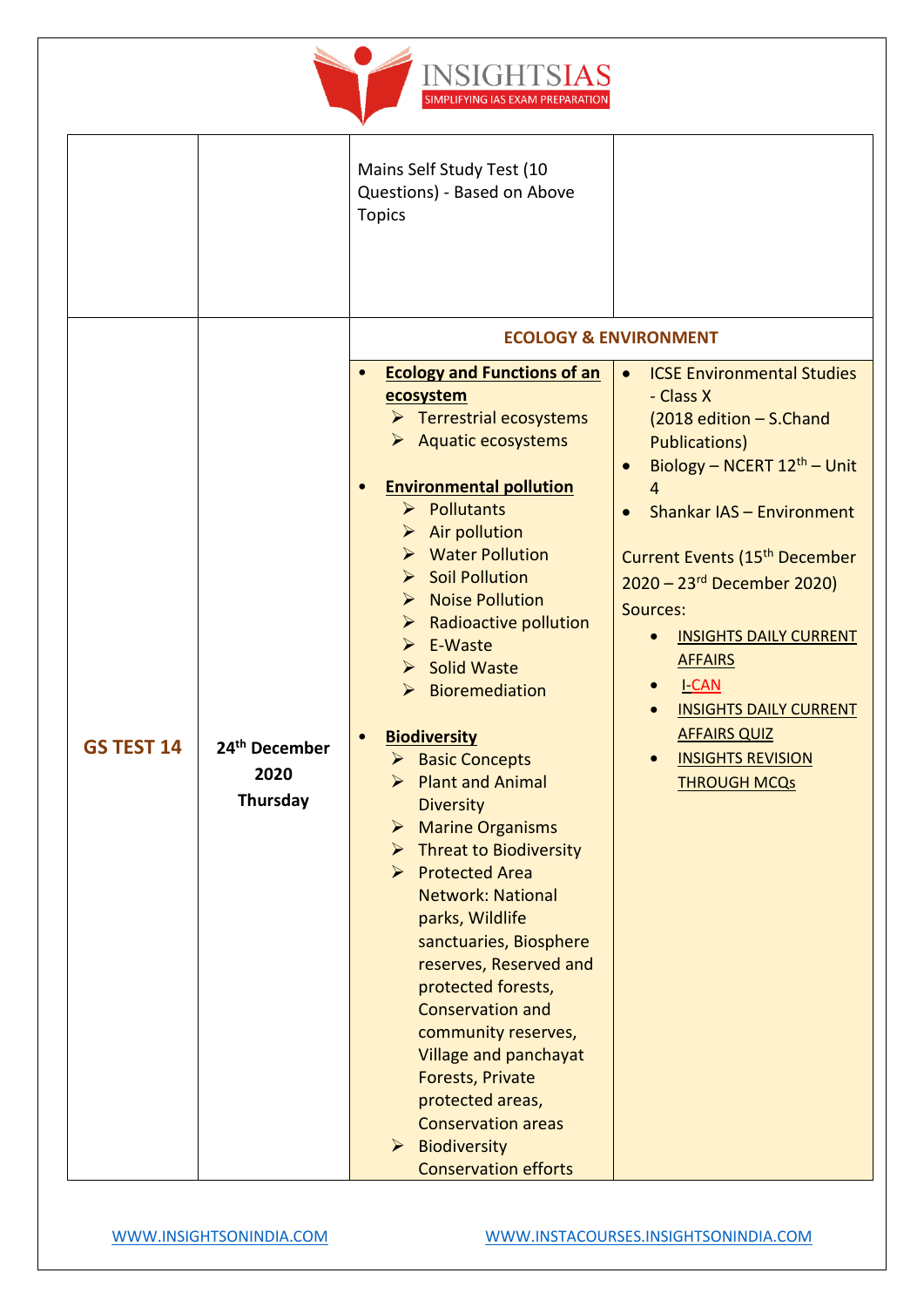

|                   |                                               | $\triangleright$ Indian Biodiversity ad<br>conservation efforts<br>$\triangleright$ Bioprospecting<br>$\triangleright$ Biosafety<br>$\triangleright$ Biopiracy<br><b>Mains Self Study Test (10</b><br>Questions) - Based on<br><b>Above Topics</b>                                                                                                                                                                                                                                                                                                                                                                              |                                                                                                                                                                                                                                                                                                                                                                                                                                                         |
|-------------------|-----------------------------------------------|---------------------------------------------------------------------------------------------------------------------------------------------------------------------------------------------------------------------------------------------------------------------------------------------------------------------------------------------------------------------------------------------------------------------------------------------------------------------------------------------------------------------------------------------------------------------------------------------------------------------------------|---------------------------------------------------------------------------------------------------------------------------------------------------------------------------------------------------------------------------------------------------------------------------------------------------------------------------------------------------------------------------------------------------------------------------------------------------------|
|                   |                                               |                                                                                                                                                                                                                                                                                                                                                                                                                                                                                                                                                                                                                                 | <b>ECOLOGY &amp; ENVIRONMENT</b>                                                                                                                                                                                                                                                                                                                                                                                                                        |
| GS TEST 15        | 4 <sup>th</sup> January 2021<br>Monday        | <b>Environmental problems:</b><br>$\triangleright$ Climate Change<br>Acidification<br>➤<br>$\triangleright$ Eutrophication<br>Ozone Depletion<br>➤<br>$\triangleright$ Mitigation Strategies<br>India and Climate<br>➤<br>Change<br><b>Conservation efforts: India</b><br>and World<br>Institutional and<br>➤<br>Organizational<br>mechanisms<br><b>Environmental Acts and</b><br>➤<br><b>Policies</b><br>Environmental<br>➤<br>conventions<br>$\triangleright$ Sustainable<br>development<br>Environmental<br>Monitoring and Impact<br>Assessment<br>Mains Self Study Test (10<br>Questions) - Based on<br><b>Above Topics</b> | <b>ICSE Environmental Studies</b><br>$\bullet$<br>- Class X<br>(2018 edition - S.Chand<br>Publications)<br>Biology - NCERT 12 <sup>th</sup> - Unit<br>4<br>Shankar IAS - Environment<br>Current Events (24 <sup>th</sup> December<br>$2020 - 3^{rd}$ January 2021)<br>Sources:<br><b>INSIGHTS DAILY CURRENT</b><br><b>AFFAIRS</b><br>$I-CAN$<br><b>INSIGHTS DAILY CURRENT</b><br><b>AFFAIRS QUIZ</b><br><b>INSIGHTS REVISION</b><br><b>THROUGH MCQs</b> |
| <b>GS TEST 16</b> | 13 <sup>th</sup> January<br>2021<br>Wednesday | <b>SCIENCE &amp; TECHNOLOGY</b><br><b>S&amp;T</b> in India<br><b>Historical Perspective</b><br>➤<br>$\triangleright$ Science and Planning<br><b>S&amp;T Policies in</b><br>$\triangleright$<br>Independent India<br>> S&T Infrastructure in<br>India                                                                                                                                                                                                                                                                                                                                                                            | <b>NCERTs:</b><br><b>Class VI to Class X</b><br>$\bullet$<br>Class XI - Chemistry: Unit<br>14<br>Class XI - Biology: Units 4 &<br>5                                                                                                                                                                                                                                                                                                                     |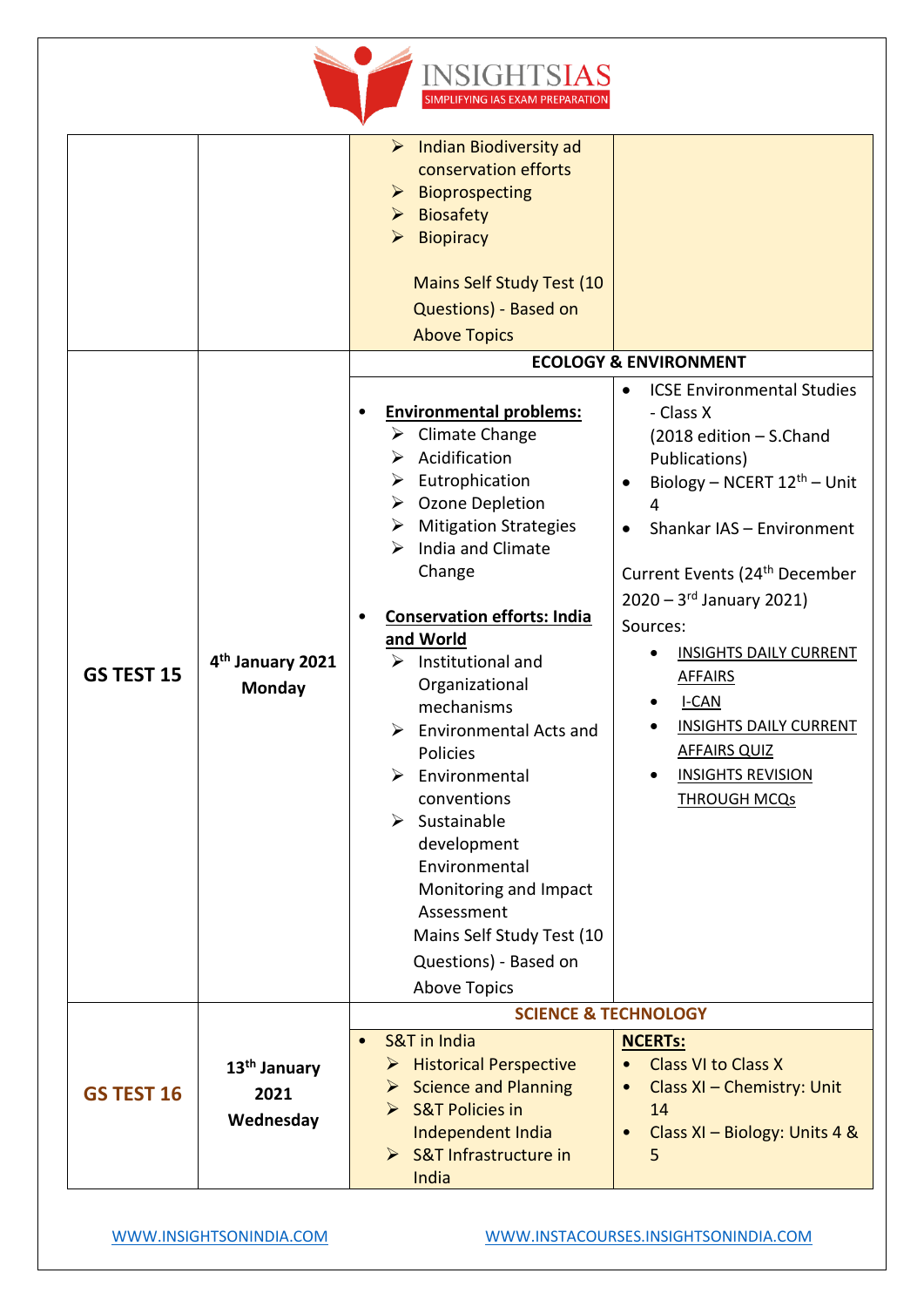

|  | $\triangleright$ Department of Science             | Class XII - Chemistry: Unit<br>$\bullet$<br>16 |
|--|----------------------------------------------------|------------------------------------------------|
|  | and Technology<br><b>Earth Sciences</b>            |                                                |
|  | $\triangleright$ Weather Forecasting and           | Class XII - Biology: Units 8,<br>9 & 10        |
|  | Climate Research in India                          |                                                |
|  |                                                    |                                                |
|  | $\triangleright$ Seismology Research               |                                                |
|  | > Ocean Development                                | <b>Current Affairs</b>                         |
|  | > Natural Disasters                                | Science reporter<br>$\bullet$                  |
|  | <b>Energy</b>                                      | News papers<br>$\bullet$                       |
|  | $\triangleright$ Types of Energy                   |                                                |
|  | <b>Resources</b>                                   |                                                |
|  | $\triangleright$ Fossil Fuels                      | Current Events (4 <sup>th</sup> January        |
|  | $\triangleright$ Renewable Sources and             | $2021 - 12$ <sup>th</sup> January 2021)        |
|  | their Development in                               | Sources:                                       |
|  | India                                              | <b>INSIGHTS DAILY CURRENT</b>                  |
|  | <b>Nuclear Science</b>                             |                                                |
|  | $\triangleright$ Radioactivity                     | <b>AFFAIRS</b>                                 |
|  | $\triangleright$ Radioisotopes                     | <b>I-CAN</b>                                   |
|  | > Nuclear Power                                    | <b>INSIGHTS DAILY CURRENT</b>                  |
|  | $\triangleright$ Applications of Nuclear           | <b>AFFAIRS QUIZ</b>                            |
|  | S&T                                                | <b>INSIGHTS REVISION</b>                       |
|  | > Safety Issues                                    | <b>THROUGH MCQs</b>                            |
|  | $\triangleright$ Nuclear Weapons                   |                                                |
|  | <b>India's Nuclear Science</b><br>$\triangleright$ |                                                |
|  | Programme                                          |                                                |
|  | > Particle Physics                                 |                                                |
|  | <b>Information Technology</b>                      |                                                |
|  | $\triangleright$ Electronics                       |                                                |
|  | Computers                                          |                                                |
|  | $\triangleright$ The Internet                      |                                                |
|  | <b>Computer Security</b><br>➤                      |                                                |
|  | Telecommunication                                  |                                                |
|  | India and Info-Tech<br>⋗                           |                                                |
|  | $\triangleright$ Artificial Intelligence           |                                                |
|  | $\triangleright$ Robots and Robotics               |                                                |
|  | $\triangleright$ Fibre Optics                      |                                                |
|  | $\triangleright$ Computer- and IT-                 |                                                |
|  | <b>Related Terms and</b>                           |                                                |
|  | <b>Products</b>                                    |                                                |
|  | Lasers                                             |                                                |
|  | $\triangleright$ Principles and Types              |                                                |
|  | $\triangleright$ Applications                      |                                                |
|  | $\triangleright$ Basic Science                     |                                                |
|  | $\triangleright$ Industry                          |                                                |
|  | $\triangleright$ Defence                           |                                                |
|  | $\triangleright$ Nuclear Energy                    |                                                |
|  | $\triangleright$ Health and Medical Care           |                                                |
|  |                                                    |                                                |

[WWW.INSIGHTSONINDIA.COM](file:///C:/Users/ADMIN/Desktop/FINAL/WWW.INSIGHTSONINDIA.COM) [WWW.INSTACOURSES.INSIGHTSONINDIA.COM](file:///C:/Users/ADMIN/Desktop/FINAL/WWW.INSTACOURSES.INSIGHTSONINDIA.COM)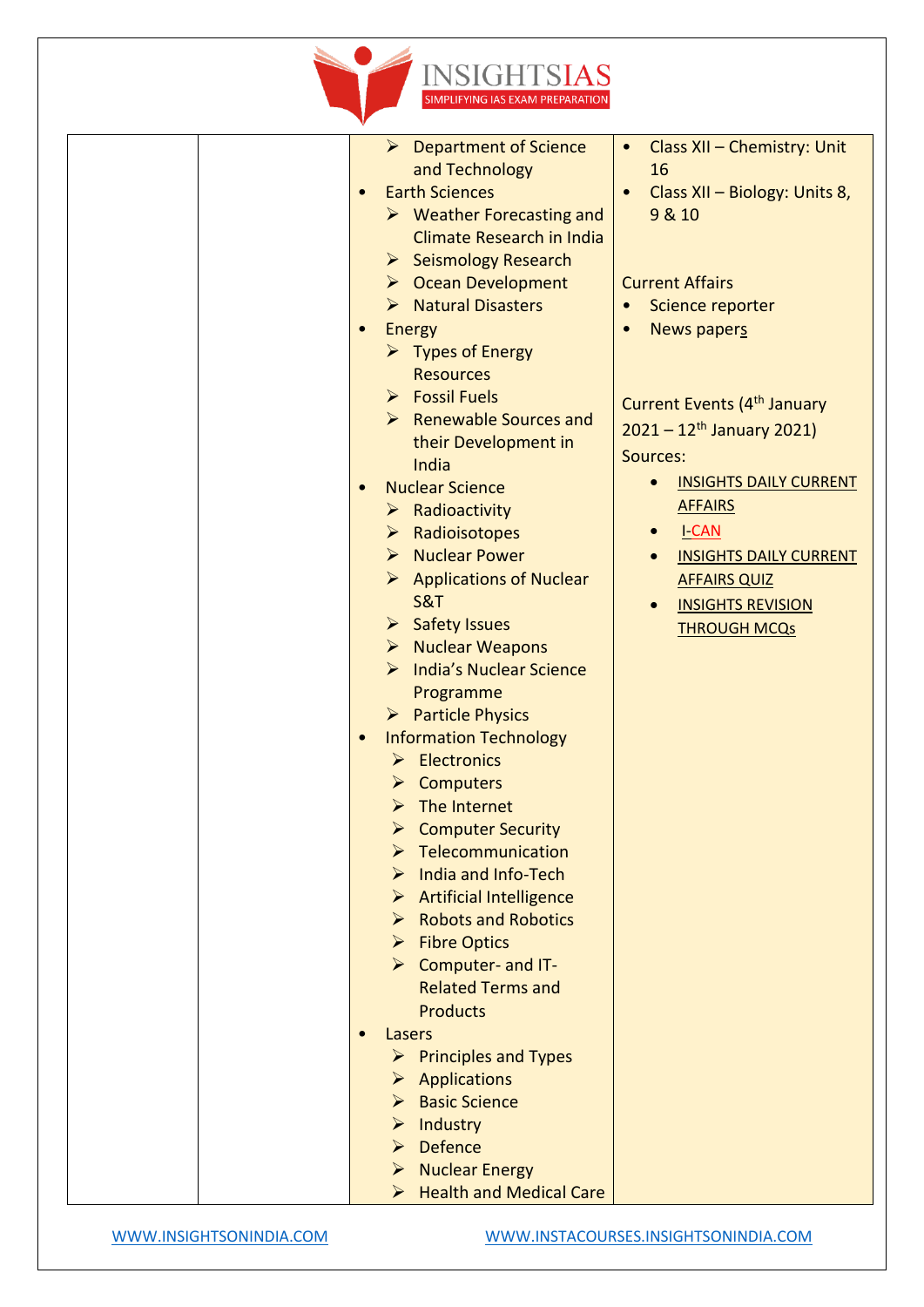

| $\triangleright$ Laser Technology in<br>India<br>Superconductivity<br>$\bullet$ |                                                                                                                                                                                                                                                                                                                                                                                                                                                                                                                                                                                                    |
|---------------------------------------------------------------------------------|----------------------------------------------------------------------------------------------------------------------------------------------------------------------------------------------------------------------------------------------------------------------------------------------------------------------------------------------------------------------------------------------------------------------------------------------------------------------------------------------------------------------------------------------------------------------------------------------------|
|                                                                                 |                                                                                                                                                                                                                                                                                                                                                                                                                                                                                                                                                                                                    |
|                                                                                 |                                                                                                                                                                                                                                                                                                                                                                                                                                                                                                                                                                                                    |
|                                                                                 |                                                                                                                                                                                                                                                                                                                                                                                                                                                                                                                                                                                                    |
|                                                                                 |                                                                                                                                                                                                                                                                                                                                                                                                                                                                                                                                                                                                    |
| Superconductivity                                                               |                                                                                                                                                                                                                                                                                                                                                                                                                                                                                                                                                                                                    |
| $\triangleright$ Uses and Applications                                          |                                                                                                                                                                                                                                                                                                                                                                                                                                                                                                                                                                                                    |
| $\triangleright$ Research in India                                              |                                                                                                                                                                                                                                                                                                                                                                                                                                                                                                                                                                                                    |
| Nanotechnology<br>$\bullet$                                                     |                                                                                                                                                                                                                                                                                                                                                                                                                                                                                                                                                                                                    |
| $\triangleright$ Understanding                                                  |                                                                                                                                                                                                                                                                                                                                                                                                                                                                                                                                                                                                    |
| Nanotechnology                                                                  |                                                                                                                                                                                                                                                                                                                                                                                                                                                                                                                                                                                                    |
| $\triangleright$ Approaches in                                                  |                                                                                                                                                                                                                                                                                                                                                                                                                                                                                                                                                                                                    |
| Nanotechnology                                                                  |                                                                                                                                                                                                                                                                                                                                                                                                                                                                                                                                                                                                    |
|                                                                                 |                                                                                                                                                                                                                                                                                                                                                                                                                                                                                                                                                                                                    |
|                                                                                 |                                                                                                                                                                                                                                                                                                                                                                                                                                                                                                                                                                                                    |
| <b>Concerns</b>                                                                 |                                                                                                                                                                                                                                                                                                                                                                                                                                                                                                                                                                                                    |
|                                                                                 |                                                                                                                                                                                                                                                                                                                                                                                                                                                                                                                                                                                                    |
|                                                                                 |                                                                                                                                                                                                                                                                                                                                                                                                                                                                                                                                                                                                    |
| $\bullet$                                                                       |                                                                                                                                                                                                                                                                                                                                                                                                                                                                                                                                                                                                    |
|                                                                                 |                                                                                                                                                                                                                                                                                                                                                                                                                                                                                                                                                                                                    |
|                                                                                 |                                                                                                                                                                                                                                                                                                                                                                                                                                                                                                                                                                                                    |
|                                                                                 |                                                                                                                                                                                                                                                                                                                                                                                                                                                                                                                                                                                                    |
|                                                                                 |                                                                                                                                                                                                                                                                                                                                                                                                                                                                                                                                                                                                    |
|                                                                                 |                                                                                                                                                                                                                                                                                                                                                                                                                                                                                                                                                                                                    |
|                                                                                 |                                                                                                                                                                                                                                                                                                                                                                                                                                                                                                                                                                                                    |
|                                                                                 |                                                                                                                                                                                                                                                                                                                                                                                                                                                                                                                                                                                                    |
|                                                                                 |                                                                                                                                                                                                                                                                                                                                                                                                                                                                                                                                                                                                    |
|                                                                                 |                                                                                                                                                                                                                                                                                                                                                                                                                                                                                                                                                                                                    |
|                                                                                 |                                                                                                                                                                                                                                                                                                                                                                                                                                                                                                                                                                                                    |
|                                                                                 |                                                                                                                                                                                                                                                                                                                                                                                                                                                                                                                                                                                                    |
|                                                                                 |                                                                                                                                                                                                                                                                                                                                                                                                                                                                                                                                                                                                    |
| $\blacktriangleright$                                                           |                                                                                                                                                                                                                                                                                                                                                                                                                                                                                                                                                                                                    |
| <b>Research and</b>                                                             |                                                                                                                                                                                                                                                                                                                                                                                                                                                                                                                                                                                                    |
| <b>Technology</b>                                                               |                                                                                                                                                                                                                                                                                                                                                                                                                                                                                                                                                                                                    |
| $\triangleright$ Major Space Probes                                             |                                                                                                                                                                                                                                                                                                                                                                                                                                                                                                                                                                                                    |
| $\triangleright$ India's Space                                                  |                                                                                                                                                                                                                                                                                                                                                                                                                                                                                                                                                                                                    |
| Programme                                                                       |                                                                                                                                                                                                                                                                                                                                                                                                                                                                                                                                                                                                    |
| <b>India's Space Ventures</b><br>$\blacktriangleright$                          |                                                                                                                                                                                                                                                                                                                                                                                                                                                                                                                                                                                                    |
| $\triangleright$ Space Applications                                             |                                                                                                                                                                                                                                                                                                                                                                                                                                                                                                                                                                                                    |
| $\triangleright$ Milestones in India's                                          |                                                                                                                                                                                                                                                                                                                                                                                                                                                                                                                                                                                                    |
| <b>Space Ventures</b>                                                           |                                                                                                                                                                                                                                                                                                                                                                                                                                                                                                                                                                                                    |
| $\triangleright$ Space-Industry                                                 |                                                                                                                                                                                                                                                                                                                                                                                                                                                                                                                                                                                                    |
| Partnership in India                                                            |                                                                                                                                                                                                                                                                                                                                                                                                                                                                                                                                                                                                    |
| > Export Promotion                                                              |                                                                                                                                                                                                                                                                                                                                                                                                                                                                                                                                                                                                    |
| $\triangleright$ International                                                  |                                                                                                                                                                                                                                                                                                                                                                                                                                                                                                                                                                                                    |
| <b>Cooperation in Space</b>                                                     |                                                                                                                                                                                                                                                                                                                                                                                                                                                                                                                                                                                                    |
| $\triangleright$ Space Garbage and                                              |                                                                                                                                                                                                                                                                                                                                                                                                                                                                                                                                                                                                    |
| Dealing with it                                                                 |                                                                                                                                                                                                                                                                                                                                                                                                                                                                                                                                                                                                    |
|                                                                                 | $\triangleright$ What is<br>$\triangleright$ Applications<br>$\triangleright$ Implications and Various<br>$\triangleright$ Nanotechnology in India<br>$\triangleright$ Nano Mission<br><b>Astronomy and Space</b><br>Research<br>$\triangleright$ Astronomy and its<br>Importance<br>$\triangleright$ The Origin and<br>Development of the<br><b>Universe</b><br>$\triangleright$ Accelerating Expansion<br>of the Universe<br>$\triangleright$ The Objects in the<br><b>Universe</b><br>$\triangleright$ Observing the Universe<br>$\triangleright$ Space Exploration<br><b>Elements of Space</b> |

[WWW.INSIGHTSONINDIA.COM](file:///C:/Users/ADMIN/Desktop/FINAL/WWW.INSIGHTSONINDIA.COM) [WWW.INSTACOURSES.INSIGHTSONINDIA.COM](file:///C:/Users/ADMIN/Desktop/FINAL/WWW.INSTACOURSES.INSIGHTSONINDIA.COM)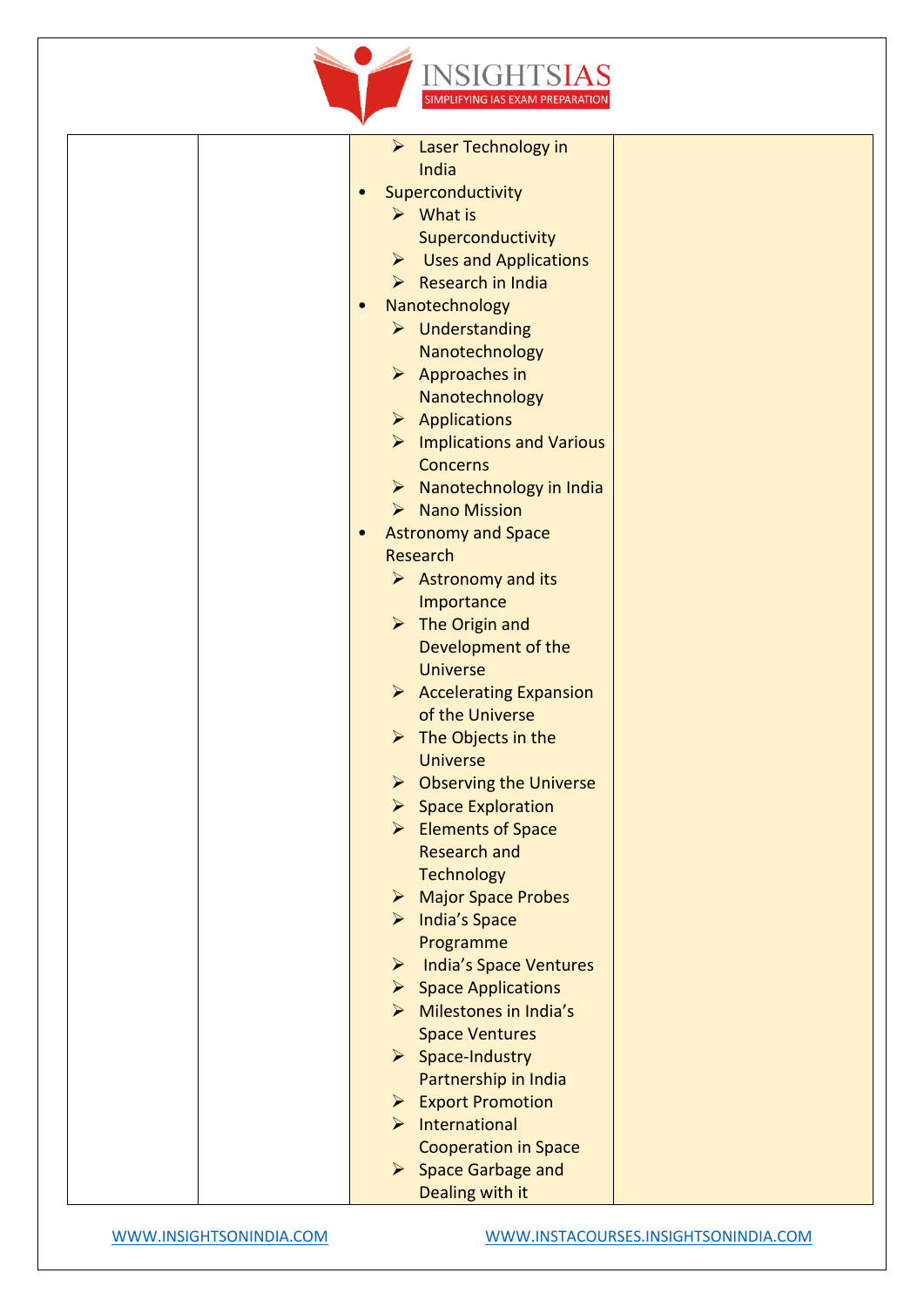

| <b>Defence Research and</b><br>$\bullet$ |  |
|------------------------------------------|--|
| <b>Technology</b>                        |  |
| $\triangleright$ Weapon Innovations of   |  |
| <b>Note</b>                              |  |
| $\triangleright$ Defence R&D in India    |  |
| <b>Health and Medicine</b><br>$\bullet$  |  |
| $\triangleright$ Disease-Causing Agents  |  |
| $\triangleright$ Infectious Diseases     |  |
| $\triangleright$ Non-Infectious or       |  |
| <b>Degenerative Diseases</b>             |  |
| $\triangleright$ Deficiency Diseases     |  |
| $\triangleright$ Allergies               |  |
| $\triangleright$ Cancer                  |  |
| Recent Life Style                        |  |
| Concerns                                 |  |
| $\triangleright$ Health Policies and     |  |
| Programmes in India                      |  |
| $\triangleright$ Indian Systems of       |  |
| <b>Medicine and</b>                      |  |
| Homoeopathy                              |  |
| <b>Genetics</b><br>$\bullet$             |  |
| $\triangleright$ What is Genetics?       |  |
| $\triangleright$ Physical Basis of       |  |
| <b>Heredity</b>                          |  |
| $\triangleright$ Chemical Basis of       |  |
| <b>Heredity</b>                          |  |
| $\triangleright$ Gene Mapping            |  |
| $\triangleright$ Genome Analysis and     |  |
| <b>Human Genetics</b>                    |  |
| Biotechnology                            |  |
| <b>What is Biotechnology</b><br>➤        |  |
| > Biotechnology                          |  |
| <b>Techniques</b>                        |  |
| $\triangleright$ Genetic Engineering     |  |
| $\triangleright$ DNA Fingerprinting      |  |
| $\triangleright$ Cloning                 |  |
| > Artificial Insemination                |  |
| and Embryo                               |  |
| > Stem Cell Technology                   |  |
| $\triangleright$ Applications of         |  |
| Biotechnology                            |  |
| > Biotech Research in                    |  |
| India                                    |  |
| $\triangleright$ Patents and             |  |
| Biotechnology                            |  |
| <b>Applications of S&amp;T</b>           |  |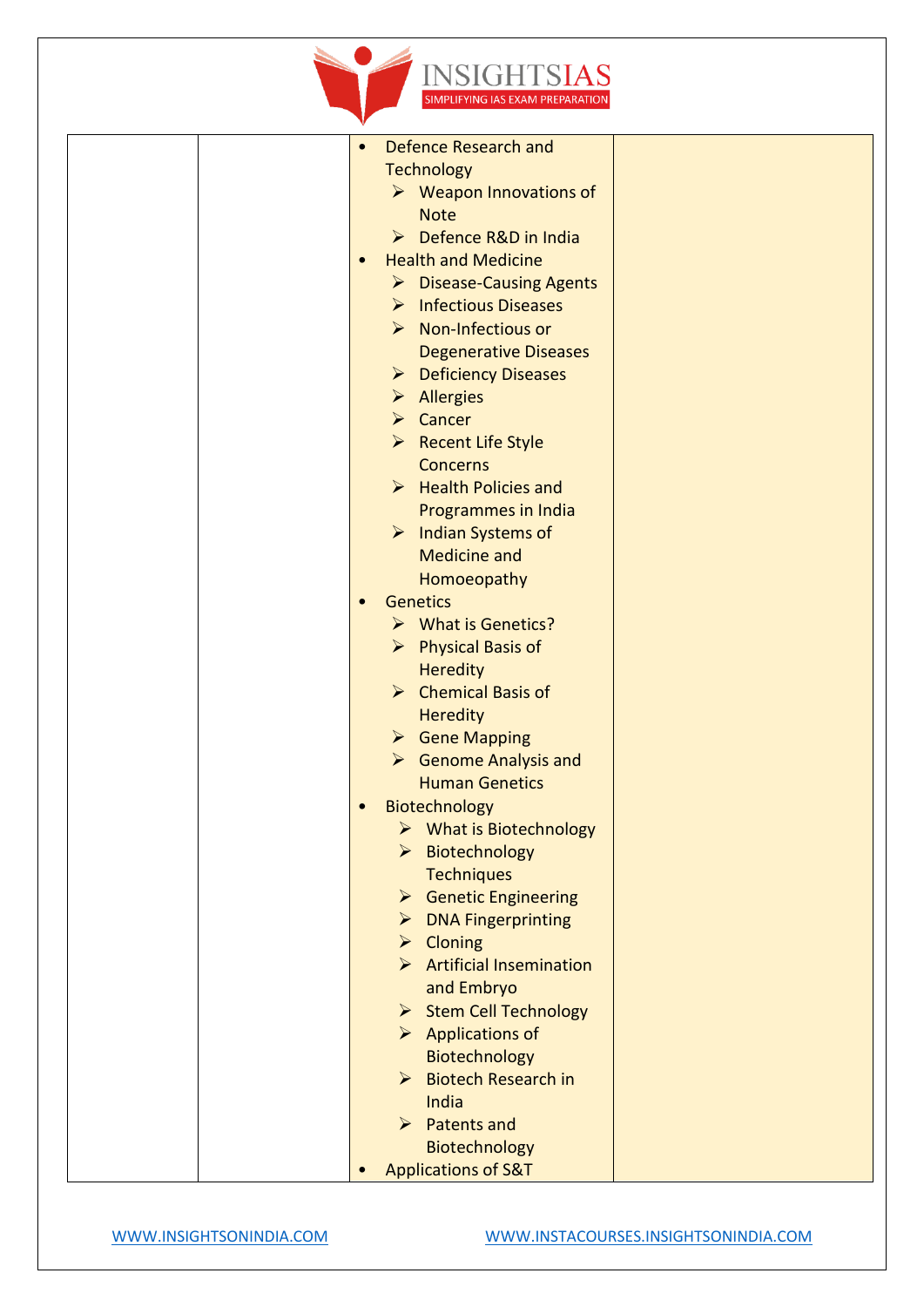

|            |                                               | $\triangleright$ Agriculture and Rural<br>Development<br><b>Basic Resources of</b><br>$\blacktriangleright$<br>Agriculture<br>$\triangleright$ Environment-Friendly<br>Agriculture<br>Sustainable<br>Agriculture<br><b>S&amp;T Advancements in</b><br><b>Agricultural Produce</b><br>in India<br><b>Genetically Modified</b><br>Crops: Biosafety and<br>Regulation<br><b>Animal Husbandry</b><br><b>Agriculture in Special</b><br><b>Areas</b><br><b>Climate-Smart</b><br>Agriculture<br>Research, Education,<br><b>Transfer of</b><br>Technology in India<br><b>S&amp;T and Rural</b><br>Development in India<br>Industry<br>$\blacktriangleright$<br><b>Major R&amp;D</b><br>٠<br>Infrastructure in India<br><b>Contribution of CSIR</b><br><b>Intellectual Property</b><br><b>Rights Comments on</b><br>the National IPR<br><b>Policy</b><br><b>Mains Self Study Test (10</b><br>Questions) - Based on<br><b>Above Topics</b> |                                                                                                                                                    |
|------------|-----------------------------------------------|----------------------------------------------------------------------------------------------------------------------------------------------------------------------------------------------------------------------------------------------------------------------------------------------------------------------------------------------------------------------------------------------------------------------------------------------------------------------------------------------------------------------------------------------------------------------------------------------------------------------------------------------------------------------------------------------------------------------------------------------------------------------------------------------------------------------------------------------------------------------------------------------------------------------------------|----------------------------------------------------------------------------------------------------------------------------------------------------|
|            |                                               | FULL GS 3 PRELIMS (Revision of GS Tests 12 -16)                                                                                                                                                                                                                                                                                                                                                                                                                                                                                                                                                                                                                                                                                                                                                                                                                                                                                  |                                                                                                                                                    |
| GS TEST 17 | 20 <sup>th</sup> January<br>2021<br>Wednesday | Revision of Subject-wise GS<br><b>Tests 12-16</b>                                                                                                                                                                                                                                                                                                                                                                                                                                                                                                                                                                                                                                                                                                                                                                                                                                                                                | Sources mentioned for<br><b>GS Tests 12-16</b><br>Current Events (24 <sup>th</sup> November<br>$2020 - 19$ <sup>th</sup> January 2021)<br>Sources: |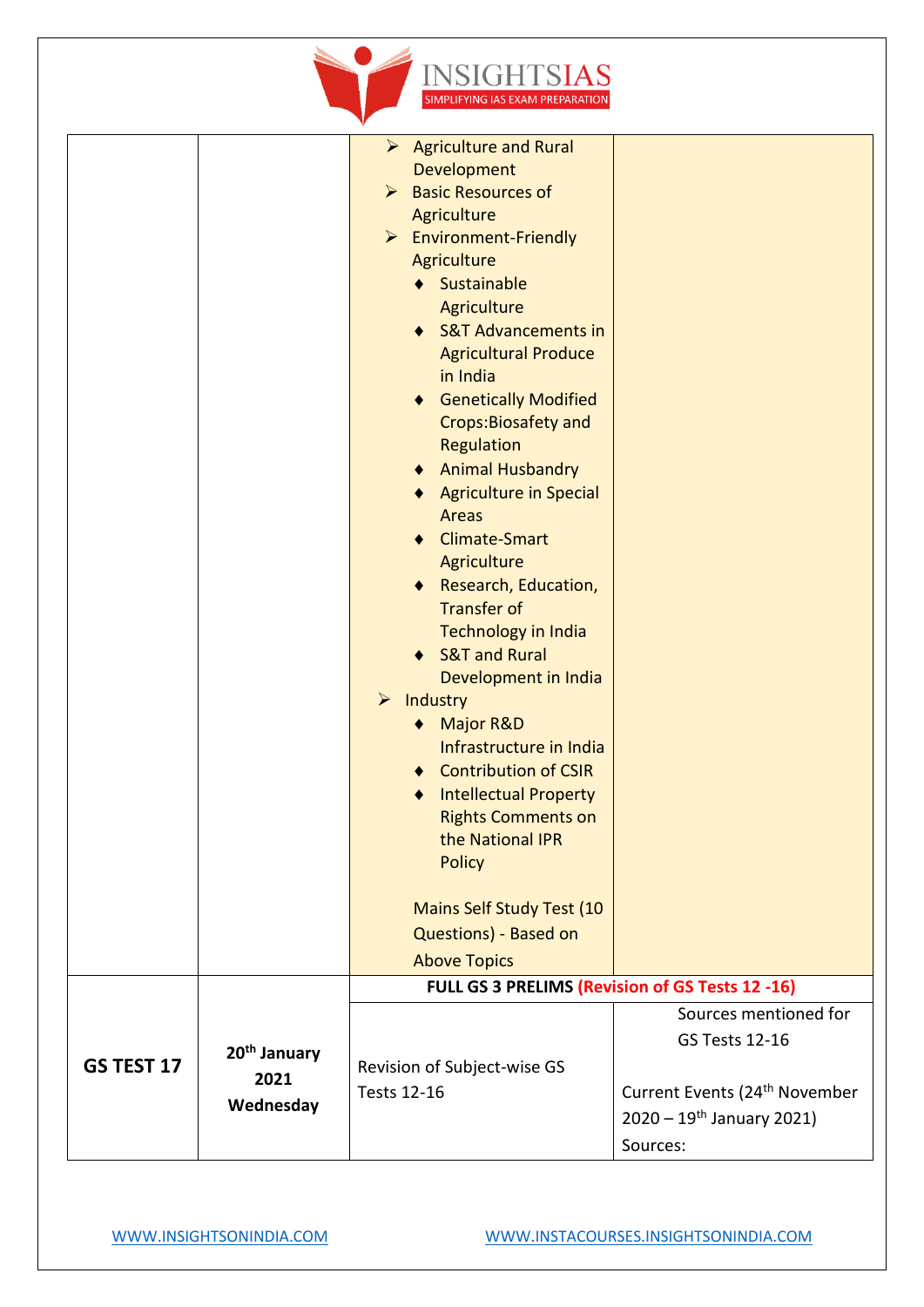

|                  |                           | <b>INSIGHTS DAILY CURRENT</b><br>$\bullet$<br><b>AFFAIRS</b><br>$I-CAN$<br><b>INSIGHTS DAILY CURRENT</b><br><b>AFFAIRS QUIZ</b> |  |
|------------------|---------------------------|---------------------------------------------------------------------------------------------------------------------------------|--|
|                  |                           | <b>INSIGHTS REVISION</b><br><b>THROUGH MCQs</b>                                                                                 |  |
|                  |                           | CSAT TEST $-3$                                                                                                                  |  |
| <b>CSAT TEST</b> | 20 <sup>th</sup> January  |                                                                                                                                 |  |
| $-3$             | 2021<br>Wednesday         | <b>Revision test of CSAT Test 1 &amp; Test 2 Syllabus</b>                                                                       |  |
|                  |                           | <b>CSAT TEST - 4</b>                                                                                                            |  |
|                  |                           | 1. Comprehension                                                                                                                |  |
|                  |                           | 2. General mental ability                                                                                                       |  |
|                  |                           | Series completion<br>(a)                                                                                                        |  |
|                  |                           | Coding - Decoding<br>(b)<br><b>Blood Relations</b><br>(c)                                                                       |  |
|                  |                           | (d)<br><b>Puzzle Test</b>                                                                                                       |  |
|                  |                           | <b>Sequential Output Tracing</b><br>(e)                                                                                         |  |
|                  |                           | (f)<br><b>Direction Sense Test</b>                                                                                              |  |
| <b>CSAT TEST</b> | 29 <sup>th</sup> January  | Logical Venn diagrams<br>(g)                                                                                                    |  |
|                  | 2021                      | <b>Alphabet Test</b><br>(h)                                                                                                     |  |
| - 4              | <b>Friday</b>             | (i)<br>Number, Ranking & Time Sequence Test                                                                                     |  |
|                  |                           | <b>Logical Sequence of Words</b><br>(j)                                                                                         |  |
|                  |                           | <b>Arithmetical Reasoning</b><br>(k)                                                                                            |  |
|                  |                           | (1)<br><b>Inserting the Missing Character</b>                                                                                   |  |
|                  |                           | (m)<br>Data Sufficiency                                                                                                         |  |
|                  |                           | <b>Decision Making</b><br>(n)                                                                                                   |  |
|                  |                           | <b>Assertion and Reason</b><br>(o)                                                                                              |  |
|                  |                           | <b>Situation Reaction Test</b><br>(p)<br>Verification of Truth of the Statement                                                 |  |
|                  |                           | (q)<br><b>CSAT TEST - 5</b>                                                                                                     |  |
|                  |                           | 1. Comprehension                                                                                                                |  |
|                  |                           | Logical reasoning & Analytical ability<br>2.                                                                                    |  |
| <b>CSAT TEST</b> | 12 <sup>th</sup> February | (a)<br>Logic                                                                                                                    |  |
| - 5              | 2021                      | (b)<br><b>Statement - Arguments</b>                                                                                             |  |
|                  | <b>Friday</b>             | <b>Statement - Assumptions</b><br>(c)                                                                                           |  |
|                  |                           | <b>Statement - Courses of Action</b><br>(d)                                                                                     |  |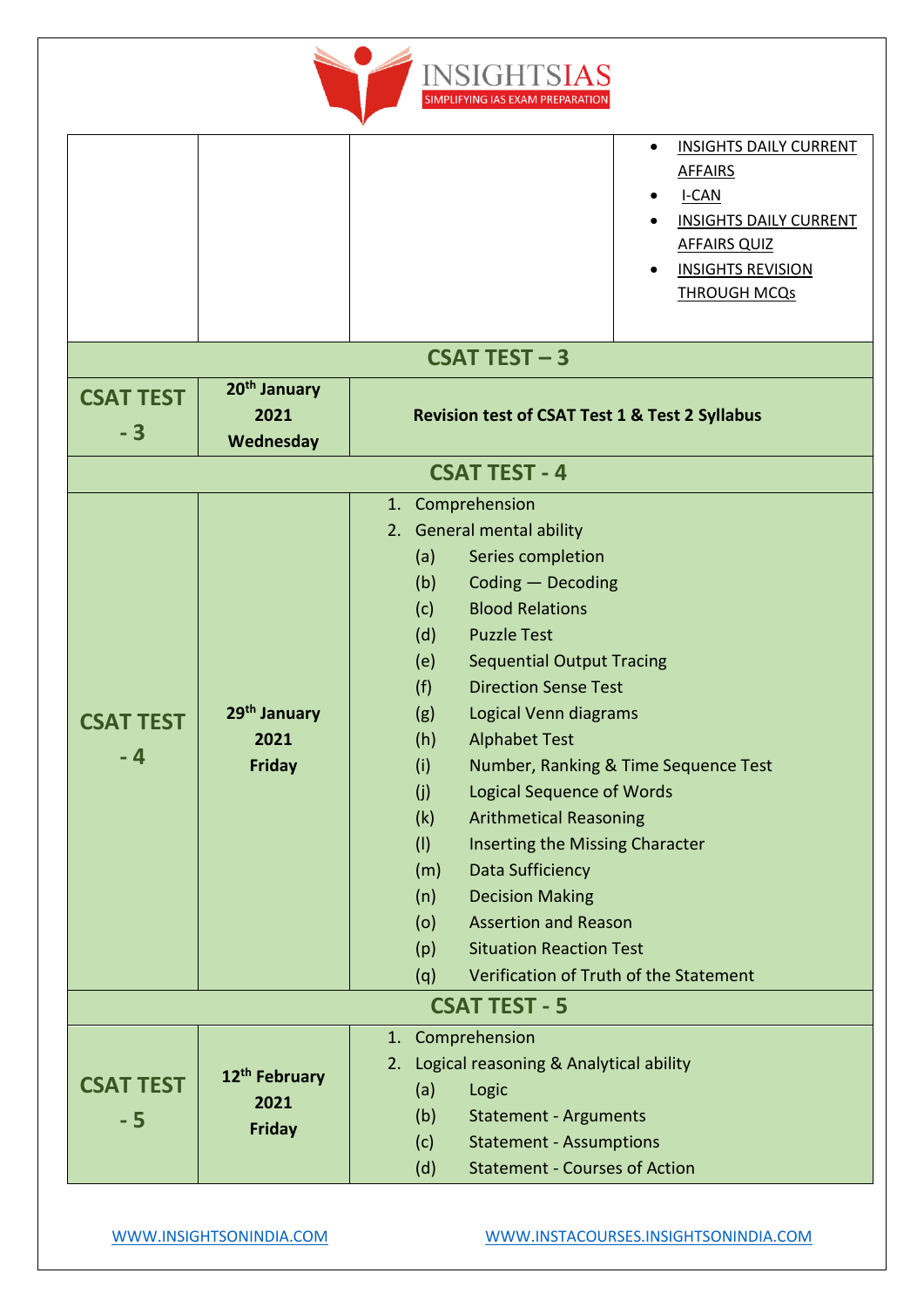

|                           |                           | <b>Statement - Conclusions</b><br>(e)                     |                                                 |  |
|---------------------------|---------------------------|-----------------------------------------------------------|-------------------------------------------------|--|
|                           |                           | Syllogism                                                 |                                                 |  |
| <b>BREAKTHROUGH ROUND</b> |                           |                                                           |                                                 |  |
|                           |                           | <b>ANCIENT &amp; MEDIEVAL INDIA and ART &amp; CULTURE</b> |                                                 |  |
|                           |                           | <b>Ancient History</b>                                    | <b>Ancient History</b>                          |  |
|                           |                           | Prehistoric period                                        |                                                 |  |
|                           |                           | Paleolithic<br>٠                                          | <b>Old NCERT</b>                                |  |
|                           |                           | Mesolithic<br>Neolithic                                   | Ancient India - R S Sharma                      |  |
|                           |                           | Chalcolithic<br>٠                                         | Medieval India - Satish<br>$\bullet$<br>Chandra |  |
|                           |                           | Harappan / Indus Valley                                   | <b>New NCERT</b>                                |  |
|                           |                           | Civilization                                              | Our pasts $-1$<br>$\bullet$                     |  |
|                           |                           | <b>Vedic Age</b>                                          | Our pasts - II<br>$\bullet$                     |  |
|                           |                           | Early Vedic period                                        | Themes $-1$<br>$\bullet$                        |  |
|                           |                           | Later Vedic period                                        | Themes $-$ II                                   |  |
|                           |                           | Mahajanapadas & Rise of                                   |                                                 |  |
|                           |                           | Magadh                                                    | TamilNadu History Textbook -                    |  |
|                           | $\bullet$                 | <b>Religious Reforms</b>                                  | <b>Class XI</b>                                 |  |
|                           | $\bullet$                 | Iranian & Macedonian                                      |                                                 |  |
|                           |                           | Invasion                                                  | <b>Art &amp; Culture</b>                        |  |
|                           | ٠                         | Mauryan Age                                               |                                                 |  |
|                           | $\bullet$                 | Post Mauryan Age                                          | • Introduction to Indian art                    |  |
|                           | 26 <sup>th</sup> February | Indo Greek Invasion                                       | (NCERT class 11th)                              |  |
| <b>GS TEST 18</b>         | 2021                      | Indo-Greeks<br>$\circ$                                    | • Living Craft Traditions of                    |  |
|                           | <b>Friday</b>             | Parthians<br>$\circ$<br>Shaka                             | India (NCERT class 12th)                        |  |
|                           |                           | $\circ$<br>Kushanas<br>$\circ$                            | • Indian Culture by Nitin<br>Singhania          |  |
|                           |                           | Indo-Sassanian<br>$\circ$                                 | • CCRT - Art and Culture                        |  |
|                           |                           | <b>Sungas</b>                                             |                                                 |  |
|                           |                           | Kanvas<br>■                                               |                                                 |  |
|                           |                           | Satavahanas                                               | Current Events (20 <sup>th</sup> January        |  |
|                           | $\bullet$                 | <b>Guptas Age</b>                                         |                                                 |  |
|                           | $\bullet$                 | Sangam Age                                                | $2021 - 25$ <sup>th</sup> February 2021)        |  |
|                           |                           | <b>Regional Kingdoms</b>                                  | Sources:                                        |  |
|                           |                           | <b>Post Guptas Age</b>                                    | <b>INSIGHTS DAILY CURRENT</b>                   |  |
|                           |                           | $\triangleright$ Harshavardhana                           | <b>AFFAIRS</b>                                  |  |
|                           |                           | $\triangleright$ Pallava                                  | <b>I-CAN</b>                                    |  |
|                           |                           | $\triangleright$ Chalukya                                 | <b>INSIGHTS DAILY CURRENT</b>                   |  |
|                           |                           | <b>Medieval History</b>                                   | <b>AFFAIRS QUIZ</b>                             |  |
|                           |                           | <b>Triparty Struggle</b>                                  | <b>INSIGHTS REVISION</b><br><b>THROUGH MCQs</b> |  |
|                           |                           | Prathiharas                                               |                                                 |  |
|                           |                           | Palas                                                     |                                                 |  |
|                           | $\bullet$                 | Chola Empire                                              |                                                 |  |
|                           |                           | Turkish conquest of India                                 |                                                 |  |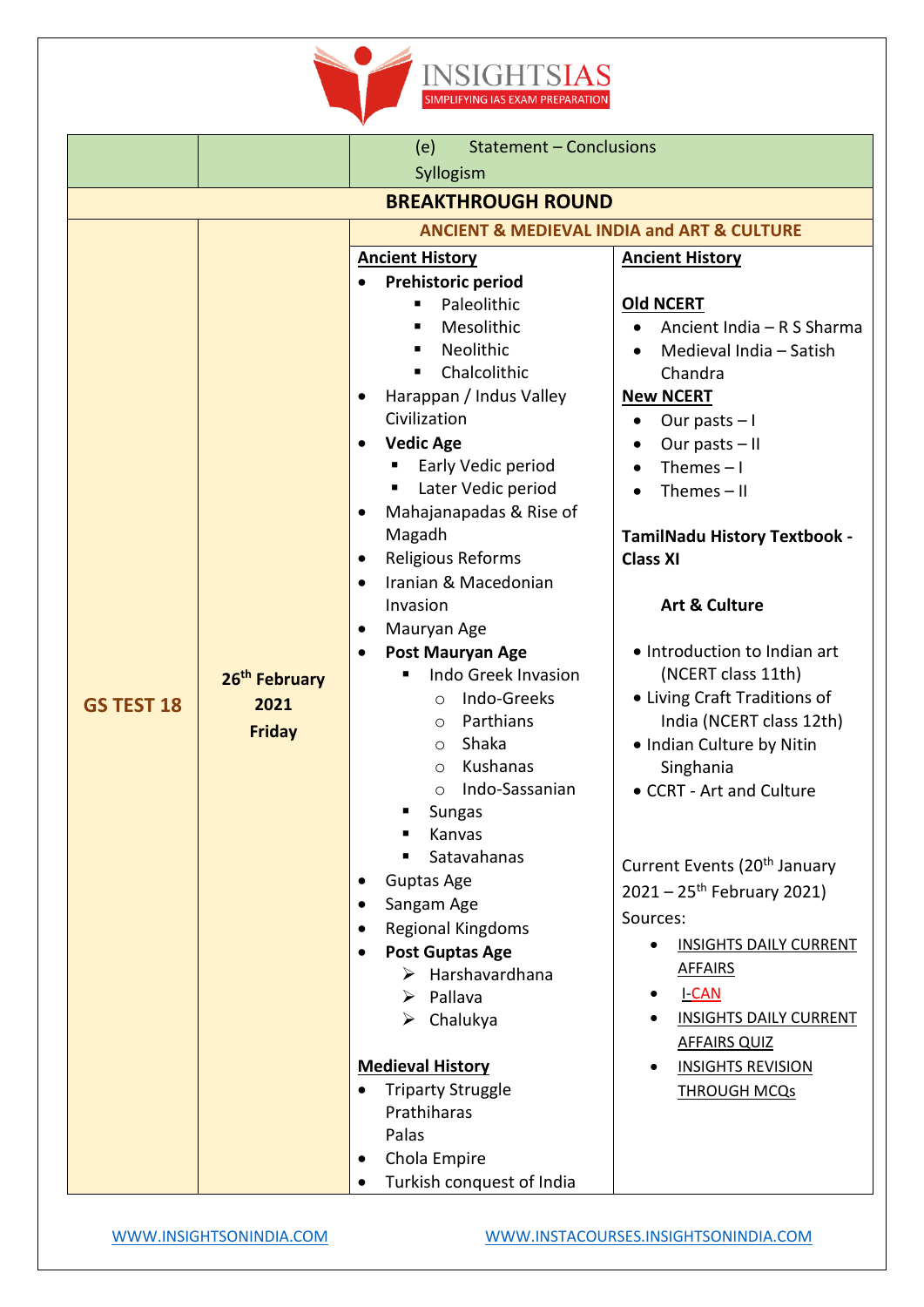

| Ghaznavid<br>Muhammad Ghuri<br>Rajput states<br>$\bullet$<br>Delhi sultanate<br>$\bullet$<br>$\triangleright$ Slave dynasty<br>$\triangleright$ The Khaljis<br>$\triangleright$ The Tughlaqs<br>$\triangleright$ The Sayyids<br>$\triangleright$ The Lodhis<br>Mughal empire (Including<br>٠<br>later Mughals)<br>Maratha Confederacy<br>$\bullet$<br>Southern Dynasties<br>$\bullet$<br>$\triangleright$ Hoysalas<br>$\triangleright$ Yadavas<br>Kakatiyas<br>➤<br>Vijaynagara<br>$\bullet$<br>Bahmani Kingdom<br>٠<br>Regional kingdoms<br>$\bullet$<br><b>Religious Movements</b><br>٠<br>$\triangleright$ Bhakti Movement<br>$\triangleright$ Sufi Movement |  |
|-----------------------------------------------------------------------------------------------------------------------------------------------------------------------------------------------------------------------------------------------------------------------------------------------------------------------------------------------------------------------------------------------------------------------------------------------------------------------------------------------------------------------------------------------------------------------------------------------------------------------------------------------------------------|--|
| (Brief History, Salient Features,<br>Social, Economics, Religious<br>and Cultural conditions of all<br>the above)<br><b>Art &amp; Culture</b>                                                                                                                                                                                                                                                                                                                                                                                                                                                                                                                   |  |
| <b>Architecture</b><br>$\triangleright$ Cave Architecture<br>Temple Architecture<br>➤<br>Indo-Islamic<br>➤<br>Architecture<br>Modern Architecture<br>➤<br>(Under Indus Valley Civilization,<br>The Mauryan Architecture, The<br>Sungas, Kushanas, Satavahanas<br>& Guptas, Post Guptas, Delhi-<br>Sultanate, Mughals etc)<br>Sculpture -- Indian<br>$\bullet$<br>Sculpture and Different<br>schools of Art                                                                                                                                                                                                                                                      |  |
| <b>Indian Paintings</b>                                                                                                                                                                                                                                                                                                                                                                                                                                                                                                                                                                                                                                         |  |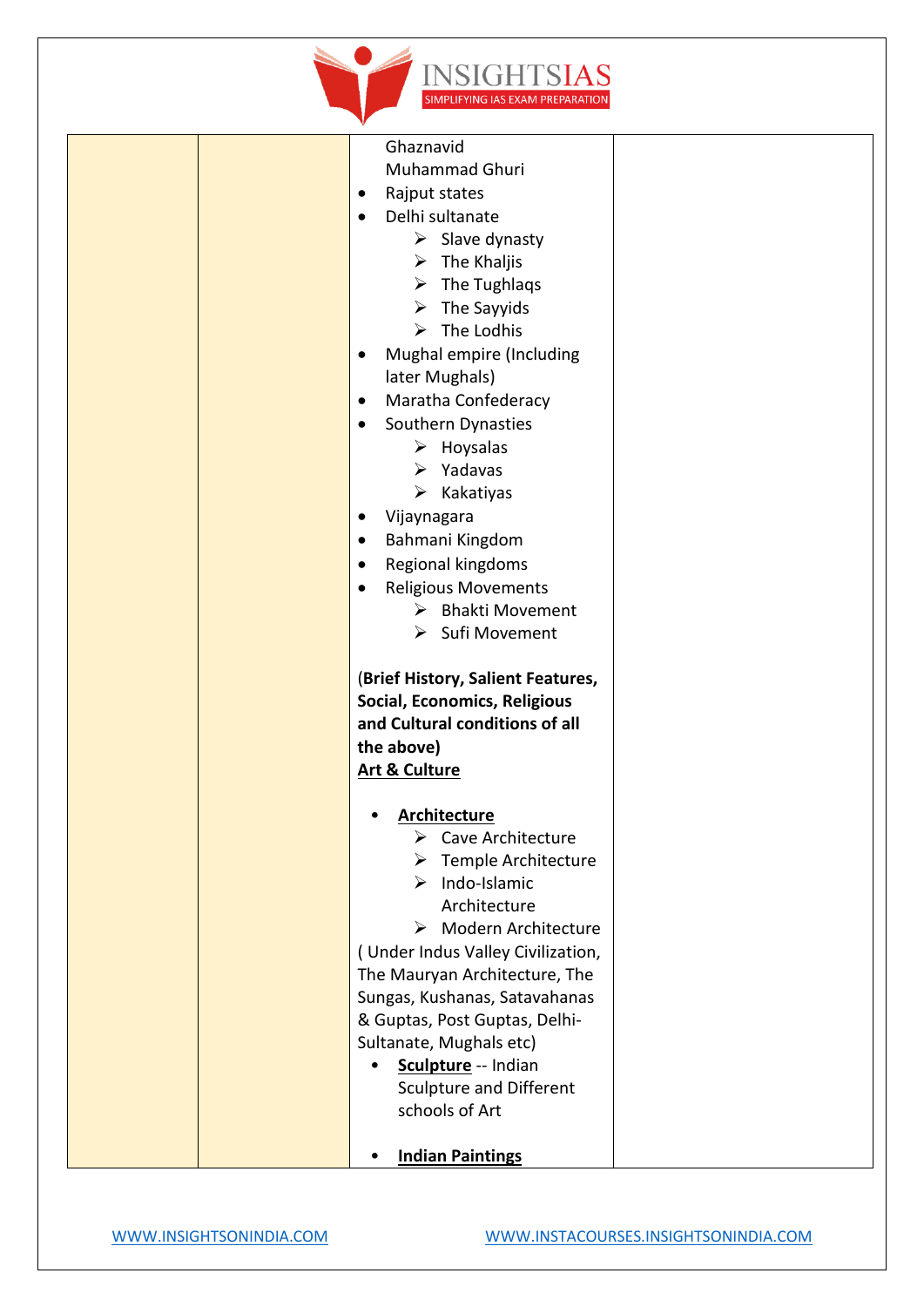

|  | $\triangleright$ Pre historic painting &             |
|--|------------------------------------------------------|
|  | Cave paintings                                       |
|  | $\triangleright$ Mural Paintings                     |
|  | Miniature Paintings -<br>➤                           |
|  | Pala School, Rajput                                  |
|  | Paintings, Mughal                                    |
|  | Paintings, Hill paintings                            |
|  | etc.                                                 |
|  | $\triangleright$ Folk Paintings                      |
|  | $\triangleright$ Modern Indian                       |
|  | Paintings                                            |
|  | $\triangleright$ Personalities                       |
|  | Associated                                           |
|  | <b>Religion</b><br>٠                                 |
|  | $\triangleright$ Hinduism                            |
|  | Jainism<br>➤                                         |
|  | <b>Buddhism</b><br>➤                                 |
|  | Islam<br>➤                                           |
|  | $\triangleright$ Christianity                        |
|  | $\triangleright$ Zoroastrianism                      |
|  | $\triangleright$ Judaism                             |
|  |                                                      |
|  | Philosophy                                           |
|  | $\triangleright$ Six Schools of                      |
|  | Philosophy                                           |
|  | $\triangleright$ Ajivika                             |
|  | $\triangleright$ Lokayata etc.                       |
|  | <b>Indian Music</b>                                  |
|  | <b>Classical Music</b><br>➤                          |
|  |                                                      |
|  | Hindustani Music<br>$\circ$<br><b>Carnatic Music</b> |
|  | $\circ$<br><b>Folk Music Tradition</b><br>➤          |
|  | <b>Modern Music</b><br>≻                             |
|  | $\triangleright$ Personalities                       |
|  |                                                      |
|  | <b>Indian Dance</b><br>$\bullet$                     |
|  | $\triangleright$ Classical Dance forms               |
|  |                                                      |
|  | in India - Odissi,                                   |
|  | Kathak, Kathakali,                                   |
|  | Mohiniattay, Sattriya,                               |
|  | Manipuri,                                            |
|  | Bharatanatyam,                                       |
|  | Kuchipudi                                            |
|  | $\triangleright$ Folk Dances                         |
|  | $\triangleright$ Modern Dance in                     |
|  | India                                                |
|  |                                                      |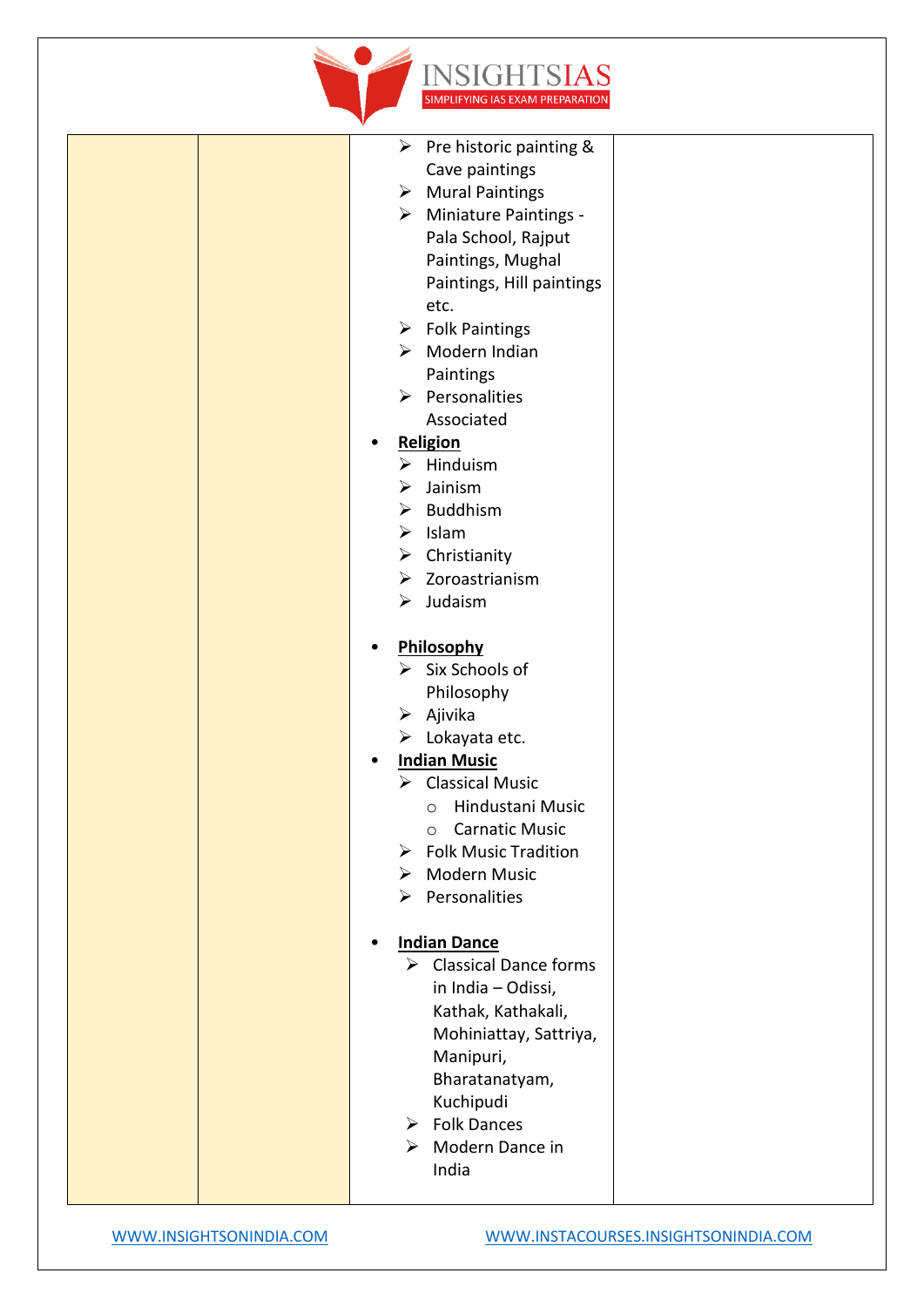

|  | <b>Theatre</b><br>$\bullet$<br>Sanskrit Theatre<br>⋗<br><b>Folk Theatre</b><br>➤<br><b>Modern Theatre</b><br>➤<br>$\triangleright$ Personalities                                                                                                                                                                                                                                                                                  |  |
|--|-----------------------------------------------------------------------------------------------------------------------------------------------------------------------------------------------------------------------------------------------------------------------------------------------------------------------------------------------------------------------------------------------------------------------------------|--|
|  | <b>Puppetry</b><br>$\triangleright$ History<br>Different forms of<br>➤<br>Puppetry in<br>$\triangleright$ People Associated<br>with Theatres<br><b>Indian Cinema and Circus</b><br>٠<br><b>Bhakti &amp; Sufi Movement</b><br>Language & Literature<br>$\triangleright$ Indian Language<br><b>Classical Languages</b><br>$\circ$<br>Scheduled<br>$\circ$<br>Languages<br>Indian Literature<br>≻<br>Religious Literature<br>$\circ$ |  |
|  | Secular Literature<br>$\circ$<br><b>Fairs, Festivals and Craft -</b><br>Religious Festivals, Secular<br>Festivals (States & UT's),<br>Art & Crafts<br><b>Science &amp; Technology</b><br>٠<br>> Ancient, Science &<br>Technology<br>> Medieval Science &<br>Technology<br>$\triangleright$ Famous Personalities in<br>$\triangleright$ Ancient and Medieval<br>India                                                              |  |
|  | <b>Promotion and</b><br><b>Preservation of Indian</b><br><b>Heritage</b><br>> Indian Word Heritage<br>Sites - Tangible & non-<br>tangible heritage,<br><b>Tentative list</b><br>$\triangleright$ Cultural Heritage Sites<br>$\triangleright$ Natural Heritage Sites<br><b>Important Institutions</b><br>➤                                                                                                                         |  |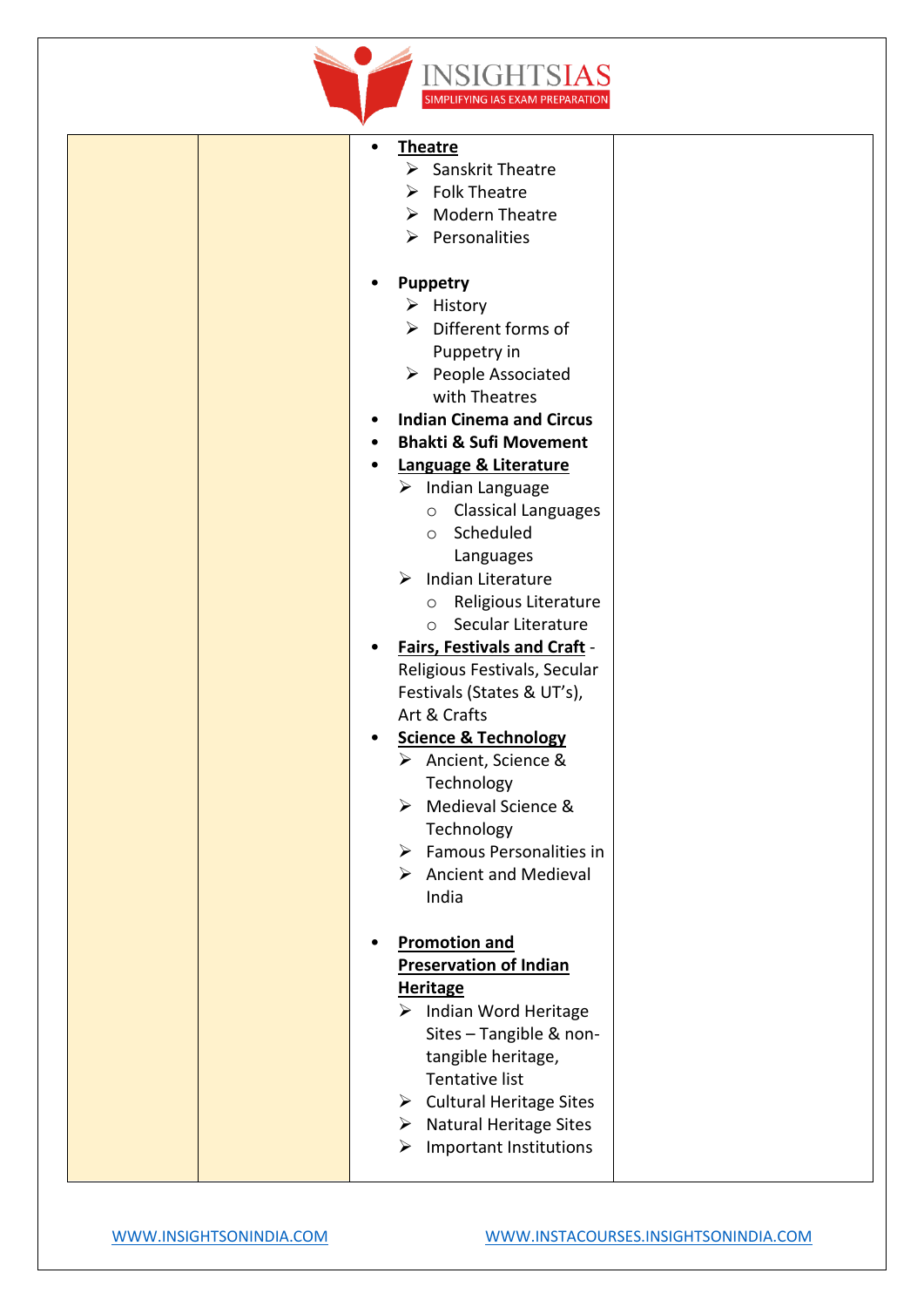

|            |                                      | Mains Self Study Test (10                                                                                                                                                                                                                                                                                                                                                                                                                                                                                                                                                                                                                                                                                                                                                                                                                                                                                                                                                                                                                                                                                                                     |                                                                                                                                                                                                                                                                                                                                                                                                                                                                                                                                       |
|------------|--------------------------------------|-----------------------------------------------------------------------------------------------------------------------------------------------------------------------------------------------------------------------------------------------------------------------------------------------------------------------------------------------------------------------------------------------------------------------------------------------------------------------------------------------------------------------------------------------------------------------------------------------------------------------------------------------------------------------------------------------------------------------------------------------------------------------------------------------------------------------------------------------------------------------------------------------------------------------------------------------------------------------------------------------------------------------------------------------------------------------------------------------------------------------------------------------|---------------------------------------------------------------------------------------------------------------------------------------------------------------------------------------------------------------------------------------------------------------------------------------------------------------------------------------------------------------------------------------------------------------------------------------------------------------------------------------------------------------------------------------|
|            |                                      | Questions) - Based on Above                                                                                                                                                                                                                                                                                                                                                                                                                                                                                                                                                                                                                                                                                                                                                                                                                                                                                                                                                                                                                                                                                                                   |                                                                                                                                                                                                                                                                                                                                                                                                                                                                                                                                       |
|            |                                      |                                                                                                                                                                                                                                                                                                                                                                                                                                                                                                                                                                                                                                                                                                                                                                                                                                                                                                                                                                                                                                                                                                                                               |                                                                                                                                                                                                                                                                                                                                                                                                                                                                                                                                       |
|            |                                      | <b>Topics</b>                                                                                                                                                                                                                                                                                                                                                                                                                                                                                                                                                                                                                                                                                                                                                                                                                                                                                                                                                                                                                                                                                                                                 |                                                                                                                                                                                                                                                                                                                                                                                                                                                                                                                                       |
| GS TEST 19 | 5 <sup>th</sup> March 2021<br>Friday | <b>MODERN INDIA</b><br><b>Fall of Mughals</b><br><b>Advent of Europeans</b><br>$\triangleright$ Coming of Europeans<br>$\triangleright$ Struggle among<br>Europeans<br>$\triangleright$ Rise of East India<br>Company<br>India under East India<br><b>Company's Rule</b><br>$\triangleright$ Administration<br>Political policies<br>➤<br>Regulating Act of<br>$\circ$<br>1773<br>Pitt's India Act 1784<br>$\circ$<br>Charter acts of<br>$\circ$<br>1784, 1793,<br>1813, 1833, 1853<br><b>British Expansion policy:</b><br>➤<br>Doctrine of lapse,<br>Subordinate alliance etc.<br>$\triangleright$ Economic policies and<br>their impact<br>o Agricultural policies<br><b>Famine policy</b><br><b>Foreign Policies</b><br>➤<br>$\triangleright$ Social Policies<br><b>Education Policies</b><br>$\circ$<br>Religious policies<br>$\circ$<br><b>Indian Kingdoms in 18th</b><br>century: Marathas, Punjab,<br>Mysore, Hyderabad etc.<br>Socio - Religious Reform<br>Movements in the 19th and<br>20 <sup>th</sup> CE India - Arya Samaj,<br>Brahmo Samaj, etc.<br>The Great Revolt of 1857<br>Changes in Indian<br>Administration after 1858 - | Our past III (Both part 1 &<br>$\bullet$<br>part 2 -- NCERT class VIII)<br>Themes in Indian History $-$<br>III (NCERT Class XII)<br>A brief History Of Modern<br>India - Spectrum<br>Publication<br>Struggle for India's<br>Independence - Bipin<br>Chandra<br>Current Events (26 <sup>th</sup> February<br>$2021 - 4$ <sup>th</sup> March 2021)<br>Sources:<br><b>INSIGHTS DAILY CURRENT</b><br><b>AFFAIRS</b><br>$I-CAN$<br><b>INSIGHTS DAILY CURRENT</b><br><b>AFFAIRS QUIZ</b><br><b>INSIGHTS REVISION</b><br><b>THROUGH MCQs</b> |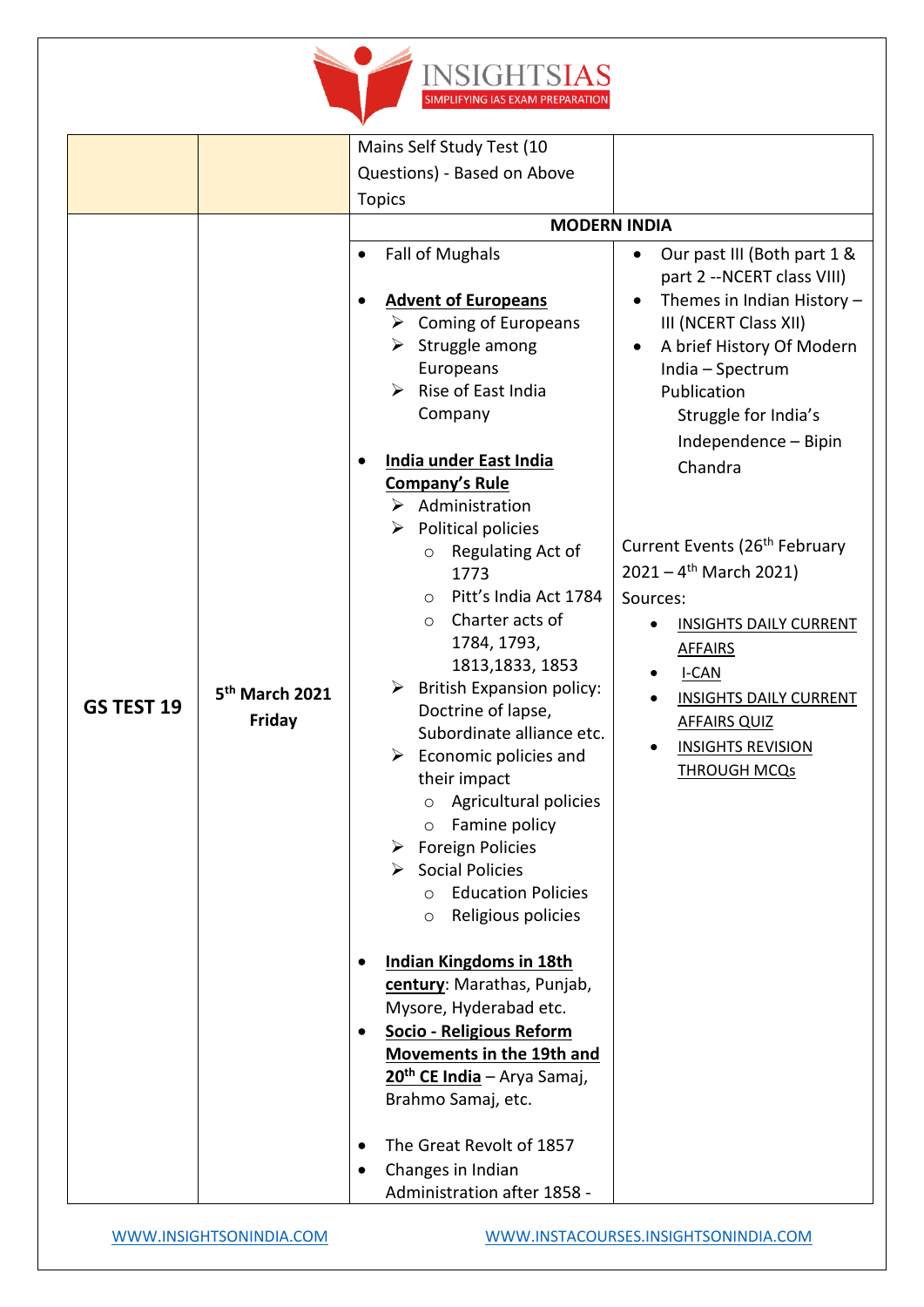

| GOI ACT 1858, Councils Act,<br>1861, 1892.<br>Growth of Political Ideas and<br>Political Organisations (up to<br>1885)<br>٠<br>Foundation of the Indian<br><b>National Congress</b><br>National movement (1885 -<br><u>1919)</u><br>$\triangleright$ Moderate Phase (1885 –<br>1905)<br>$\triangleright$ Partition of Bengal and<br>the Swadeshi<br>Movement<br>$\triangleright$ The first phase of<br>Revolutionary and<br><b>Terrorist Movement</b><br>$\triangleright$ The Morley-Minto<br>Reforms or the Indian<br>Councils Act, 1909<br>$\triangleright$ The Lucknow Pact<br>(1916)<br>$\triangleright$ The Home Rule<br>Movement |
|----------------------------------------------------------------------------------------------------------------------------------------------------------------------------------------------------------------------------------------------------------------------------------------------------------------------------------------------------------------------------------------------------------------------------------------------------------------------------------------------------------------------------------------------------------------------------------------------------------------------------------------|
| National movement (1919 -<br><u>1939)</u><br>Montague-Chelmsford<br>Reforms or the<br>Government of India<br>act, 1919<br>$\triangleright$ The Khilafat Movement<br>(1920-22) and Non<br><b>Cooperation Movement</b><br>The Left Movement<br>➤<br>$\triangleright$ The second phase of<br>Revolutionary and<br><b>Terrorist Movement</b><br>$\triangleright$ Anti-Simon Commission<br>Agitation (1928-29)<br>> Nehru Report, 1928<br>$\triangleright$ The Lahore Session,<br>1929<br>The Civil Disobedience<br>➤<br>Movement                                                                                                           |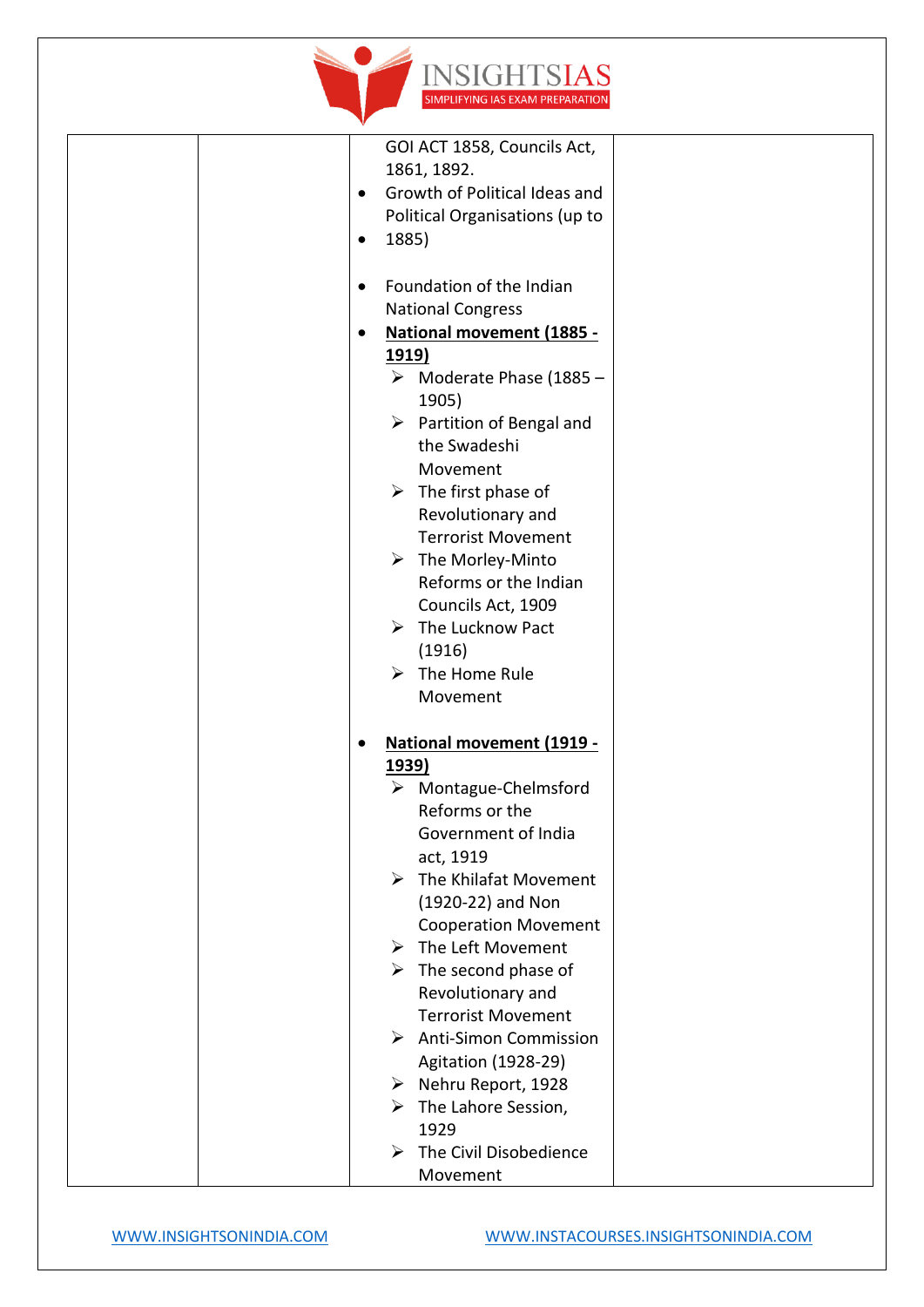

| The Government of<br>➤                    |
|-------------------------------------------|
| India Act, 1935                           |
| $\triangleright$ Provincial Elections and |
| Formation of popular                      |
| Ministries in Provinces,                  |
| 1937                                      |
|                                           |
| Freedom to Partition (1939 -              |
| <u>1947)</u>                              |
| $\triangleright$ The Second World War     |
| and the National                          |
| Movement                                  |
| $\triangleright$ The August Offer 1940    |
| $\triangleright$ The Individual           |
| Satyagraha 1940-41                        |
| $\triangleright$ The Cripps Proposal,     |
| 1942                                      |
| The Quit India<br>$\blacktriangleright$   |
| Movement, 1942                            |
| $\triangleright$ Subhash Bose and         |
| <b>Indian National Army</b>               |
| $\triangleright$ Rajagopalachari          |
| Formula & Desai Liaqat                    |
| Plan                                      |
| $\triangleright$ Wavell Plan and Simla    |
| Conference 1945                           |
| $\triangleright$ General Elections in     |
| India, 1945                               |
| Naval Mutiny: 1946<br>➤                   |
| The Indian<br>➤                           |
| Independence Act, 1947                    |
|                                           |
| <b>Other Dimensions</b>                   |
| $\triangleright$ Tribal Movements         |
| <b>Peasants Movement</b><br>⋗             |
| <b>Dalit Movements</b><br>➤               |
| $\triangleright$ Women movement           |
| $\triangleright$ Role of Press and        |
| Publications                              |
| $\triangleright$ Role of Business         |
| groups                                    |
|                                           |
| Miscellaneous: Reforms / Acts /           |
| Committee, Congress Sessions,             |
| Governor - General Viceroys etc.          |
|                                           |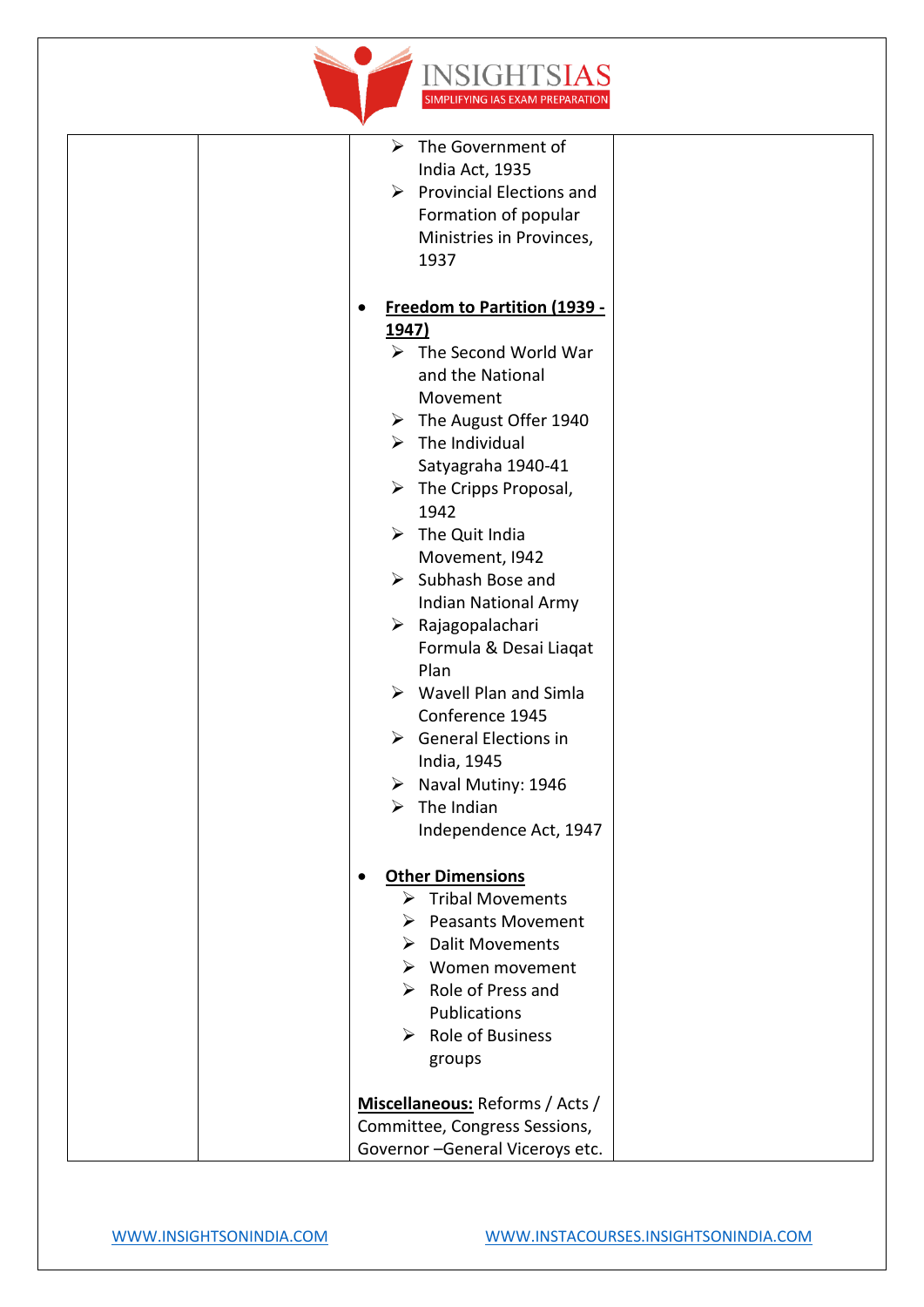

|                   |                             | Mains Self Study Test (10                                  |                                                                                          |
|-------------------|-----------------------------|------------------------------------------------------------|------------------------------------------------------------------------------------------|
|                   |                             | Questions) - Based on                                      |                                                                                          |
|                   |                             | <b>Above Topics</b>                                        |                                                                                          |
|                   |                             | <b>GEOGRAPHY</b>                                           |                                                                                          |
|                   |                             |                                                            |                                                                                          |
|                   |                             | <b>Physical Geography of the</b><br>world                  | <b>Fundamentals of Physical</b><br>$\bullet$<br>Geography (NCERT Class XI)               |
|                   |                             | <b>Origin and evolution of</b>                             | <b>Fundamentals of Human</b><br>$\bullet$                                                |
|                   |                             | <b>Universe Solar system</b>                               | Geography (NCERT Class XII)                                                              |
|                   |                             | $\triangleright$ Geological History of                     | Goh Cheng Leong -<br>$\bullet$                                                           |
|                   |                             | the Earth                                                  | Certificate Physical and                                                                 |
|                   |                             | $\triangleright$ Geological Time scale                     | Human Geography                                                                          |
|                   |                             | Latitude and Longitude                                     | India Physical Environment<br>$\bullet$                                                  |
|                   |                             | including important                                        | (NCERT Class XI)                                                                         |
|                   |                             | Parallels and                                              | India - People and Economy                                                               |
|                   |                             | <b>Meridians</b>                                           | (NCERT Class XII)                                                                        |
|                   |                             | $\triangleright$ Motions of the Earth<br>and their effects | Mapping - India & World                                                                  |
|                   |                             | Inclination of the                                         |                                                                                          |
|                   |                             | Earth's Axis and its                                       | Current Events (5 <sup>th</sup> March 2021<br>- 12 <sup>th</sup> March 2021)<br>Sources: |
|                   |                             | effects                                                    |                                                                                          |
|                   |                             | <b>Local and Standard</b><br>$\blacktriangleright$         |                                                                                          |
|                   |                             | Time and the                                               | <b>INSIGHTS DAILY CURRENT</b><br><b>AFFAIRS</b><br>$I-CAN$                               |
|                   |                             | <b>International Date</b>                                  |                                                                                          |
| <b>GS TEST 20</b> | 13 <sup>th</sup> March 2021 | Line, Calendar                                             |                                                                                          |
|                   | <b>Saturday</b>             | $\triangleright$ Eclipses - Solar, Lunar                   | <b>INSIGHTS DAILY CURRENT</b>                                                            |
|                   |                             | Geomorphology                                              | <b>AFFAIRS QUIZ</b>                                                                      |
|                   |                             | Interior structure of the<br>⋗                             | <b>INSIGHTS REVISION</b>                                                                 |
|                   |                             | earth<br>Rock                                              | <b>THROUGH MCQs</b>                                                                      |
|                   |                             | $\triangleright$ Landform Development                      |                                                                                          |
|                   |                             | $\triangleright$ First order (continental                  |                                                                                          |
|                   |                             | drift theory, sea floor                                    |                                                                                          |
|                   |                             | spreading, plate                                           |                                                                                          |
|                   |                             | tectonics theory)                                          |                                                                                          |
|                   |                             | $\triangleright$ Second order                              |                                                                                          |
|                   |                             | (Mountains, Plateaus,                                      |                                                                                          |
|                   |                             | Plains & other                                             |                                                                                          |
|                   |                             | landforms)                                                 |                                                                                          |
|                   |                             | Internal forces & their<br>➤                               |                                                                                          |
|                   |                             | impact - Volcanoes,                                        |                                                                                          |
|                   |                             | Earthquakes,<br>$\triangleright$ Folding, Faulting,        |                                                                                          |
|                   |                             | Isostasy                                                   |                                                                                          |
|                   |                             | $\triangleright$ External forces & their                   |                                                                                          |
|                   |                             | impact - Weathering,                                       |                                                                                          |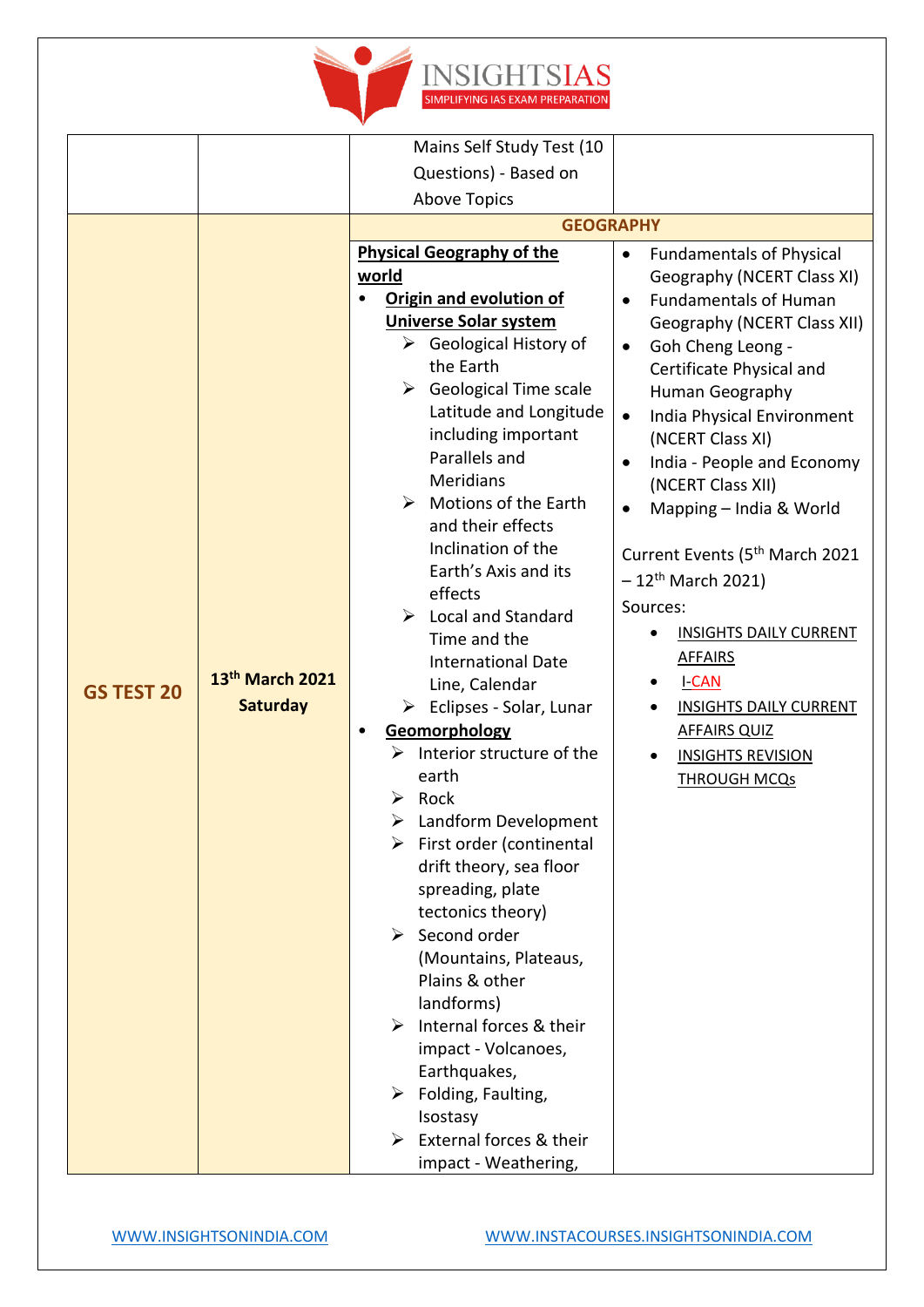

|           | Erosion & landforms                     |  |
|-----------|-----------------------------------------|--|
|           | thus developed                          |  |
| ٠         | <b>Climatology</b>                      |  |
|           | $\triangleright$ Structure, Composition |  |
|           | of atmosphere                           |  |
|           | ▶ Weather & Climate                     |  |
|           | $\triangleright$ Heat & temperature     |  |
|           | Insolation<br>$\circ$                   |  |
|           | o Heat Budget                           |  |
|           | Distribution of<br>$\circ$              |  |
|           | temperature                             |  |
|           | Temperature<br>$\circ$                  |  |
|           | Inversion                               |  |
|           | $\triangleright$ Pressure and Pressure  |  |
|           | belts                                   |  |
|           | $\triangleright$ Winds                  |  |
|           | Planetary winds<br>$\circ$              |  |
|           | Seasonal winds<br>$\circ$               |  |
|           | Local winds<br>$\circ$                  |  |
|           | Precipitation-Forms &<br>$\bullet$      |  |
|           | Types, Distribution of                  |  |
|           | rainfall                                |  |
|           | Air Masses<br>٠                         |  |
|           | Cyclones and anti-<br>$\bullet$         |  |
|           | cyclones                                |  |
|           | World Climatic regions<br>$\bullet$     |  |
|           | <b>Oceanography</b>                     |  |
|           | <b>Bottom relief Features</b>           |  |
|           | Ocean waves,                            |  |
|           | currents, tides &                       |  |
|           | Tsunamis                                |  |
|           | Temperature<br>$\bullet$                |  |
|           | distribution                            |  |
|           | Salinity distribution<br>$\bullet$      |  |
|           | Marine resources<br>$\bullet$           |  |
| $\bullet$ | <b>Biogeography</b>                     |  |
|           | $\triangleright$ Soils                  |  |
|           | Classification<br>$\circ$               |  |
|           | Distribution<br>$\circ$                 |  |
|           | Erosion &<br>$\circ$                    |  |
|           | Conservation                            |  |
|           | ➤<br><b>Biomes</b>                      |  |
|           |                                         |  |
|           | <b>World Economic and Human</b>         |  |
|           | Geography:                              |  |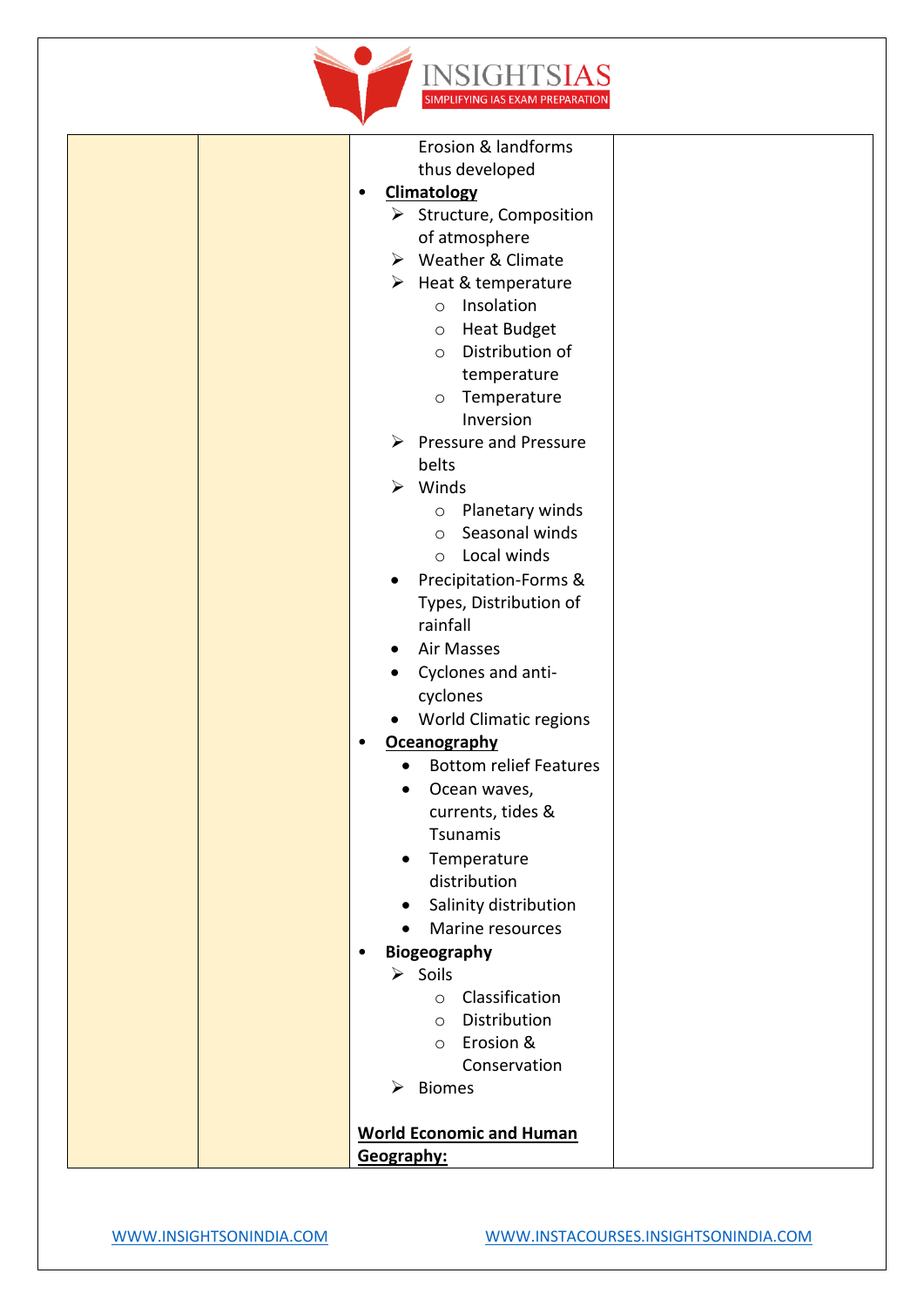

| Natural resources and<br>$\bullet$<br>mineral resources and<br>distribution of key natural<br>resources across the world<br>Agriculture and agro-climatic<br>$\bullet$<br>regions<br>Industry and location factors<br>$\bullet$<br>Infrastructure<br>$\bullet$<br>World Population, density &<br>$\bullet$ |  |
|------------------------------------------------------------------------------------------------------------------------------------------------------------------------------------------------------------------------------------------------------------------------------------------------------------|--|
| distribution, races & tribes,<br>settlements & migration<br>$\bullet$<br><b>Continents - Major physical</b>                                                                                                                                                                                                |  |
| features, natural resources                                                                                                                                                                                                                                                                                |  |
| <b>Physical Geography of India</b><br>Location                                                                                                                                                                                                                                                             |  |
| $\triangleright$ Latitude                                                                                                                                                                                                                                                                                  |  |
| $\triangleright$ Longitude                                                                                                                                                                                                                                                                                 |  |
| Physiographic division<br>➤<br>of India                                                                                                                                                                                                                                                                    |  |
| Northern<br>$\circ$                                                                                                                                                                                                                                                                                        |  |
| Mountains                                                                                                                                                                                                                                                                                                  |  |
| $\circ$ Plains of India                                                                                                                                                                                                                                                                                    |  |
| Peninsular<br>$\circ$                                                                                                                                                                                                                                                                                      |  |
| Plateau                                                                                                                                                                                                                                                                                                    |  |
| Islands of India<br>$\bigcirc$                                                                                                                                                                                                                                                                             |  |
| > Drainage System                                                                                                                                                                                                                                                                                          |  |
| Himalayan<br>$\circ$                                                                                                                                                                                                                                                                                       |  |
| Drainage<br>System                                                                                                                                                                                                                                                                                         |  |
| Peninsular<br>$\circ$                                                                                                                                                                                                                                                                                      |  |
| Drainage                                                                                                                                                                                                                                                                                                   |  |
| System                                                                                                                                                                                                                                                                                                     |  |
| Other small<br>$\circ$                                                                                                                                                                                                                                                                                     |  |
| river system                                                                                                                                                                                                                                                                                               |  |
| <b>Indian Climate</b>                                                                                                                                                                                                                                                                                      |  |
| $\triangleright$ Spatial and temporal                                                                                                                                                                                                                                                                      |  |
| distribution of                                                                                                                                                                                                                                                                                            |  |
| temperature &                                                                                                                                                                                                                                                                                              |  |
| pressure<br>$\triangleright$ Winds                                                                                                                                                                                                                                                                         |  |
| $\triangleright$ Rainfall                                                                                                                                                                                                                                                                                  |  |
| Indian Monsoon<br>$\circ$                                                                                                                                                                                                                                                                                  |  |
| Mechanism<br>٠                                                                                                                                                                                                                                                                                             |  |
| Onset<br>■                                                                                                                                                                                                                                                                                                 |  |
| Variability<br>ш                                                                                                                                                                                                                                                                                           |  |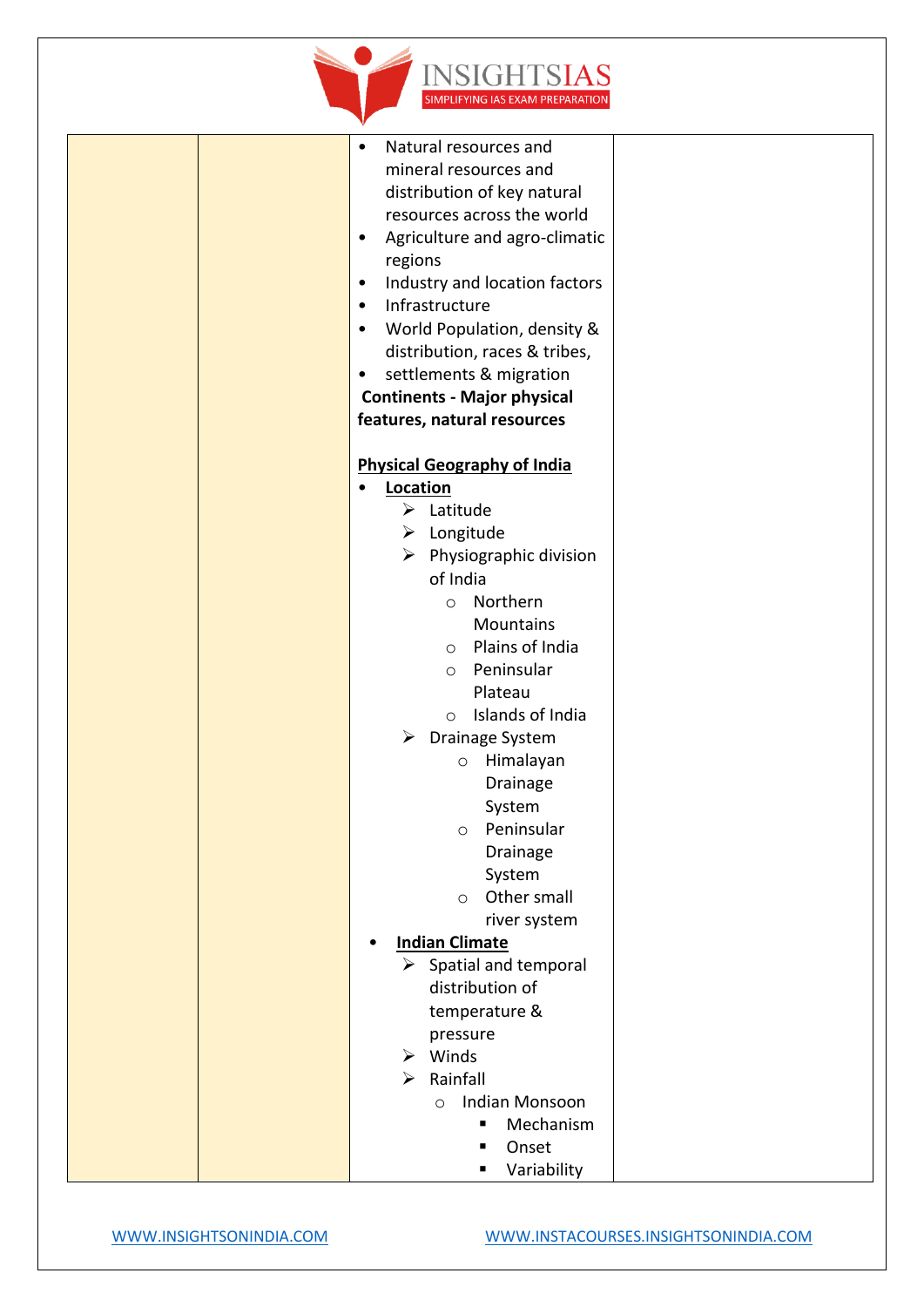

|  | Rainfall<br>$\circ$<br>distribution<br><b>Climatic Regions of</b><br>➤<br>India<br><b>Soils</b><br>$\triangleright$ Classification of Soils<br>Problems of Soil and<br>➤<br>Conservation<br><b>Indian Flora &amp; Faun</b><br>٠                                                                 |  |
|--|-------------------------------------------------------------------------------------------------------------------------------------------------------------------------------------------------------------------------------------------------------------------------------------------------|--|
|  | $\triangleright$ Forests and their<br>distribution<br>> Forest Conservation<br>$\triangleright$ Fauna<br><b>Indian Economic and Human</b><br>Geography<br>Agriculture typology and<br>$\bullet$<br>major Crops grown in India<br><b>Agro-Climatic Regions</b><br>٠<br>Land Reforms and Land use |  |
|  | pattern<br>Animal Husbandry,<br>$\bullet$<br><b>Fisheries and Aquaculture</b><br><b>Water Resources-</b><br>٠<br>Availability and potential:<br>Lakes, rivers, dams, power<br>and irrigation projects,<br>wetlands and interlinking<br>of rivers<br><b>Mineral Resources-</b>                   |  |
|  | classification and<br>distribution<br><b>Energy Resources-</b><br>٠<br>conventional and non-<br>conventional resources<br>Population and Growth<br>$\bullet$<br>trends - density, sex ratio,<br>literacy, tribes and racial<br>groups in India                                                  |  |
|  | Rural and Urban<br>$\bullet$<br>Settlements-types and<br>patterns<br>Industries-types and their<br>$\bullet$<br>locational factors<br>Transport and<br>$\bullet$<br>Communication -railways,<br>highways, inland                                                                                |  |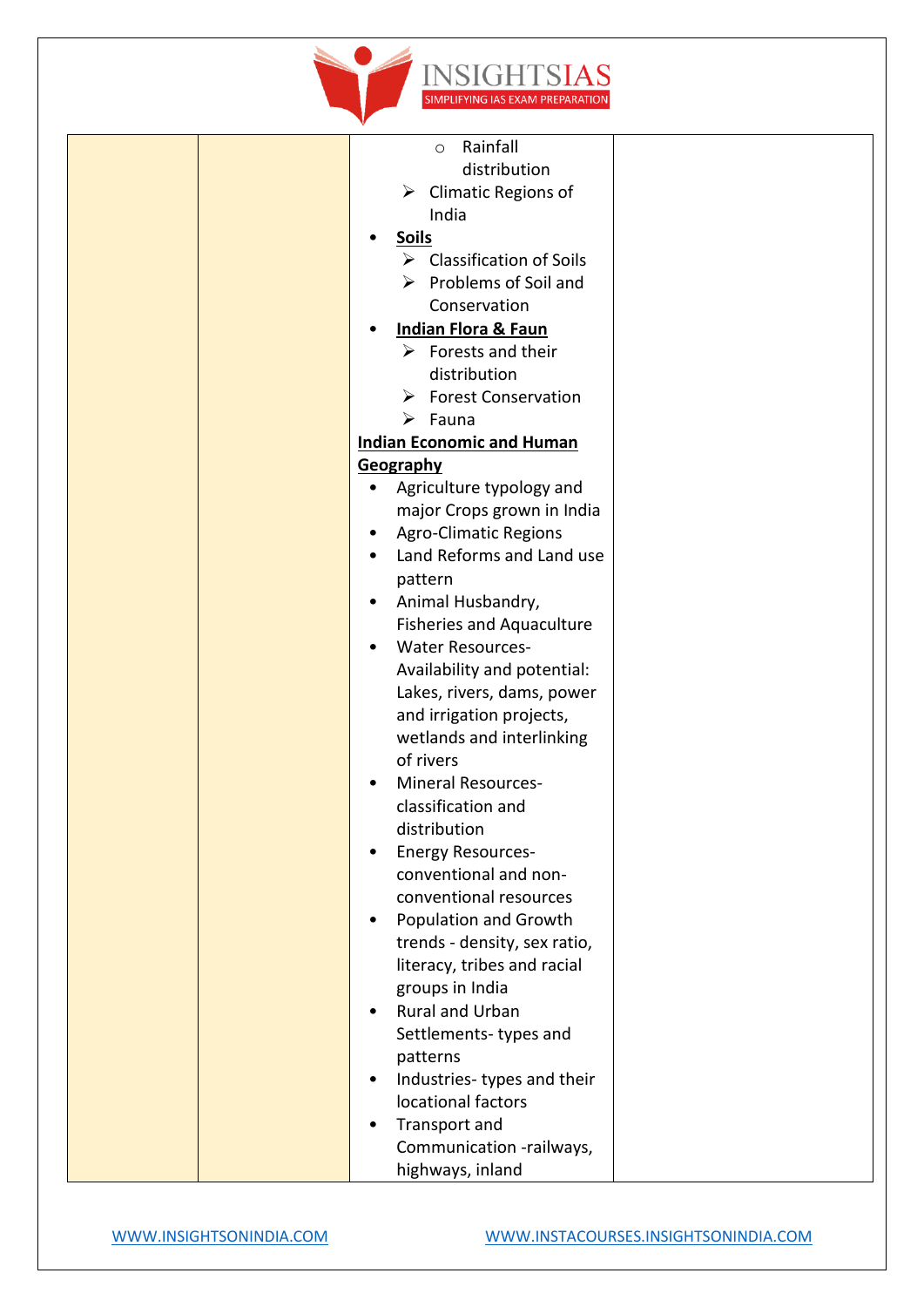

|                          |                                         | water transport, shipping<br>٠<br>and sea-ports, air transport<br><b>Map Based Questions from</b><br>India (Location of state, city,<br>river, lakes, important places<br>including Ramsar sites,<br><b>Biosphere Reserves, Wildlife</b><br><b>Sanctuaries and National</b><br>Parks)<br>Mains Self Study Test (10<br>Questions) - Based on<br><b>Above Topics</b> |                                                                                                                                                                                                                                                                                                                        |
|--------------------------|-----------------------------------------|--------------------------------------------------------------------------------------------------------------------------------------------------------------------------------------------------------------------------------------------------------------------------------------------------------------------------------------------------------------------|------------------------------------------------------------------------------------------------------------------------------------------------------------------------------------------------------------------------------------------------------------------------------------------------------------------------|
|                          |                                         | FULL GS 1 PRELIMS (Revision of GS Tests 18-20)                                                                                                                                                                                                                                                                                                                     |                                                                                                                                                                                                                                                                                                                        |
| GS TEST 21               | 20 <sup>th</sup> March 2021<br>Saturday | Revision of Subject wise<br>GS Tests (18-20)                                                                                                                                                                                                                                                                                                                       | Sources Mentioned for<br><b>GS Tests 18-20</b><br>Current Events (20 <sup>th</sup> January<br>$2021 - 19$ <sup>th</sup> March 2021)<br>Sources:<br><b>INSIGHTS DAILY CURRENT</b><br><b>AFFAIRS</b><br>I-CAN<br><b>INSIGHTS DAILY CURRENT</b><br><b>AFFAIRS QUIZ</b><br><b>INSIGHTS REVISION</b><br><b>THROUGH MCQs</b> |
|                          |                                         | <b>CSAT TEST - 6</b>                                                                                                                                                                                                                                                                                                                                               |                                                                                                                                                                                                                                                                                                                        |
| <b>CSAT TEST</b><br>$-6$ | 20th March 2021<br>Saturday             | <b>Revision test of CSAT Test 4 &amp; Test 5 Syllabus</b>                                                                                                                                                                                                                                                                                                          |                                                                                                                                                                                                                                                                                                                        |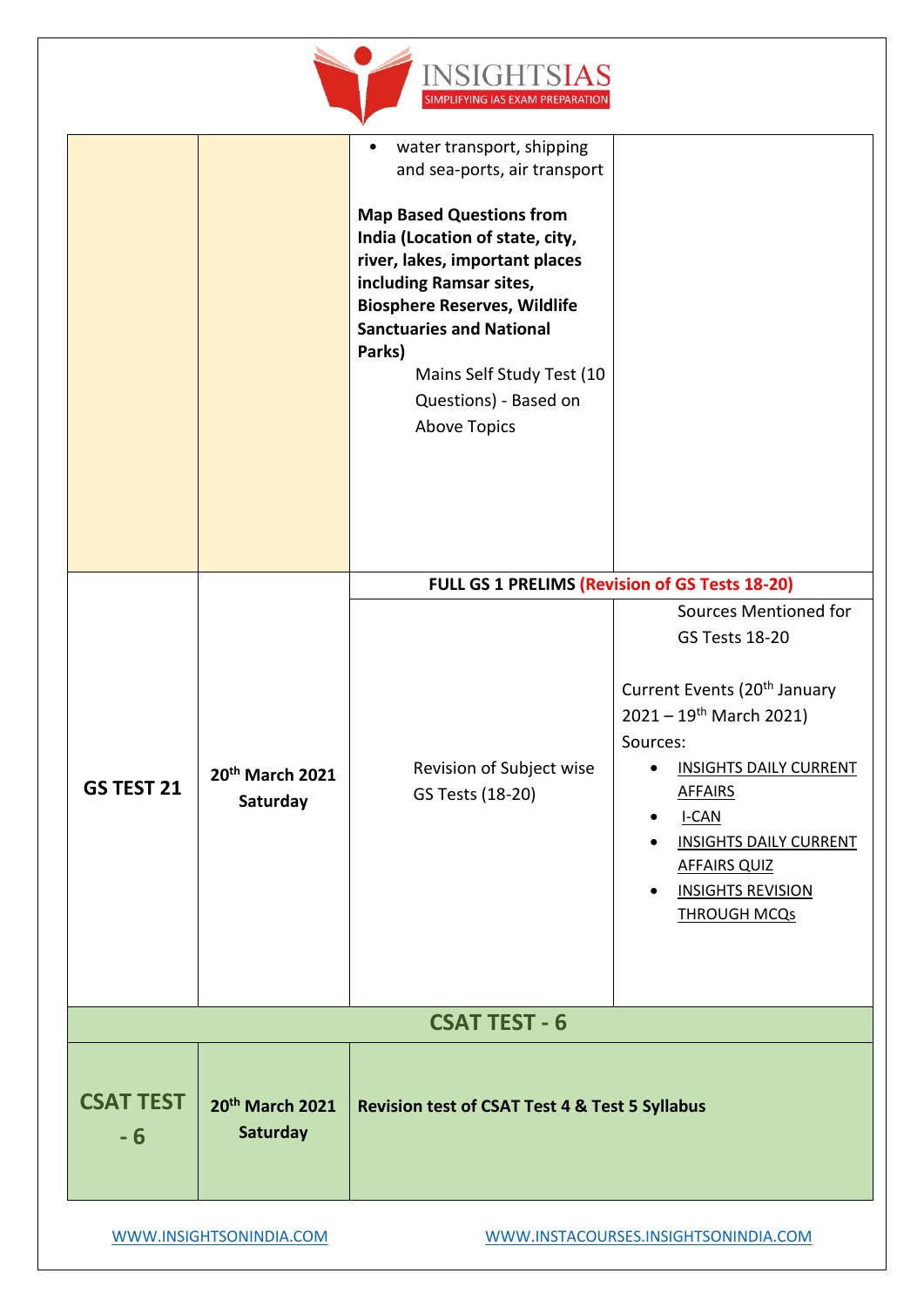

|                   |                                    |                                                                                                                                                                                                                                                                                                                                                                                                                                                                                                                                                                                                                                                                                                                                                                                                                                                                                                                                                                                                                                                                                                                                                                                                                         | <b>POLITY</b>                                                                                                                                                                                                                                                                                                                                                                        |
|-------------------|------------------------------------|-------------------------------------------------------------------------------------------------------------------------------------------------------------------------------------------------------------------------------------------------------------------------------------------------------------------------------------------------------------------------------------------------------------------------------------------------------------------------------------------------------------------------------------------------------------------------------------------------------------------------------------------------------------------------------------------------------------------------------------------------------------------------------------------------------------------------------------------------------------------------------------------------------------------------------------------------------------------------------------------------------------------------------------------------------------------------------------------------------------------------------------------------------------------------------------------------------------------------|--------------------------------------------------------------------------------------------------------------------------------------------------------------------------------------------------------------------------------------------------------------------------------------------------------------------------------------------------------------------------------------|
| <b>GS TEST 22</b> | 27th March 2021<br><b>Saturday</b> | Constitutionalism<br>$\bullet$<br><b>Historical Underpinnings</b><br>$\bullet$<br>Evolution & Making of the<br>Constitution<br><b>Features and Significant</b><br>$\bullet$<br>Provisions<br>Political systems<br>Democratic & Non-<br>$\bullet$<br>Democratic<br>Parliamentary & Presidential<br>Unitary & Federal<br>$\bullet$<br>Direct and Representative<br>$\bullet$<br>Republic and Monarchy etc.<br>$\bullet$<br>The Preamble<br>$\bullet$<br>The Union and its Territory<br>$\bullet$<br>Citizenship<br>$\bullet$<br><b>Fundamental Rights</b><br>$\bullet$<br><b>Directive Principles</b><br><b>Fundamental Duties</b><br>$\bullet$<br>Amendment of Constitution<br>$\bullet$<br><b>Basic Structure of the</b><br>Constitution<br><b>Emergency Provisions</b><br><b>Central Government</b><br>President of India<br>Vice President of India<br>⋗<br>➤<br>Prime minister<br><b>Central Council of</b><br>Ministers, Parliament<br><b>State Government</b><br>$\triangleright$ Governor<br>Chief Minister<br>$\triangleright$ State Council of<br><b>Ministers</b><br>$\triangleright$ State Legislature<br><b>Judiciary</b><br>Supreme Court<br>$\triangleright$ High Courts<br><b>Subordinate Courts</b><br>➤ | Indian Constitution at Work<br>$\bullet$<br>(NCERT Class XI)<br>LAXMIKANTH - Indian Polity<br>$\bullet$<br>Current Events (20 <sup>th</sup> March<br>$2021 - 26$ <sup>th</sup> March 2021)<br>Sources:<br><b>INSIGHTS DAILY CURRENT</b><br><b>AFFAIRS</b><br><b>I-CAN</b><br><b>INSIGHTS DAILY CURRENT</b><br><b>AFFAIRS QUIZ</b><br><b>INSIGHTS REVISION</b><br><b>THROUGH MCQs</b> |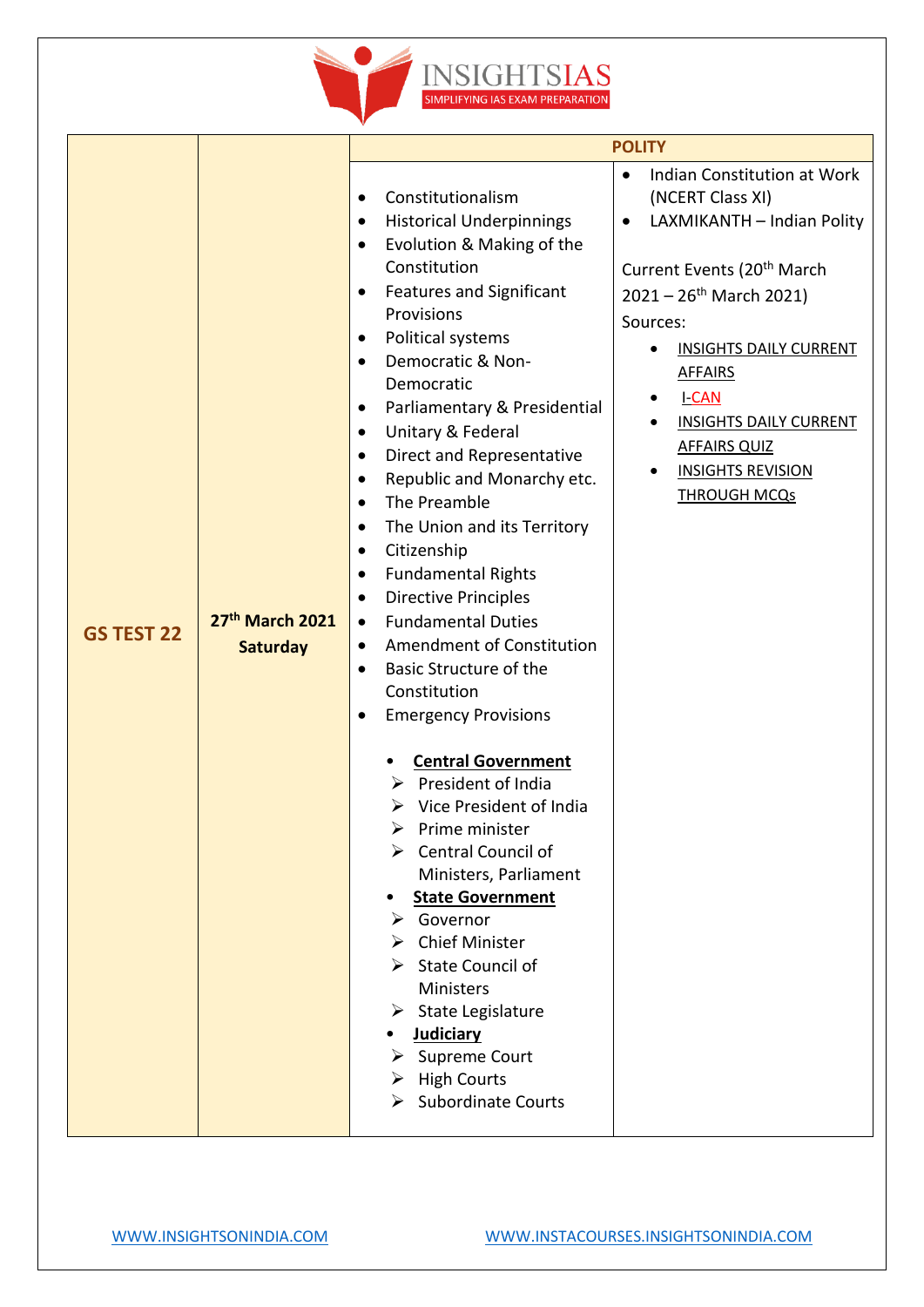

|            |                            | Mains Self Study Test (10                                                                                                                                                                                                                                                                                                                                                                                                                                                                                                                                                                                                                                                                                                                                                                                                                                                                                                                                                                                             |                                                                                                                                                                                                                                                                                                                                                                     |
|------------|----------------------------|-----------------------------------------------------------------------------------------------------------------------------------------------------------------------------------------------------------------------------------------------------------------------------------------------------------------------------------------------------------------------------------------------------------------------------------------------------------------------------------------------------------------------------------------------------------------------------------------------------------------------------------------------------------------------------------------------------------------------------------------------------------------------------------------------------------------------------------------------------------------------------------------------------------------------------------------------------------------------------------------------------------------------|---------------------------------------------------------------------------------------------------------------------------------------------------------------------------------------------------------------------------------------------------------------------------------------------------------------------------------------------------------------------|
|            |                            | Questions) - Based on                                                                                                                                                                                                                                                                                                                                                                                                                                                                                                                                                                                                                                                                                                                                                                                                                                                                                                                                                                                                 |                                                                                                                                                                                                                                                                                                                                                                     |
|            |                            | <b>Above Topics</b>                                                                                                                                                                                                                                                                                                                                                                                                                                                                                                                                                                                                                                                                                                                                                                                                                                                                                                                                                                                                   |                                                                                                                                                                                                                                                                                                                                                                     |
|            |                            |                                                                                                                                                                                                                                                                                                                                                                                                                                                                                                                                                                                                                                                                                                                                                                                                                                                                                                                                                                                                                       |                                                                                                                                                                                                                                                                                                                                                                     |
|            |                            |                                                                                                                                                                                                                                                                                                                                                                                                                                                                                                                                                                                                                                                                                                                                                                                                                                                                                                                                                                                                                       |                                                                                                                                                                                                                                                                                                                                                                     |
|            |                            |                                                                                                                                                                                                                                                                                                                                                                                                                                                                                                                                                                                                                                                                                                                                                                                                                                                                                                                                                                                                                       | <b>POLITY</b>                                                                                                                                                                                                                                                                                                                                                       |
| GS TEST 23 | 3rd April 2021<br>Saturday | <b>Central Government</b><br>$\triangleright$ President of India<br>Vice President of India<br>➤<br>$\triangleright$ Prime minister<br>$\triangleright$ Central Council of<br>Ministers, Parliament<br><b>State Government</b><br>$\triangleright$ Governor<br><b>Chief Minister</b><br>$\triangleright$ State Council of<br>Ministers<br>$\triangleright$ State Legislature<br><b>Judiciary</b><br>> Supreme Court<br>$\triangleright$ High Courts<br>> Subordinate Courts<br><b>Indian Federalism</b><br>$\triangleright$ Centre-State Relations<br><b>Inter-state Relations</b><br>≻<br><b>Local Government</b><br>Panchayati Raj<br>➤<br>Local Urban<br>Government<br><b>Other Dimensions</b><br>$\bullet$<br><b>Official Language</b><br>➤<br><b>Public Services</b><br>➤<br>Tribunals<br>≻<br>Special provisions for<br>➤<br>SCs, STs, BCs, Minorities<br>& Anglo-Indians<br>Rights and liabilities of<br>the Government<br>Authoritative text in<br>➤<br>Hindi Language<br>$\triangleright$ Anti-defection law | Indian Constitution at Work<br>$\bullet$<br>(NCERT Class XI)<br>LAXMIKANTH - Indian Polity<br>$\bullet$<br>Current Events (27 <sup>th</sup> March<br>$2021 - 2^{nd}$ April 2021)<br>Sources:<br><b>INSIGHTS DAILY CURRENT</b><br><b>AFFAIRS</b><br>I-CAN<br><b>INSIGHTS DAILY CURRENT</b><br><b>AFFAIRS QUIZ</b><br><b>INSIGHTS REVISION</b><br><b>THROUGH MCQs</b> |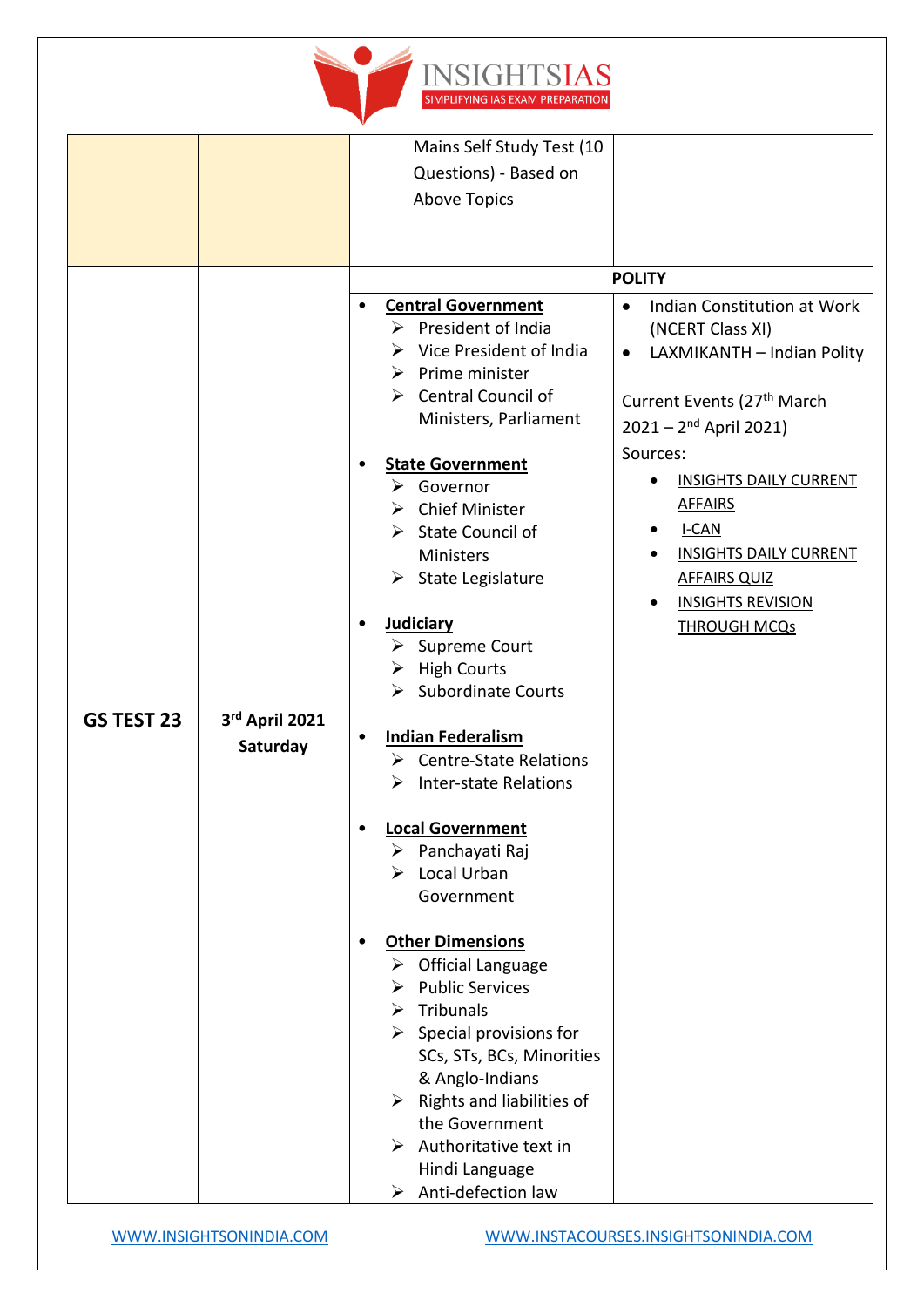

|  | <b>Political dimensions</b><br>٠<br>Ministries and<br>⋗<br>Departments of the<br>Government<br>$\triangleright$ Pressure groups<br>$\triangleright$ Elections & political<br>parties<br>$\triangleright$ Representation of<br>People's Act<br>$\triangleright$ Election Process                                                                                                                                                                                                                                                                                |  |
|--|----------------------------------------------------------------------------------------------------------------------------------------------------------------------------------------------------------------------------------------------------------------------------------------------------------------------------------------------------------------------------------------------------------------------------------------------------------------------------------------------------------------------------------------------------------------|--|
|  | $\triangleright$ Transparency &<br>Accountability<br>$\triangleright$ RTI<br>Citizen's Charter<br>➤                                                                                                                                                                                                                                                                                                                                                                                                                                                            |  |
|  | $\triangleright$ e-Governance<br><b>Constitutional Bodies</b><br>$\bullet$<br>$\triangleright$ Election Commission<br><b>Union Public Service</b><br>➤<br><b>Commission (UPSC)</b><br>$\triangleright$ State Public Service<br>Commission (SPSC)<br><b>Finance Commission</b><br>➤<br>$\triangleright$ CAG<br>$\triangleright$ Attorney general of<br>India<br>$\triangleright$ Advocate general of<br>India<br>$\triangleright$ Special officer for<br><b>Linguistic Minorities</b><br>$\triangleright$ National Commission<br>for Scheduled Castes<br>(NCSC) |  |
|  | $\triangleright$ National Commission<br>for Scheduled Tribes<br>(NCST)<br>$\triangleright$ National Commission<br>for Backward Castes<br>(NCBC) etc.<br><b>Non-Constitutional Bodies</b><br>$\bullet$<br>NITI Aayog, NHRC, SHRC,<br>CIC, SIC, CVC, CBI, Lokpal,<br>Lokayukta, NCPCR etc.                                                                                                                                                                                                                                                                       |  |
|  |                                                                                                                                                                                                                                                                                                                                                                                                                                                                                                                                                                |  |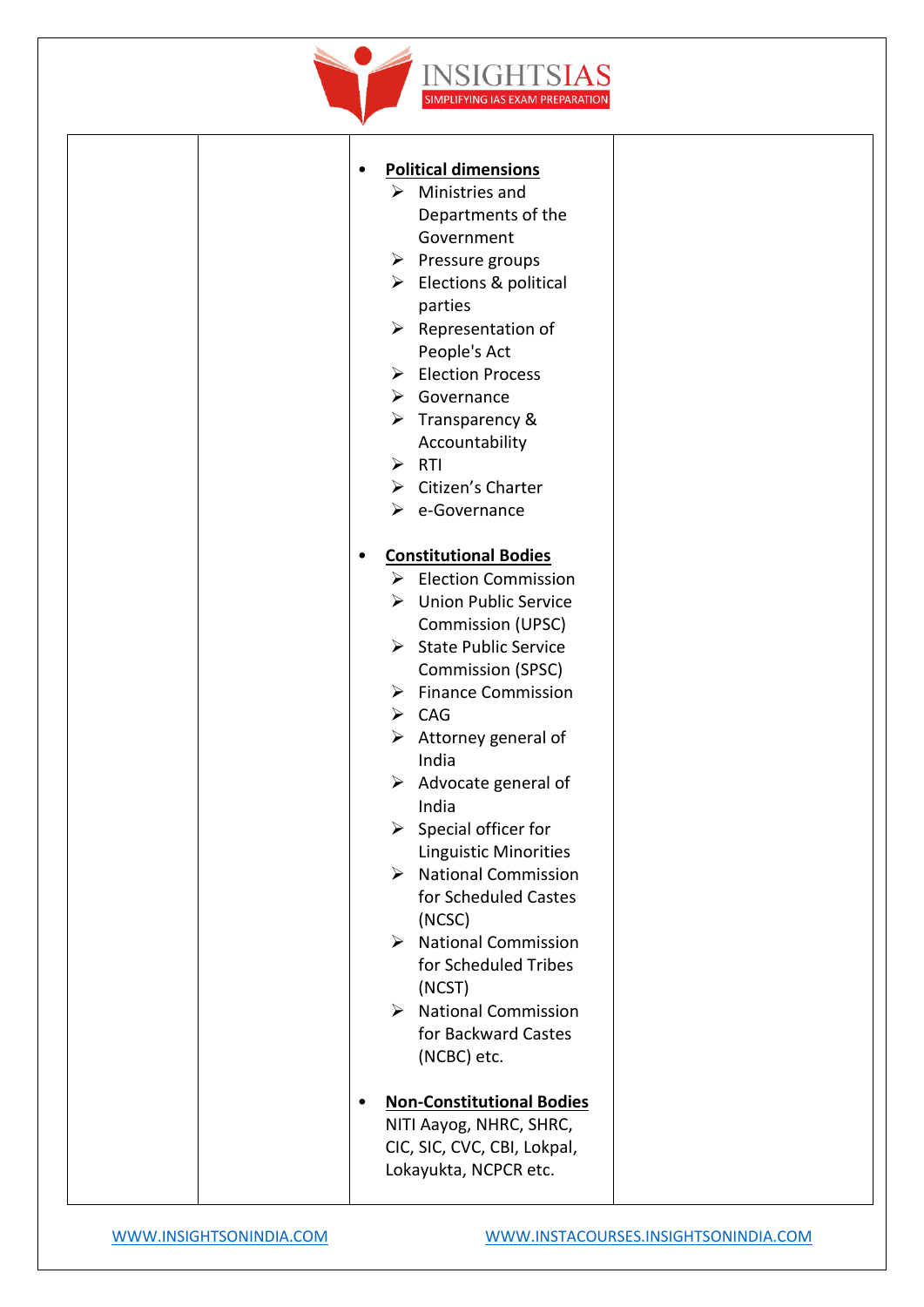

| <b>GS TEST 24</b> | 9 <sup>th</sup> April 2021<br><b>Friday</b>  | <b>International Institutions</b><br>UN, World Bank, IMF, WIPO,<br>ADB, BRICS etc.<br>Mains Self Study Test (10<br>Questions) - Based on Above<br><b>Topics</b><br>Revision of Subject wise GS<br>Tests 22 & 23                                                                                                                                     | FULL GS 2 PRELIMS (Revision of GS Tests 22 & 23)<br>Sources Mentioned for<br>GS Tests 22 & 23<br>Current Events (20 <sup>th</sup> March<br>$2021 - 8$ <sup>th</sup> April 2021)<br>Sources:<br><b>INSIGHTS DAILY CURRENT</b><br><b>AFFAIRS</b><br><b>I-CAN</b><br><b>INSIGHTS DAILY CURRENT</b><br><b>AFFAIRS QUIZ</b><br><b>INSIGHTS REVISION</b><br><b>THROUGH MCQs</b> |
|-------------------|----------------------------------------------|-----------------------------------------------------------------------------------------------------------------------------------------------------------------------------------------------------------------------------------------------------------------------------------------------------------------------------------------------------|---------------------------------------------------------------------------------------------------------------------------------------------------------------------------------------------------------------------------------------------------------------------------------------------------------------------------------------------------------------------------|
|                   |                                              | <b>CSAT TEST - 7</b>                                                                                                                                                                                                                                                                                                                                |                                                                                                                                                                                                                                                                                                                                                                           |
| <b>CSAT TEST</b>  | 9th April 2021                               |                                                                                                                                                                                                                                                                                                                                                     |                                                                                                                                                                                                                                                                                                                                                                           |
| $-7$              | <b>Friday</b>                                | <b>Complete Syllabus</b>                                                                                                                                                                                                                                                                                                                            |                                                                                                                                                                                                                                                                                                                                                                           |
| GS TEST 25        | 16 <sup>th</sup> April 2021<br><b>Friday</b> | <b>ECONOMY</b><br><b>National Income</b><br>$\bullet$<br><b>Accounting:</b><br>$\triangleright$ Definition<br>Concepts: GDP, GNP,<br>➤<br>Market Price and Factor<br>Cost, NNP, NDP, transfer<br>payments, National<br>income at FC, Personal<br>Income, disposable<br>income, factors<br>affecting national<br>income, net foreign<br>facto income | Indian Economic<br>$\bullet$<br>Development (NCERT Class<br>XI)<br>RAMESH SINGH - Indian<br>$\bullet$<br>Economy<br>Current Events (9 <sup>th</sup> April 2021 -<br>15 <sup>th</sup> April 2021)<br>Sources:<br><b>INSIGHTS DAILY CURRENT</b><br><b>AFFAIRS</b><br>I-CAN                                                                                                  |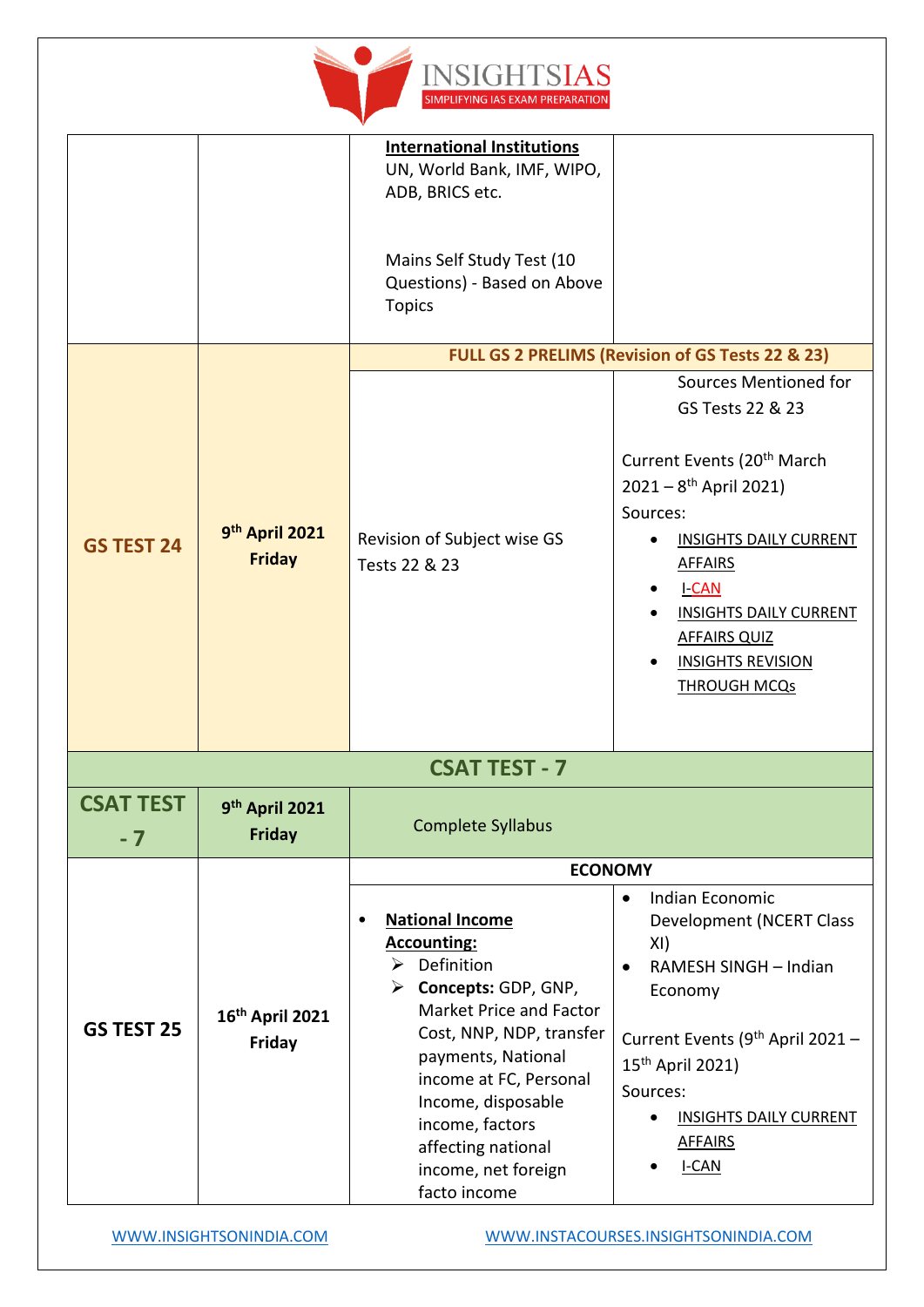

| ➤<br><b>Measurement of</b>                | <b>INSIGHTS DAILY CURRENT</b><br>$\bullet$ |
|-------------------------------------------|--------------------------------------------|
| national income: value                    | <b>AFFAIRS QUIZ</b>                        |
| added method, income                      | <b>INSIGHTS REVISION</b>                   |
| method, expenditure                       | <b>THROUGH MCQs</b>                        |
| method, Application of                    |                                            |
| various methods, Base                     |                                            |
| year, GDP deflator                        |                                            |
| Debates around GDP<br>➤                   |                                            |
|                                           |                                            |
| and other indices                         |                                            |
| <b>Money and Banking</b><br>٠             |                                            |
| <b>Money</b>                              |                                            |
| Definition<br>$\circ$                     |                                            |
| Functions and<br>$\circ$                  |                                            |
| significance                              |                                            |
| <b>Evolution of Money</b>                 |                                            |
| $\circ$                                   |                                            |
| Money supply in<br>$\circ$                |                                            |
| India and factors                         |                                            |
| affecting it                              |                                            |
| <b>Banking</b><br>➤                       |                                            |
| Need of banks<br>$\circ$                  |                                            |
| Function<br>$\circ$                       |                                            |
| <b>Commercial Banks</b><br>$\circ$        |                                            |
| <b>Central Bank:</b><br>➤                 |                                            |
| Importance<br>$\circ$                     |                                            |
| Functions<br>$\circ$                      |                                            |
| Structure<br>$\circ$                      |                                            |
| <b>Monetary Policy</b><br>$\circ$         |                                            |
| Policy tools, (CRR,<br>$\circ$            |                                            |
| SLR, OMO, Repo                            |                                            |
| and Rev Repo,                             |                                            |
| MSF etc.)                                 |                                            |
| <b>Banking Reforms</b><br>≻               |                                            |
|                                           |                                            |
| <b>Capital Markets &amp; Money</b><br>٠   |                                            |
| <b>Markets</b>                            |                                            |
| $\triangleright$ Basic Terms and          |                                            |
| Concepts, Equity and                      |                                            |
| debt Instruments                          |                                            |
| $\triangleright$ Primary market and       |                                            |
| Secondary markets etc.                    |                                            |
|                                           |                                            |
| <b>Inflation and Employment</b>           |                                            |
| <b>Inflation</b><br>$\blacktriangleright$ |                                            |
| Definition<br>$\circ$                     |                                            |
| Inflationary Gap and<br>$\circ$           |                                            |
| Inflationary process                      |                                            |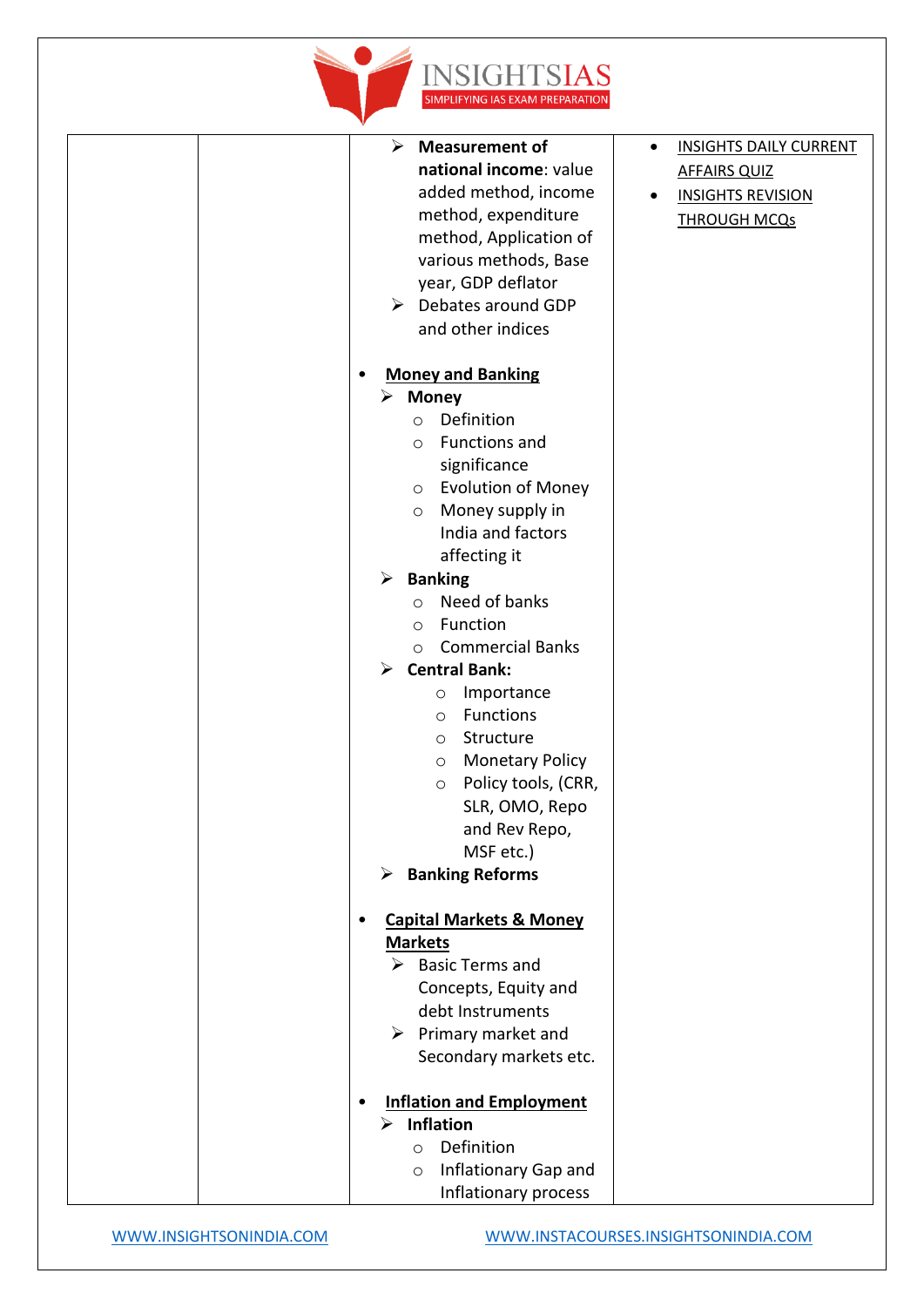

|  | <b>Inflation Cycles:</b><br>$\circ$               |  |
|--|---------------------------------------------------|--|
|  | <b>Demand Pull</b>                                |  |
|  | Inflation, Cost Push                              |  |
|  | Inflation,                                        |  |
|  | Causes of Inflation<br>$\circ$                    |  |
|  | <b>Inflation Control</b><br>$\circ$               |  |
|  | measures                                          |  |
|  | Unemployment<br>➤                                 |  |
|  | Types of<br>$\circ$                               |  |
|  | Unemployment:                                     |  |
|  | Structural,                                       |  |
|  | Seasonal,                                         |  |
|  | Frictional, Cyclical                              |  |
|  | Nature of<br>$\circ$                              |  |
|  | Unemployment in                                   |  |
|  | India                                             |  |
|  | <b>Government budgeting and</b><br>٠              |  |
|  | <b>Fiscal Policy</b>                              |  |
|  | <b>Budgeting</b><br>➤                             |  |
|  | Evolution of<br>$\circ$                           |  |
|  | <b>Budgeting</b>                                  |  |
|  | Institutions and<br>$\circ$                       |  |
|  | Laws                                              |  |
|  | The Union Budget:<br>$\circ$                      |  |
|  | Components -                                      |  |
|  | Revenue Account,                                  |  |
|  |                                                   |  |
|  | Capital Account,<br>$\circ$<br>Measures of        |  |
|  | <b>Government Deficit</b>                         |  |
|  |                                                   |  |
|  | etc.,                                             |  |
|  | Weaknesses in the<br>$\circ$                      |  |
|  | <b>Budgetary Process</b><br>$\blacktriangleright$ |  |
|  | <b>Fiscal Policy</b>                              |  |
|  | Public Finance - Role<br>$\circ$                  |  |
|  | and Importance,                                   |  |
|  | Public Expenditure -<br>$\circ$                   |  |
|  | Revenue and Capital,                              |  |
|  | Development and                                   |  |
|  | Non-Development                                   |  |
|  | <b>Public Revenue</b><br>$\circ$                  |  |
|  | Sources of<br>٠                                   |  |
|  | Revenue                                           |  |
|  | Taxes<br>п                                        |  |
|  | $\checkmark$ Classification                       |  |
|  | - Direct and                                      |  |
|  | Indirect,                                         |  |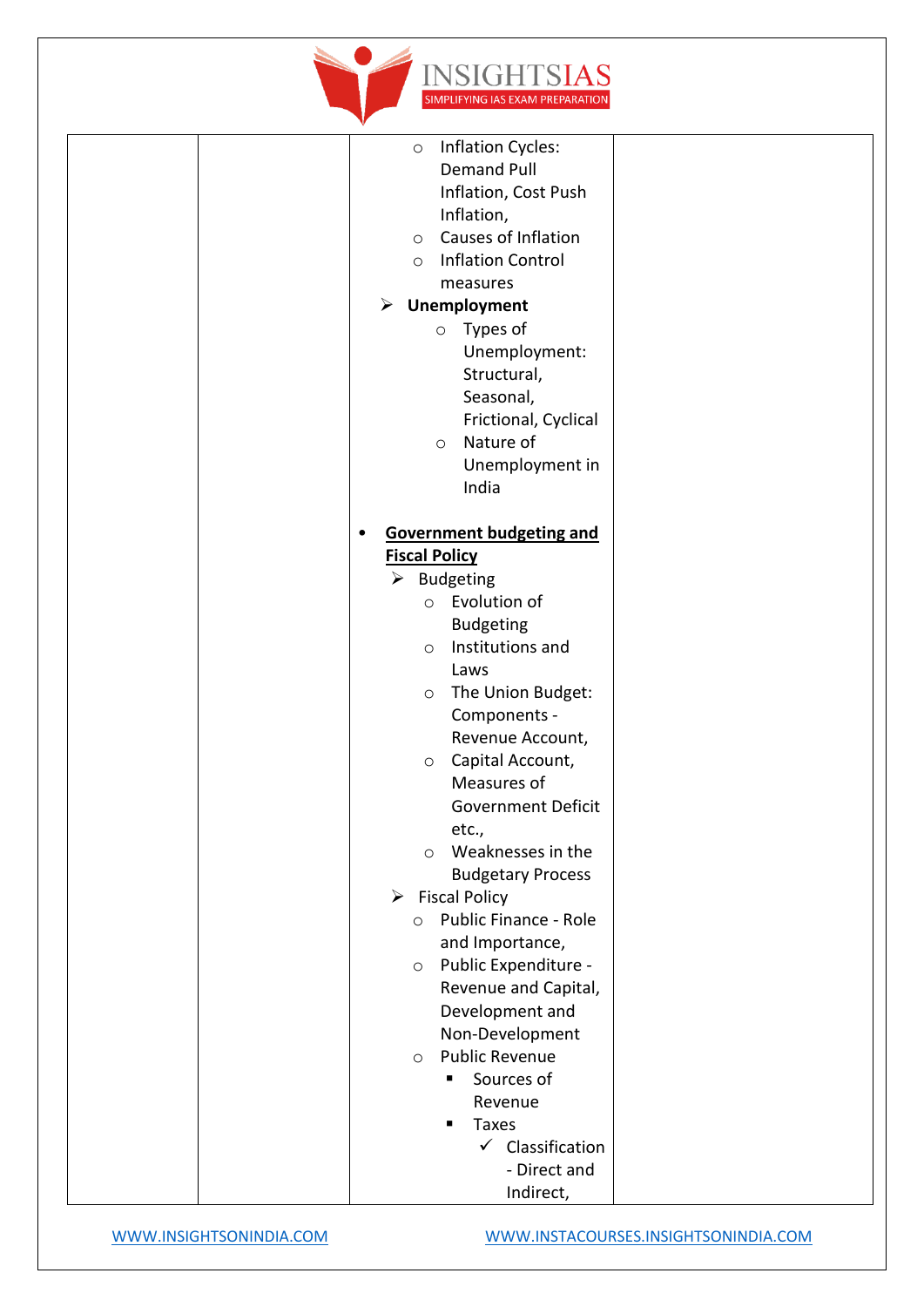

| Specific and<br>Ad Valorem<br>$\checkmark$ Social and<br>Economic<br>Objectives<br>of Taxes<br><b>Public Debt</b><br>➤<br><b>Deficit Financing</b><br>➤                                                                                                                                                                                                                                                                                                                                                                              |  |
|--------------------------------------------------------------------------------------------------------------------------------------------------------------------------------------------------------------------------------------------------------------------------------------------------------------------------------------------------------------------------------------------------------------------------------------------------------------------------------------------------------------------------------------|--|
| <b>6. External Sector and</b><br><b>Currency Exchange rate</b><br>$\triangleright$ Balance of Payments:<br>Definition, Current and<br>Capital Accounts,<br>Convertibility<br>$\triangleright$ FDI, FII -- issues,<br>challenges etc.<br>$\triangleright$ Foreign Trade of India<br>$\triangleright$ Trade Policy<br>$\triangleright$ Product wise trade<br>$\triangleright$ Region wise trade<br>$\triangleright$ Subsidy boxes<br>> WTO related issues<br>$\triangleright$ and India<br><b>Intellectual Property</b><br>➤<br>Rights |  |
| 7. International Trade and<br><b>Bodies:</b><br>$\triangleright$ IMF:<br>Purpose and<br>$\circ$<br>Objectives,<br>Organization and<br>Functions, Working and<br>Evaluation, IMF and<br>Underdeveloped<br>Countries, SDR's,<br>Reforms etc.,<br>$\triangleright$ World Bank<br>$\triangleright$ Bilateral and Regional<br>Cooperation<br><b>Agriculture:</b><br>Recent trends in<br>⋗<br>Agriculture Sector<br><b>Cropping System and</b><br>➤<br>Pattern;                                                                            |  |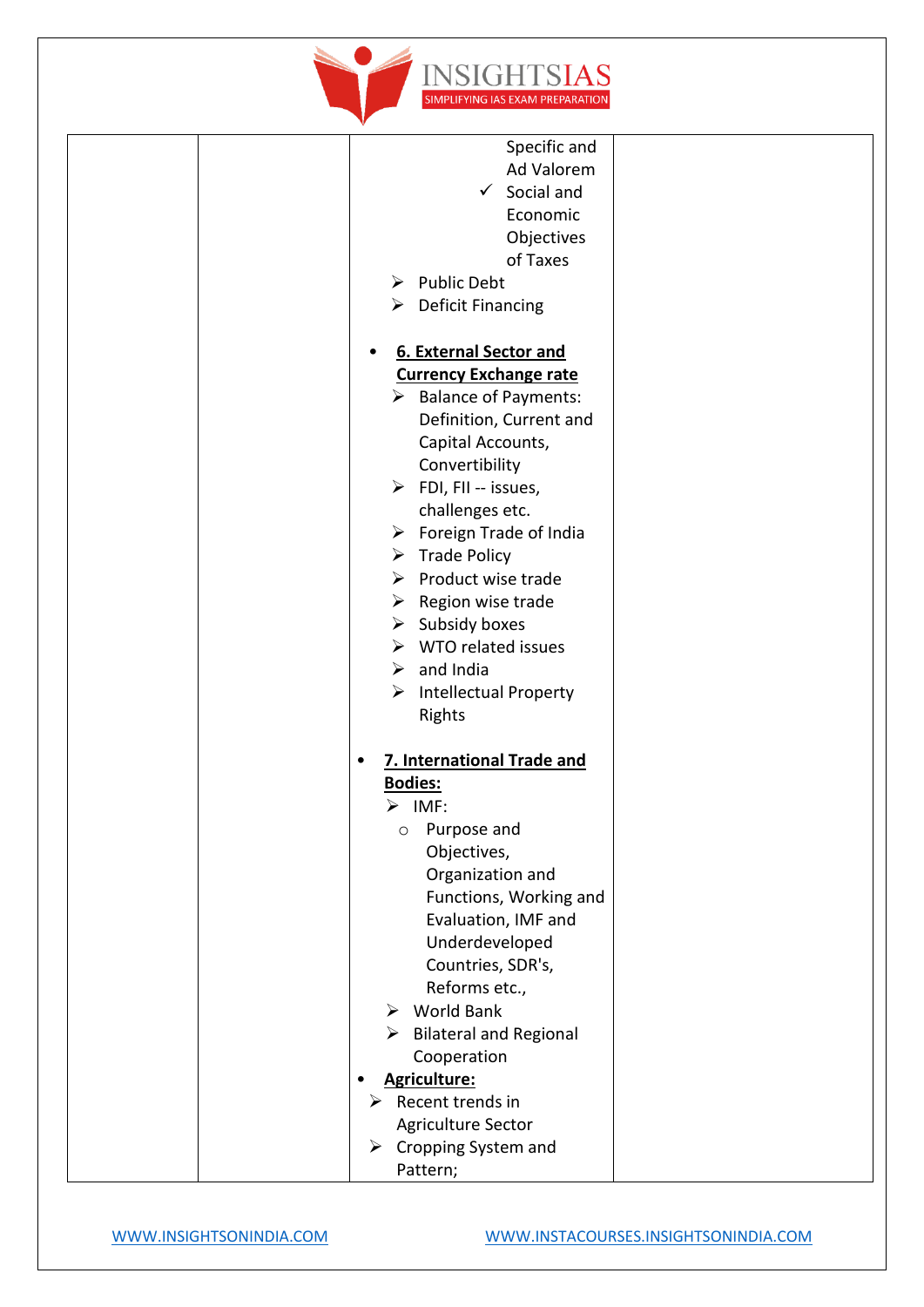

|                   |                                  | V                                                                                                                                                                                                                                                                                                                                                                                                                                                                                                                                                                                                                                                                                                                                                                                                                                                                                                                                                                                                                                                                 |                                                                                                             |
|-------------------|----------------------------------|-------------------------------------------------------------------------------------------------------------------------------------------------------------------------------------------------------------------------------------------------------------------------------------------------------------------------------------------------------------------------------------------------------------------------------------------------------------------------------------------------------------------------------------------------------------------------------------------------------------------------------------------------------------------------------------------------------------------------------------------------------------------------------------------------------------------------------------------------------------------------------------------------------------------------------------------------------------------------------------------------------------------------------------------------------------------|-------------------------------------------------------------------------------------------------------------|
|                   |                                  | $\triangleright$ Agricultural Marketing and<br>Reforms<br>Agricultural Research;<br>➤<br>Sustainable Agriculture;<br>➤<br>Animal Husbandry<br>➤<br><b>PDS</b><br>≻<br>Farm distress and<br>➤<br>government initiatives<br><b>Industrial Sector:</b><br><b>Industrial Policies</b><br>Licensing<br>➤<br>MSME<br>≻<br>Labour Reforms<br>⋗<br>$\triangleright$ Companies Act<br>Make in India, Skill India<br>➤<br>$\triangleright$ Challenges in Industrial<br>development<br>Organised and unorganised<br>➤<br>sector<br><b>PPP</b><br>➤<br>Investment models<br>➤<br>Initiatives by the govt.<br><b>Government policies</b><br>➤<br>$\triangleright$ Five year Plans: Priorities<br>and Performance, Issues<br>related to planning<br>➤<br>Economic Policies till 1991<br><b>Economic Reforms since</b><br>≻<br>1991: End of license Raj,<br>Liberalization, Privatisation<br>and Globalisation<br>Infrastructure:<br>IT, Communication,<br>Urbanisation, Transport, Mining,<br>etc.<br>Mains Self Study Test (10<br>Questions) - Based on Above<br><b>Topics</b> |                                                                                                             |
|                   |                                  | <b>ECOLOGY &amp; ENVIRONMENT</b>                                                                                                                                                                                                                                                                                                                                                                                                                                                                                                                                                                                                                                                                                                                                                                                                                                                                                                                                                                                                                                  |                                                                                                             |
|                   |                                  |                                                                                                                                                                                                                                                                                                                                                                                                                                                                                                                                                                                                                                                                                                                                                                                                                                                                                                                                                                                                                                                                   |                                                                                                             |
| <b>GS TEST 26</b> | 23rd April 2021<br><b>Friday</b> | 1. Ecology and Functions of an<br>ecosystem<br>$\triangleright$ Terrestrial ecosystems<br>$\triangleright$ Aquatic ecosystems<br><b>Environmental problems:</b><br>2.                                                                                                                                                                                                                                                                                                                                                                                                                                                                                                                                                                                                                                                                                                                                                                                                                                                                                             | <b>ICSE Environmental Studies -</b><br>$\bullet$<br>Class X<br>$(2018$ edition $-$ S.Chand<br>Publications) |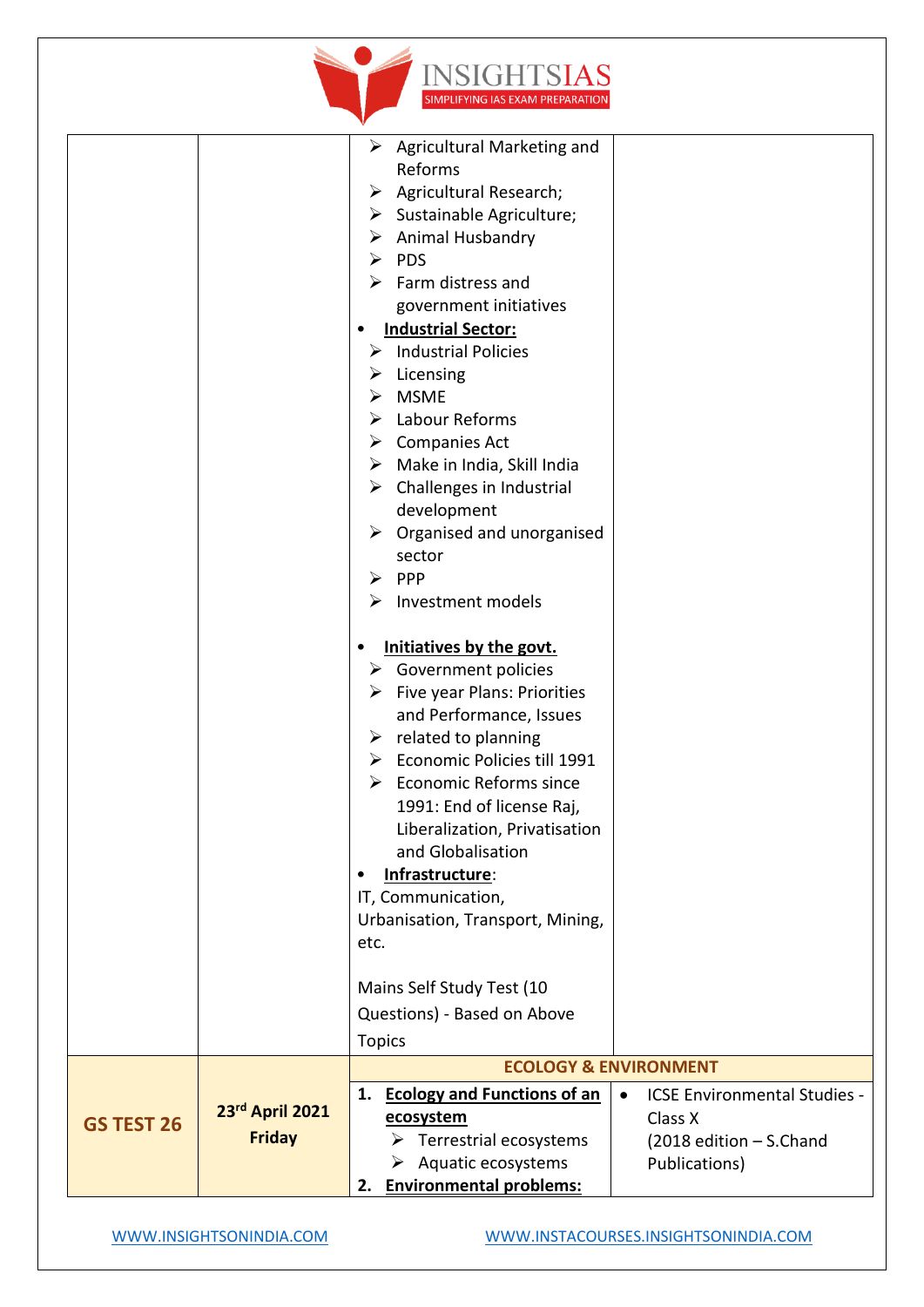

| Climate Change<br>➤                      | Biology - NCERT 12 <sup>th</sup> - Unit     |
|------------------------------------------|---------------------------------------------|
| Acidification<br>➤                       | 4                                           |
| Eutrophication<br>➤                      | Shankar IAS - Environment                   |
| $\triangleright$ Ozone Depletion         |                                             |
| $\triangleright$ Mitigation Strategies   | Current Events (16 <sup>th</sup> April 2021 |
| India and Climate<br>➤                   | $-22nd$ April 2021)                         |
| Change                                   |                                             |
| 3. Environmental pollution               | Sources:                                    |
| $\triangleright$ Pollutants              | <b>INSIGHTS DAILY CURRENT</b>               |
| $\triangleright$ Air pollution           | <b>AFFAIRS</b>                              |
| $\triangleright$ Water Pollution         | <b>I-CAN</b>                                |
| $\triangleright$ Soil Pollution          | <b>INSIGHTS DAILY CURRENT</b><br>$\bullet$  |
| $\triangleright$ Noise Pollution         | <b>AFFAIRS QUIZ</b>                         |
| $\triangleright$ Radioactive pollution   | <b>INSIGHTS REVISION</b>                    |
| E-Waste<br>➤                             | <b>THROUGH MCQs</b>                         |
| Solid Waste<br>➤                         |                                             |
| Bioremediation<br>➤                      |                                             |
| <b>Biodiversity</b><br>4.                |                                             |
| <b>Basic Concepts</b><br>➤               |                                             |
| <b>Plant and Animal</b><br>➤             |                                             |
| Diversity                                |                                             |
| $\triangleright$ Marine Organisms        |                                             |
| $\triangleright$ Threat to Biodiversity  |                                             |
| ➤<br><b>Protected Area</b>               |                                             |
| Network: National                        |                                             |
| parks, Wildlife                          |                                             |
| sanctuaries, Biosphere                   |                                             |
| reserves, Reserved and                   |                                             |
| protected forests,                       |                                             |
| Conservation and                         |                                             |
| community reserves,                      |                                             |
| Village and panchayat                    |                                             |
| Forests, Private                         |                                             |
| protected areas,                         |                                             |
| <b>Conservation areas</b>                |                                             |
| $\triangleright$ Biodiversity            |                                             |
| <b>Conservation efforts</b>              |                                             |
| Indian Biodiversity ad<br>➤              |                                             |
| conservation efforts                     |                                             |
| Bioprospecting<br>➤                      |                                             |
| Biosafety<br>➤                           |                                             |
| Biopiracy<br>➤                           |                                             |
| <b>Conservation efforts: India</b><br>5. |                                             |
| and World                                |                                             |
| Institutional and<br>⋗                   |                                             |
| Organizational                           |                                             |
| mechanisms                               |                                             |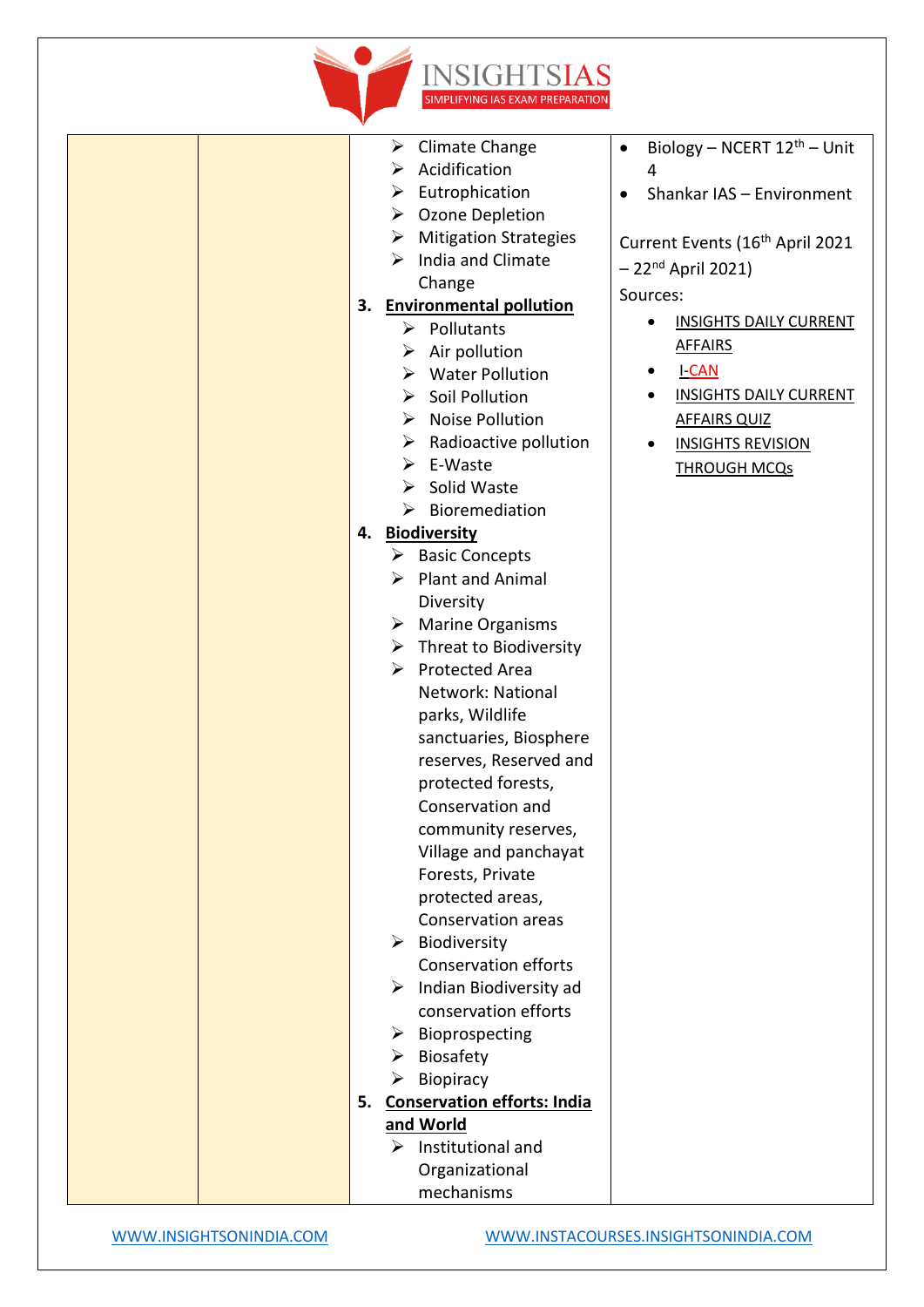

|            |                                              | <b>Environmental Acts and</b><br>➤<br>Policies<br>$\triangleright$ Environmental<br>conventions<br>$\triangleright$ Sustainable<br>development<br>Environmental<br>Monitoring and Impact<br>Assessment<br>Mains Self Study Test (10<br>Questions) - Based on Above<br><b>Topics</b>                                                                                                                                                                                                                                       |                                                                                                                                                                                                                                                                                                                         |
|------------|----------------------------------------------|---------------------------------------------------------------------------------------------------------------------------------------------------------------------------------------------------------------------------------------------------------------------------------------------------------------------------------------------------------------------------------------------------------------------------------------------------------------------------------------------------------------------------|-------------------------------------------------------------------------------------------------------------------------------------------------------------------------------------------------------------------------------------------------------------------------------------------------------------------------|
|            |                                              | <b>SCIENCE &amp; TECHNOLOGY</b>                                                                                                                                                                                                                                                                                                                                                                                                                                                                                           |                                                                                                                                                                                                                                                                                                                         |
| GS TEST 27 | 30 <sup>th</sup> April 2021<br><b>Friday</b> | S&T in India<br>$\triangleright$ Historical Perspective<br>$\triangleright$ Science and Planning<br>$\triangleright$ S&T Policies in<br>Independent India<br>$\triangleright$ S&T Infrastructure in<br>India<br>Department of Science<br>≻<br>and Technology<br><b>Earth Sciences</b><br>$\triangleright$ Weather Forecasting<br>and Climate Research in<br>India<br>$\triangleright$ Seismology Research<br>$\triangleright$ Ocean Development<br><b>Natural Disasters</b><br>Energy<br>$\triangleright$ Types of Energy | <b>NCERT:</b><br>Class VI to Class X<br>$\bullet$<br>Class XI - Chemistry: Unit 14<br>٠<br>Class XI - Biology: Units 4 &<br>٠<br>5<br>Class XII - Chemistry: Unit<br>٠<br>16<br>Class XII - Biology: Units 8, 9<br>& 10<br><b>Current Affairs</b><br>Science reporter<br>News papers<br>Current Events (23rd April 2021 |
|            |                                              | <b>Resources</b><br>$\triangleright$ Fossil Fuels<br>$\triangleright$ Renewable Sources and<br>their Development in<br>India<br><b>Nuclear Science</b><br>$\triangleright$ Radioactivity<br>Radioisotopes<br>➤<br>$\triangleright$ Nuclear Power<br>$\triangleright$ Applications of Nuclear<br>S&T<br>Safety Issues<br>➤<br><b>Nuclear Weapons</b><br>≻                                                                                                                                                                  | $-29$ <sup>th</sup> April 2021)<br>Sources:<br><b>INSIGHTS DAILY CURRENT</b><br><b>AFFAIRS</b><br>I-CAN<br><b>INSIGHTS DAILY CURRENT</b><br><b>AFFAIRS QUIZ</b><br><b>INSIGHTS REVISION</b><br><b>THROUGH MCQs</b>                                                                                                      |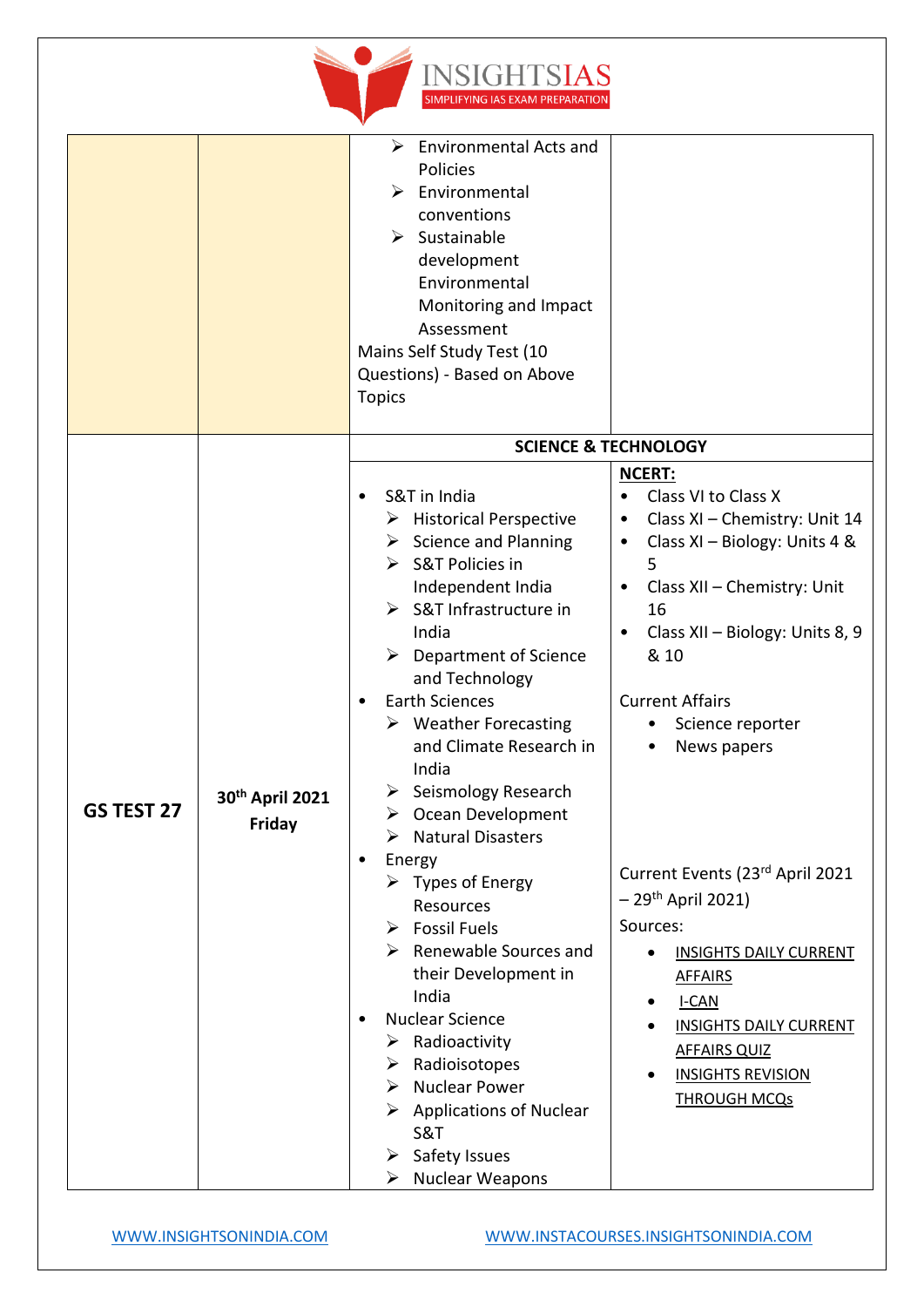

|  | $\triangleright$ India's Nuclear Science  |
|--|-------------------------------------------|
|  | Programme                                 |
|  | $\triangleright$ Particle Physics         |
|  | <b>Information Technology</b><br>٠        |
|  | $\triangleright$ Electronics              |
|  | Computers<br>➤                            |
|  | The Internet<br>➤                         |
|  | $\triangleright$ Computer Security        |
|  | $\triangleright$ Telecommunication        |
|  | India and Info-Tech<br>➤                  |
|  | $\triangleright$ Artificial Intelligence  |
|  | <b>Robots and Robotics</b><br>➤           |
|  | $\triangleright$ Fibre Optics             |
|  | $\triangleright$ Computer- and IT-        |
|  | <b>Related Terms and</b>                  |
|  | Products                                  |
|  | Lasers<br>٠                               |
|  | $\triangleright$ Principles and Types     |
|  | $\triangleright$ Applications             |
|  | <b>Basic Science</b><br>➤                 |
|  | Industry<br>➤                             |
|  | $\triangleright$ Defence                  |
|  | $\triangleright$ Nuclear Energy           |
|  | $\triangleright$ Health and Medical Care  |
|  | $\triangleright$ Laser Technology in      |
|  | India                                     |
|  | Superconductivity<br>٠                    |
|  | $\triangleright$ What is                  |
|  | Superconductivity                         |
|  | $\triangleright$ Uses and Applications    |
|  | Research in India<br>≻                    |
|  | Nanotechnology<br>$\bullet$               |
|  | $\triangleright$ Understanding            |
|  | Nanotechnology                            |
|  | $\triangleright$ Approaches in            |
|  | Nanotechnology                            |
|  | $\triangleright$ Applications             |
|  | $\triangleright$ Implications and Various |
|  | Concerns                                  |
|  | Nanotechnology in India<br>➤              |
|  | Nano Mission.<br>➤                        |
|  |                                           |
|  |                                           |
|  | Astronomy and Space<br>٠                  |
|  | Research                                  |
|  | $\triangleright$ Astronomy and its        |
|  | Importance                                |
|  |                                           |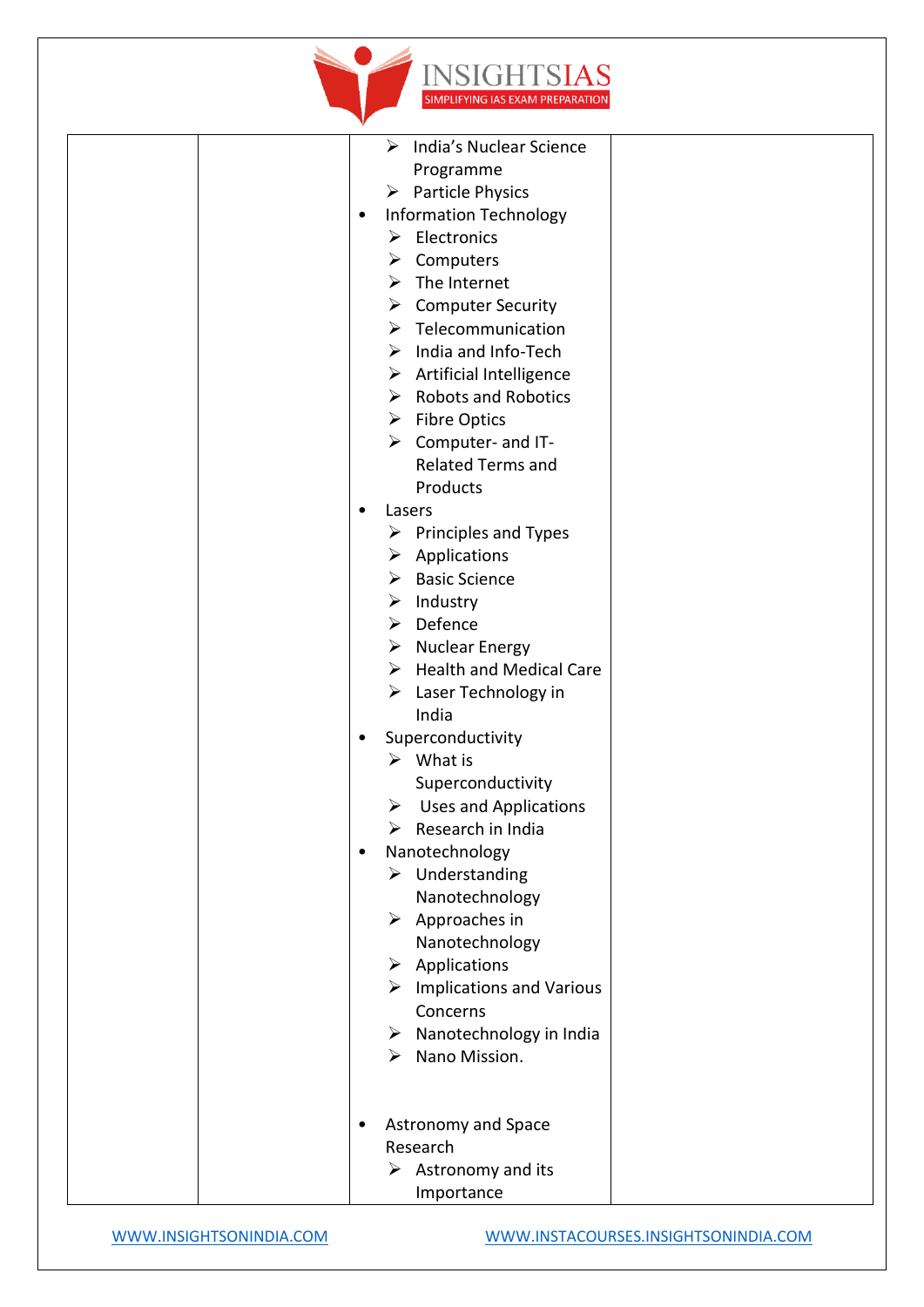

|           | $\triangleright$ The Origin and         |  |
|-----------|-----------------------------------------|--|
|           | Development of the                      |  |
|           | Universe                                |  |
|           | $\triangleright$ Accelerating Expansion |  |
|           | of the Universe                         |  |
|           | $\triangleright$ The Objects in the     |  |
|           | Universe                                |  |
|           | $\triangleright$ Observing the Universe |  |
|           | $\triangleright$ Space Exploration      |  |
|           | $\triangleright$ Elements of Space      |  |
|           | Research and                            |  |
|           | Technology                              |  |
|           | $\triangleright$ Major Space Probes     |  |
|           | $\triangleright$ India's Space          |  |
|           | Programme                               |  |
|           | $\triangleright$ India's Space Ventures |  |
|           | $\triangleright$ Space Applications     |  |
|           | $\triangleright$ Milestones in India's  |  |
|           | <b>Space Ventures</b>                   |  |
|           | $\triangleright$ Space-Industry         |  |
|           | Partnership in India                    |  |
|           | $\triangleright$ Export Promotion       |  |
|           | $\triangleright$ International          |  |
|           | Cooperation in Space                    |  |
|           | $\triangleright$ Space Garbage and      |  |
|           | Dealing with it                         |  |
| $\bullet$ | Defence Research and                    |  |
|           | Technology                              |  |
|           | Weapon Innovations of<br>➤              |  |
|           | Note                                    |  |
|           | Defence R&D in India<br>➤               |  |
| $\bullet$ | <b>Health and Medicine</b>              |  |
|           | <b>Disease-Causing Agents</b><br>➤      |  |
|           | $\triangleright$ Infectious Diseases    |  |
|           | $\triangleright$ Non-Infectious or      |  |
|           | <b>Degenerative Diseases</b>            |  |
|           | $\triangleright$ Deficiency Diseases    |  |
|           | $\triangleright$ Allergies              |  |
|           | $\triangleright$ Cancer                 |  |
|           | $\triangleright$ Recent Life Style      |  |
|           | Concerns                                |  |
|           | $\triangleright$ Health Policies and    |  |
|           | Programmes in India                     |  |
|           | $\triangleright$ Indian Systems of      |  |
|           | Medicine and                            |  |
|           | Homoeopathy                             |  |
| ٠         | Genetics                                |  |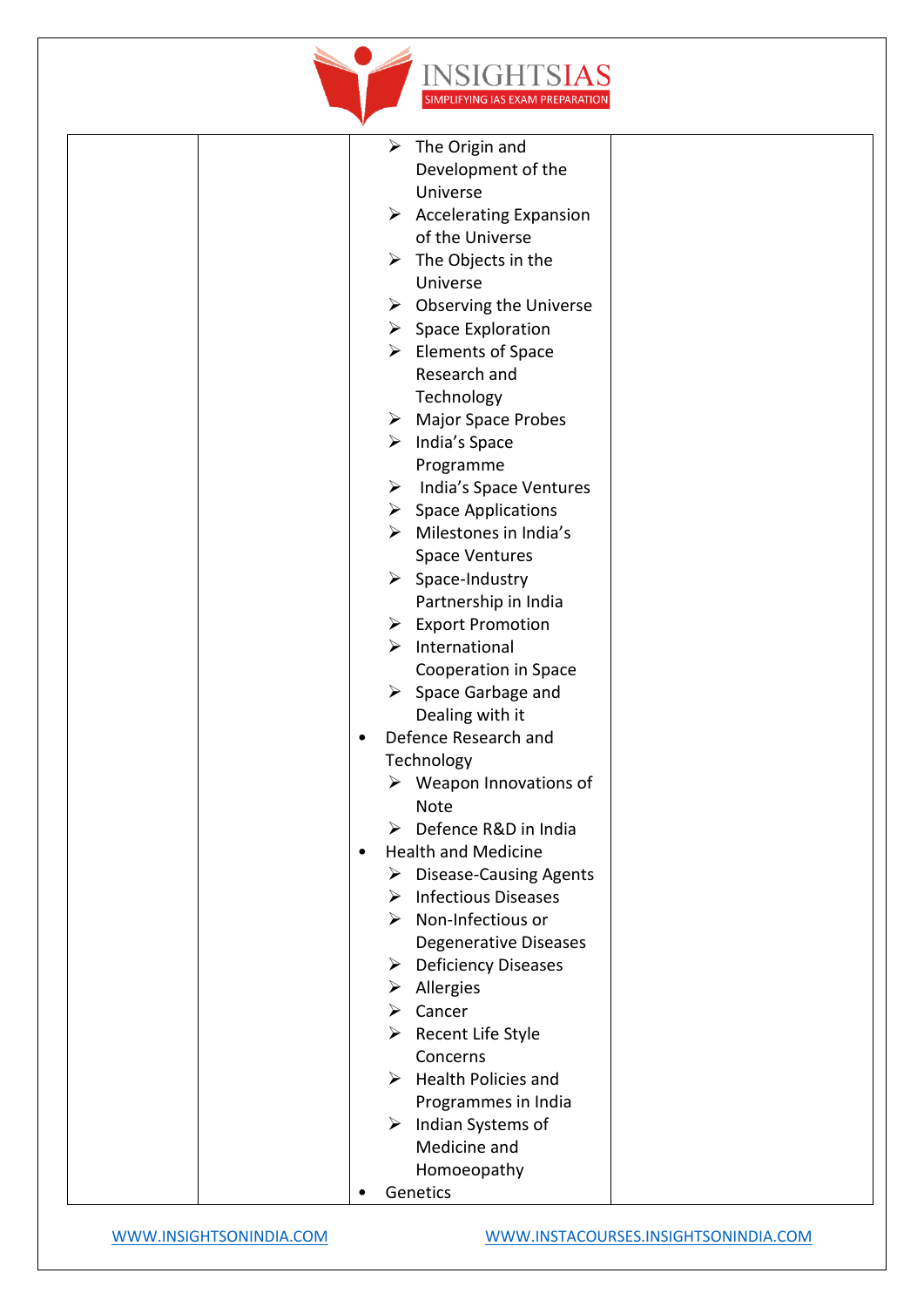

| $\triangleright$ What is Genetics?<br>$\triangleright$ Physical Basis of                                                                                        |  |
|-----------------------------------------------------------------------------------------------------------------------------------------------------------------|--|
| Heredity<br>$\triangleright$ Chemical Basis of<br>Heredity                                                                                                      |  |
| $\triangleright$ Gene Mapping<br>$\triangleright$ Genome Analysis and<br><b>Human Genetics</b><br>Biotechnology<br>٠<br>$\triangleright$ What is Biotechnology  |  |
| > Biotechnology<br>Techniques<br>$\triangleright$ Genetic Engineering<br>$\triangleright$ DNA Fingerprinting                                                    |  |
| $\triangleright$ Cloning<br>$\triangleright$ Artificial Insemination<br>and Embryo<br>$\triangleright$ Stem Cell Technology<br>$\triangleright$ Applications of |  |
| Biotechnology<br>Biotech Research in<br>$\blacktriangleright$<br>India<br>➤<br>Patents and<br>Biotechnology                                                     |  |
| Applications of S&T<br>٠<br>$\triangleright$ Agriculture and Rural<br>Development                                                                               |  |
| <b>Basic Resources of</b><br>$\circ$<br>Agriculture<br>Environment-Friendly<br>$\circ$<br>Agriculture                                                           |  |
| Sustainable<br>$\circ$<br>Agriculture<br>S&T Advancements in<br>$\circ$<br>Agricultural Produce in<br>India                                                     |  |
| <b>Genetically Modified</b><br>$\circ$<br>Crops:Biosafety and<br>Regulation<br>Animal Husbandry<br>$\circ$                                                      |  |
| Agriculture in Special<br>$\circ$<br>Areas<br>Climate-Smart<br>$\circ$<br>Agriculture                                                                           |  |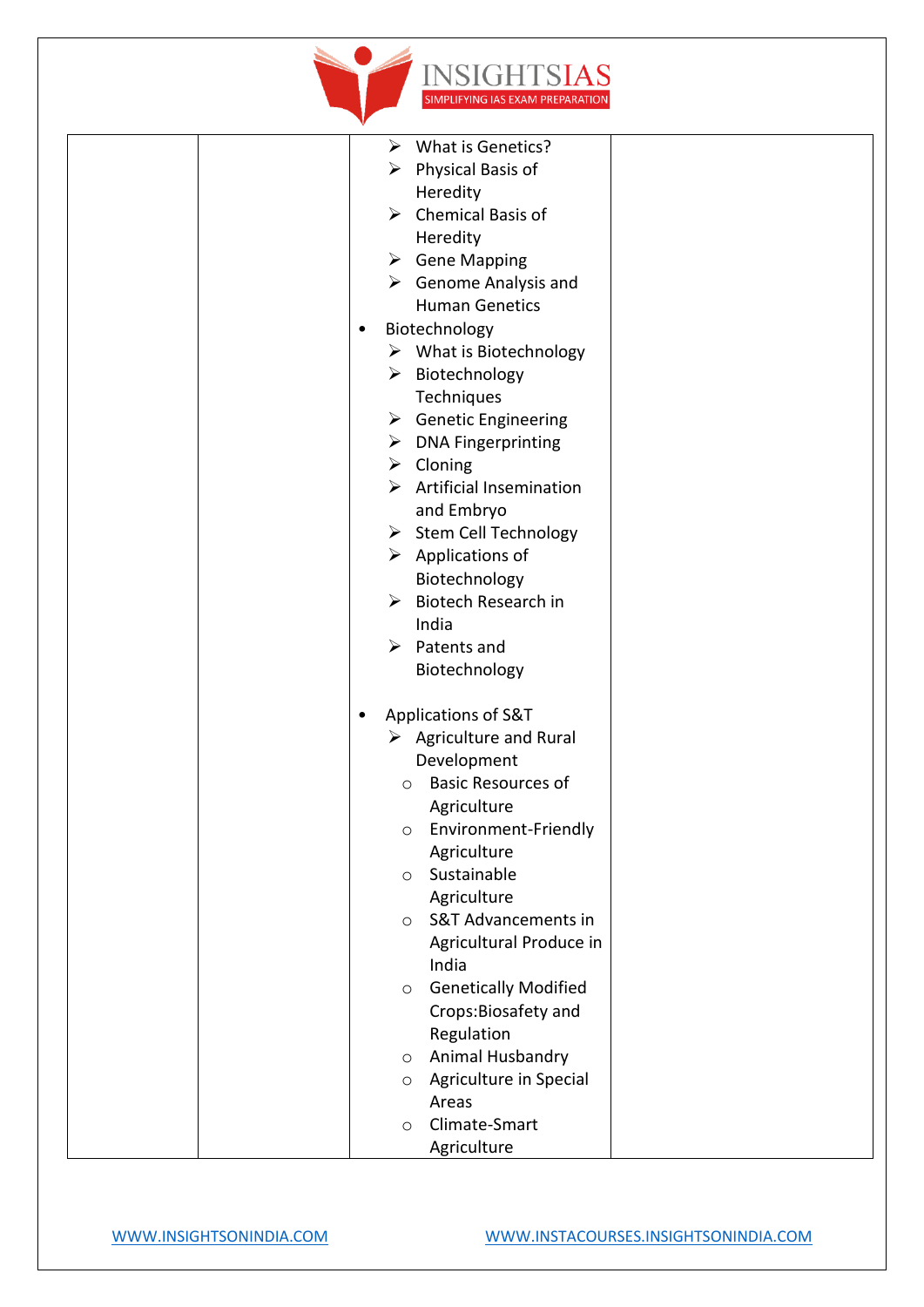

|                          |                                             | o Research, Education,<br>Transfer of<br>Technology in India<br>S&T and Rural<br>$\circ$<br>Development in India<br>Industry<br>➤<br>Major R&D<br>$\circ$<br>Infrastructure in India<br>○ Contribution of CSIR                                                      |                                                                                                                                                                                                                                                                                                                                                                       |
|--------------------------|---------------------------------------------|---------------------------------------------------------------------------------------------------------------------------------------------------------------------------------------------------------------------------------------------------------------------|-----------------------------------------------------------------------------------------------------------------------------------------------------------------------------------------------------------------------------------------------------------------------------------------------------------------------------------------------------------------------|
|                          |                                             | o Intellectual Property<br><b>Rights Comments on</b><br>the National IPR Policy                                                                                                                                                                                     |                                                                                                                                                                                                                                                                                                                                                                       |
|                          |                                             | Mains Self Study Test (10<br>Questions) - Based on Above<br><b>Topics</b>                                                                                                                                                                                           |                                                                                                                                                                                                                                                                                                                                                                       |
| <b>GS TEST 28</b>        | 8 <sup>th</sup> May 2021<br><b>Saturday</b> | Revision of Subject wise GS<br><b>Tests 25-27</b>                                                                                                                                                                                                                   | FULL GS 3 PRELIMS (Revision of GS Tests 25-27)<br>Sources mentioned for Subject-<br>wise GS Tests 25-27<br>Current Events ( $9th$ April 2021 -<br>7 <sup>th</sup> May 2021)<br>Sources:<br><b>INSIGHTS DAILY CURRENT</b><br><b>AFFAIRS</b><br><b>I-CAN</b><br><b>INSIGHTS DAILY CURRENT</b><br><b>AFFAIRS QUIZ</b><br><b>INSIGHTS REVISION</b><br><b>THROUGH MCQs</b> |
|                          |                                             | <b>CSAT TEST - 8</b>                                                                                                                                                                                                                                                |                                                                                                                                                                                                                                                                                                                                                                       |
| <b>CSAT TEST</b><br>$-8$ | 8 <sup>th</sup> May 2021<br>Saturday        | <b>Complete Syllabus</b>                                                                                                                                                                                                                                            |                                                                                                                                                                                                                                                                                                                                                                       |
| <b>GS TEST 29</b>        | 12th May 2021<br>Wednesday                  | India Year Book 2021<br>(Current Affairs: June 2020 - 11 <sup>th</sup> May 2021)<br><b>Current Affairs Sources:</b><br><b>INSIGHTS DAILY CURRENT AFFAIRS</b><br><b>I-CAN</b><br><b>INSIGHTS DAILY CURRENT AFFAIRS QUIZ</b><br><b>INSIGHTS REVISION THROUGH MCQS</b> |                                                                                                                                                                                                                                                                                                                                                                       |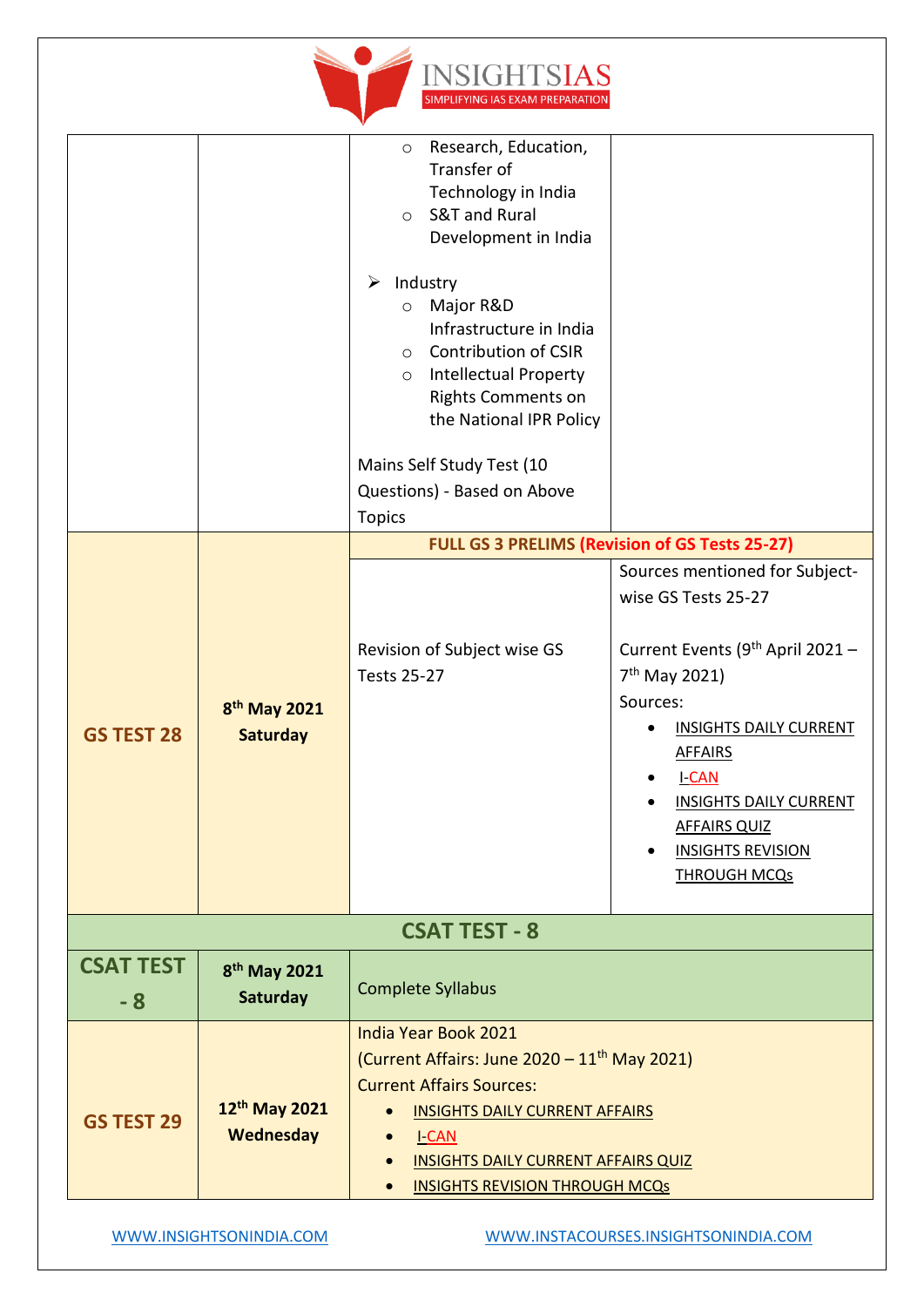

| <b>GS TEST 30</b>        | 17th May 2021<br><b>Monday</b>                | Economic Survey 2020-21, Budget 2021-22, Yearlong Current<br><b>Affairs</b><br>(Current Affairs: June 2020 - 16 <sup>th</sup> May 2021)<br><b>Current Affairs Sources:</b><br><b>INSIGHTS DAILY CURRENT AFFAIRS</b><br><b>I-CAN</b><br><b>INSIGHTS DAILY CURRENT AFFAIRS QUIZ</b><br><b>INSIGHTS REVISION THROUGH MCQs</b> |  |
|--------------------------|-----------------------------------------------|----------------------------------------------------------------------------------------------------------------------------------------------------------------------------------------------------------------------------------------------------------------------------------------------------------------------------|--|
|                          |                                               | <b>SIMULATION ROUND (Mimics UPSC Prelims Exam)</b>                                                                                                                                                                                                                                                                         |  |
| <b>GS TEST 31</b>        | 24 <sup>th</sup> May 2021<br>Monday           | Complete Syllabus                                                                                                                                                                                                                                                                                                          |  |
| <b>GS TEST 32</b>        | 30th May 2021<br><b>Sunday</b>                | <b>Complete Syllabus</b>                                                                                                                                                                                                                                                                                                   |  |
|                          |                                               | <b>CSAT TEST - 9</b>                                                                                                                                                                                                                                                                                                       |  |
| <b>CSAT TEST</b><br>$-9$ | 30th May 2021<br><b>Sunday</b>                | <b>Complete Syllabus</b>                                                                                                                                                                                                                                                                                                   |  |
| <b>GS TEST 33</b>        | 5 <sup>th</sup> June 2021<br>Saturday         | Complete Syllabus                                                                                                                                                                                                                                                                                                          |  |
| <b>GS TEST 34</b>        | 10th June 2021<br><b>Thursday</b>             | <b>Complete Syllabus</b>                                                                                                                                                                                                                                                                                                   |  |
|                          | <b>CSAT TEST - 10</b>                         |                                                                                                                                                                                                                                                                                                                            |  |
| <b>CSAT TEST -</b><br>10 | 10 <sup>th</sup> June 2021<br><b>Thursday</b> | <b>Complete Syllabus</b>                                                                                                                                                                                                                                                                                                   |  |
| <b>GS TEST 35</b>        | 15 <sup>th</sup> June 2021<br>Tuesday         | Complete Syllabus                                                                                                                                                                                                                                                                                                          |  |
| <b>GS TEST 36</b>        | 20th June 2021<br><b>Sunday</b>               | <b>Complete Syllabus</b>                                                                                                                                                                                                                                                                                                   |  |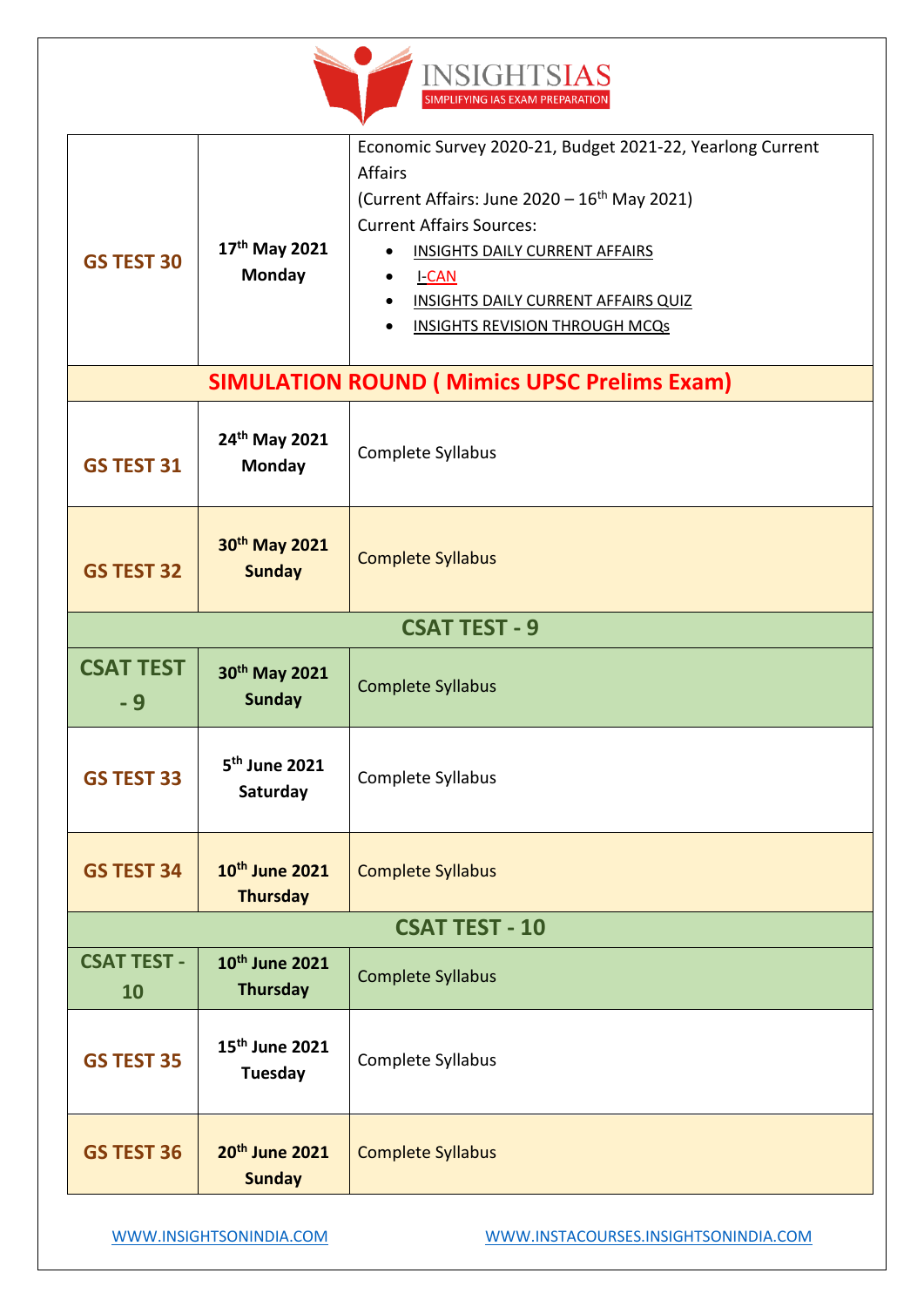

| <b>CSAT TEST - 11</b>     |                                             |                          |
|---------------------------|---------------------------------------------|--------------------------|
| <b>CSAT TEST -</b><br>11  | 20 <sup>th</sup> June 2021<br><b>Sunday</b> | <b>Complete Syllabus</b> |
| <b>GS TEST 37</b>         | 25 <sup>th</sup> June 2021<br>Friday        | Complete Syllabus        |
| <b>GS TEST 38</b>         | 30 <sup>th</sup> June 2021<br>Wednesday     | <b>Complete Syllabus</b> |
| <b>CSAT TEST - 12</b>     |                                             |                          |
| <b>CSAT TEST</b><br>$-12$ | 30 <sup>th</sup> June 2021<br>Wednesday     | <b>Complete Syllabus</b> |

# **Total Number of Tests: 50**

**38 GS [ 14 Essential + 10 Breakthrough + 8 Simulation + 6 Revision Tests] + 12 CSAT**

- **Essential round** (**GS Tests 1 to 17**) Revision Tests **[ GS Tests 7, 11 & 17]**
- **Breakthrough round (GS Tests 18 to 30)** Revision Tests **[ GS Tests 21,24,28] + 1 Test on** India Year Book 2021 & 1 Test on Economic Survey 2020 -21 & Budget 2021& Yearlong Current Affairs

**Please note: Test on India Year Book, Economic Survey & Budget and 8 tests of simulation rounds are common for both Subject wise and textbook based prelims Test Series**

**Medium**: English / Hindi(GS only)

**Mode:** Online & Offline

**Inclusions:** INSTA Preparatory Classes starts from 1<sup>st</sup> June 2020

Discussion Class for each test

10 Mains Questions with Synopsis

INSTA 30 Current Affairs and INSTA Value-added Material (Soft Copy)